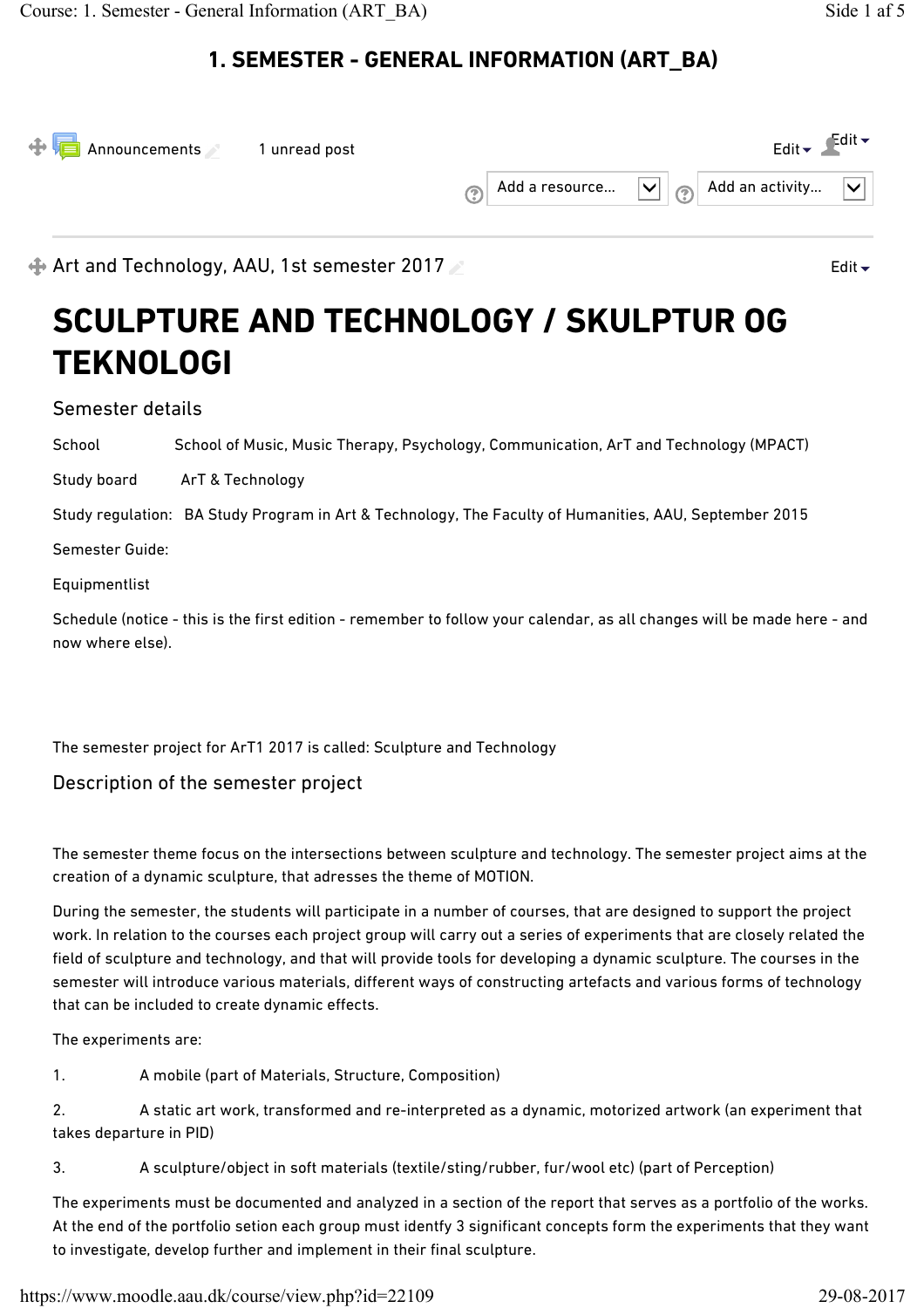### Course: 1. Semester - General Information (ART\_BA) Side 2 af 5

In addition to these asethetic/constructive and/or technical features the main sculpture must:

- Interpret the theme of MOTION
- Move by application of one of the principles of making objects move introduced in the courses
- Combine more than one construction principle (carving, modelling, joining, casting)

 Each project group must carry out their own research on "MOTION". Technical, historical, phenomenological, psychological etc. investigations can be useful approaches to understand MOTION. Each group can choose an approach (or a combination of approaches) based on their interests, and the arguments for the choices must be made clear in the report as part of the problem formulation.

The report must demonstrate clear links between knowledge, skills and competences from the courses, the three sculptural experiments and the conceptualisation of the main sculpture.

Process documentation: Each group must make produce a photo and video log of the project work. At the exhibition video documentation, that document: The dynamic sculpture in action and the audience interaction from a 1st perspective must be part of the hand-in.

### Semester coordinator

Line Marie Bruun Jespersen, KOM

linebruun@hum.aau.dk Tlf: 2128 0047

### Secretariat

Anne Nielsen, KOM

amn@hum.aau.dk

+45 9940 9919

### **Supervisors**

Jakob Borrits Sabra, KOM Falk Heinrich, KOM

Line Marie Bruun Jespersen, KOM

### Overview of the modules

### Module 1: Sculpture and Technology (15 ECTS)

### Courses:

Materials - form, structure and composition

Perception in Theory and Praxis I

Artistic and Academic Methodology I (Creative Methods)

Sketching Techniques I

### Supervisors:

Jakob Borrits Sabra, KOM

Line Marie Bruun Jespersen, KOM

### Teaching staff: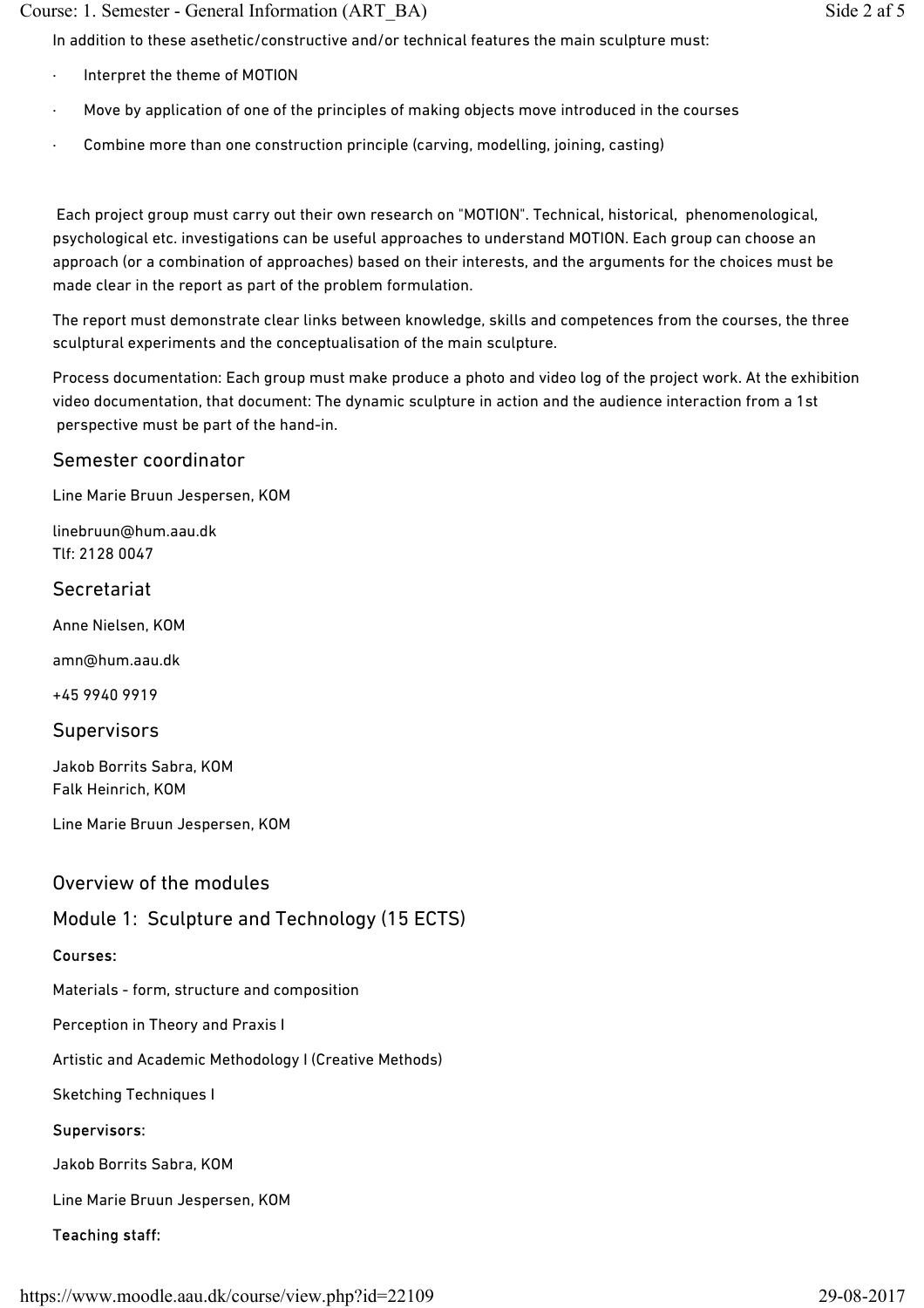### Course: 1. Semester - General Information (ART\_BA) Side 3 af 5

Thomas Kristensen, KOM

Dario Parigi, BYG

Tony Brooks, MT

Walther Jensen, MT

Elizabeth Jochum, KOM

Falk Heinrich, KOM

Jakob Borrits Sabra, KOM

# Module 2: Problem-Based Learning (5 ECTS)

### Course:

Problem Based Learning

### Supervisors:

Tony Brooks, MT

### Teaching staff:

Tony Brooks, MT

### Module 3: Physical Interface Design I (5 ECTS)

### Courses:

Basic Electronics

Sensors and Actuators I

### Supervisors:

Walther Jensen, MT

### Teaching staff:

Walther Jensen, MT

## Module 4: History of Art and Technology I (5 ECTS)

### Course:

History of Art and Technology I

### Supervisors:

Line Marie Bruun Jespersen, KOM

### Teaching staff:

Line Marie Bruun Jespersen, KOM

### Departments:

| KOM  | Department of Communication and Psychology                                       |
|------|----------------------------------------------------------------------------------|
| AD.  | Department of Architecture, Design and Mediatechnology (Architecture and Design) |
| МT   | Department of Architecture, Design and Mediatechnology (Mediatechnology)         |
| BYG. | Department of Civil Engineering                                                  |
| -ITS | IT-support                                                                       |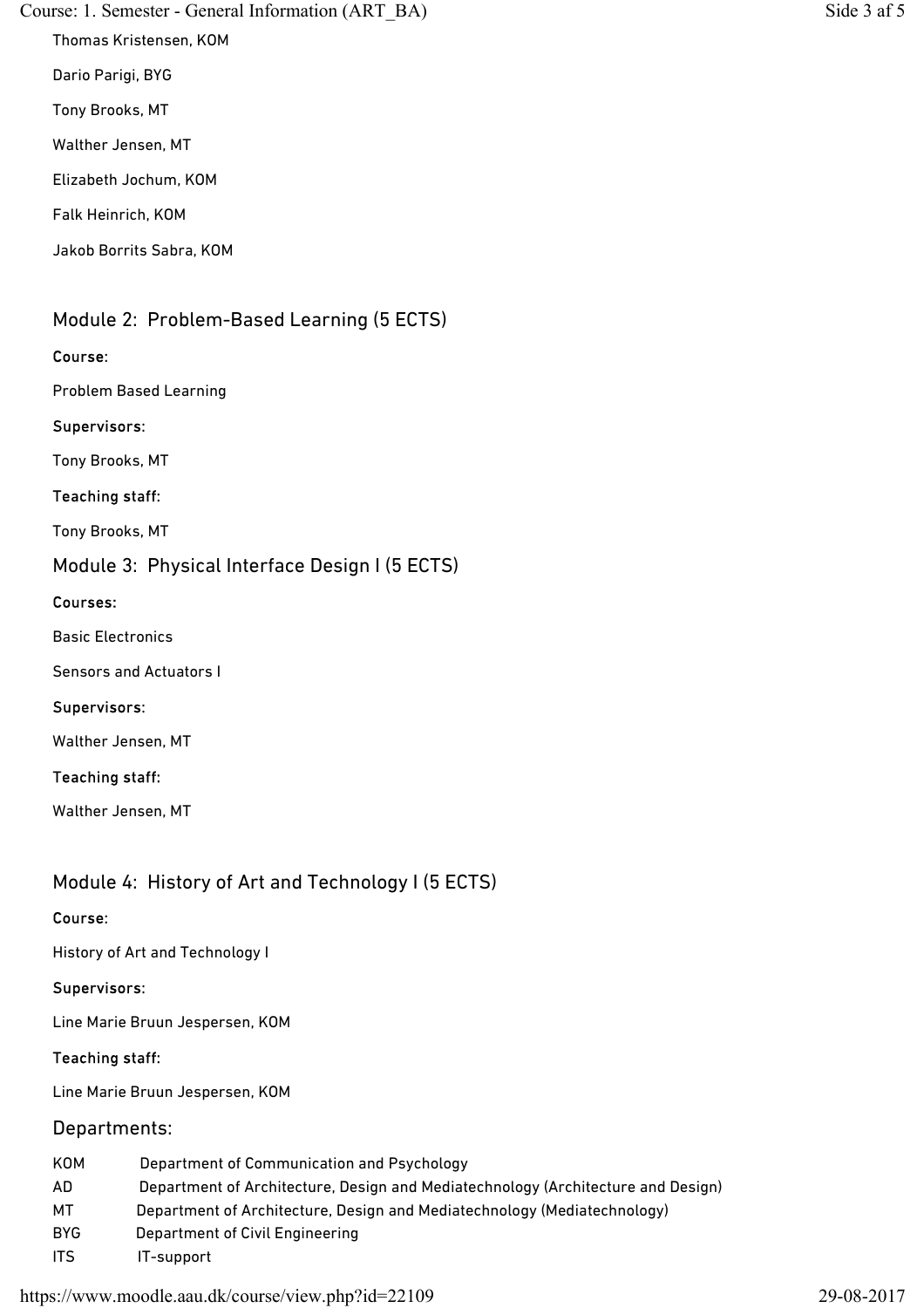| Schedule                                                                          | Edit $\blacktriangleright$                                                                                       |
|-----------------------------------------------------------------------------------|------------------------------------------------------------------------------------------------------------------|
|                                                                                   | Add a resource<br>Add an activity<br>$\checkmark$<br>$\checkmark$<br>$\odot$<br>$\odot$                          |
| $\bigoplus$ Topic 2 $\angle$                                                      | Edit $\blacktriangleright$                                                                                       |
| <b>Project Groups</b>                                                             | Add an activity<br>Add a resource<br>$\blacktriangledown$<br>$\boldsymbol{\mathsf{v}}$<br>$\odot$<br>$\circledR$ |
| $\bigoplus$ Topic 3 $\geq$<br>Group representtives for Exhibition - and PR groups | Edit $\blacktriangleright$                                                                                       |
|                                                                                   | Add an activity<br>Add a resource<br>$\checkmark$<br>$\checkmark$<br>$\circledR$<br>ි                            |
| <b>⊕ Topic 4</b> ≥<br>Semester group meetings                                     | Edit $\blacktriangleright$                                                                                       |
|                                                                                   | Add an activity<br>Add a resource<br>$\blacktriangledown$<br>$\checkmark$<br>$\odot$<br>$\odot$                  |
| $\bigoplus$ Topic 5                                                               | Edit $\blacktriangleright$                                                                                       |
|                                                                                   | Add an activity<br>Add a resource<br>$\checkmark$<br>$\checkmark$<br>$\circledR$<br>ි                            |
| $\bigoplus$ Topic 6 $\geq$                                                        | Edit $\blacktriangledown$                                                                                        |
|                                                                                   | Add an activity<br>Add a resource<br>$\checkmark$<br>$\vert\mathsf{v}\vert$<br>$\odot$<br>$\odot$                |
| $\bigoplus$ Topic 7 $\angle$                                                      | Edit $\blacktriangledown$                                                                                        |
|                                                                                   | Add a resource<br>Add an activity<br>$\checkmark$<br>$\vert\bm{\vee}\vert$<br>$\overline{C}$<br>$\circledR$      |
| $\bigoplus$ Topic 8                                                               | Edit $\blacktriangleright$                                                                                       |
|                                                                                   | Add an activity<br>Add a resource<br>$\vert\bm{\vee}\vert$<br>$\vert\bm{\vee}\vert$<br>$\odot$<br>$\mathcal{C}$  |
| <b>← Topic 9</b>                                                                  | Edit $\blacktriangleright$                                                                                       |
|                                                                                   | Add a resource<br>Add an activity<br>$\blacktriangledown$<br>$\checkmark$<br>$\mathbf{\Omega}$<br>$\mathcal{C}$  |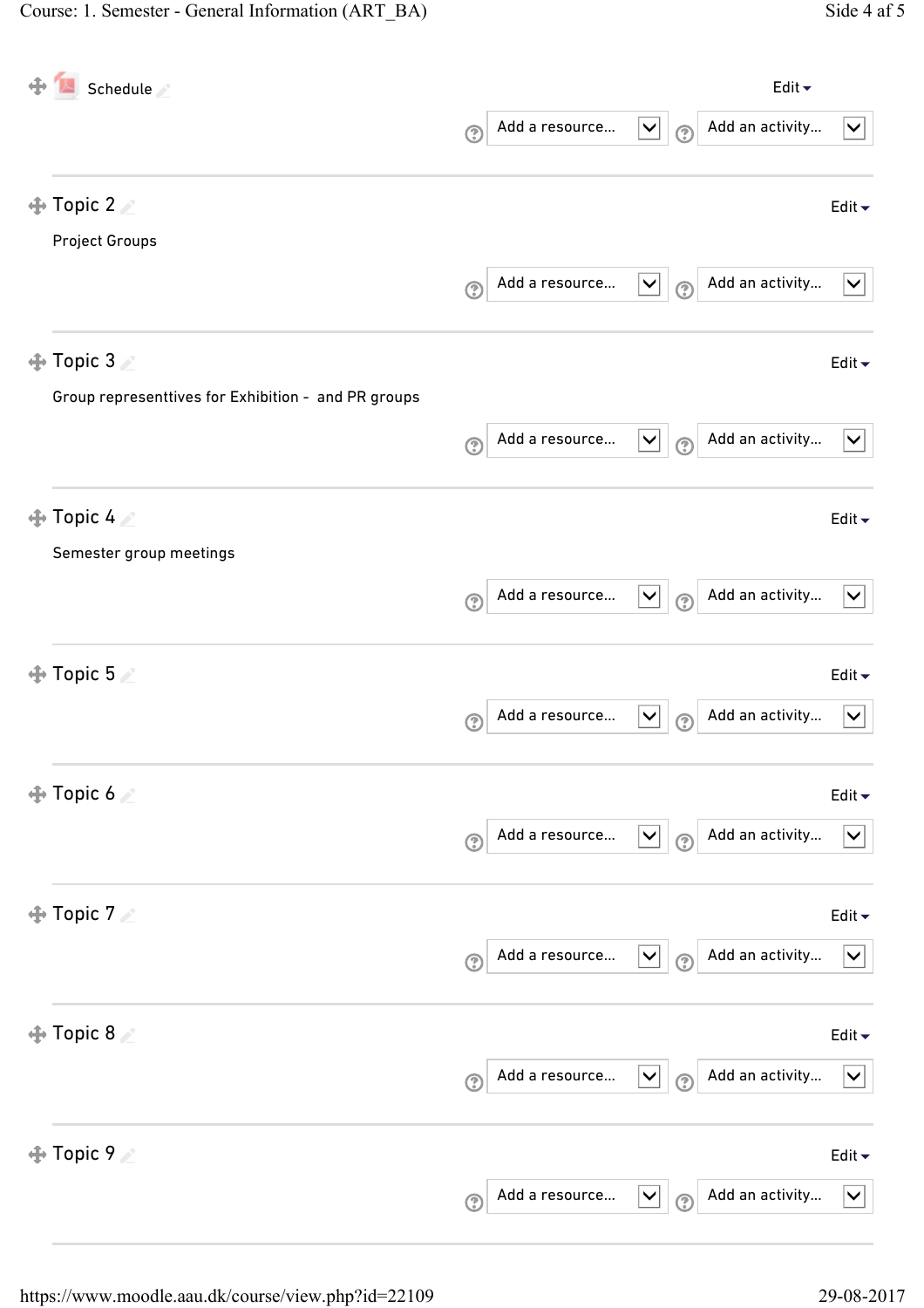| Course: 1. Semester - General Information (ART BA) |                                                                                | Side 5 af 5                |
|----------------------------------------------------|--------------------------------------------------------------------------------|----------------------------|
| $\div$ Topic 10                                    |                                                                                | Edit $\blacktriangleright$ |
|                                                    | Add a resource $\boxed{\vee}$ $\boxed{\oslash}$ Add an activity $\boxed{\vee}$ |                            |
|                                                    |                                                                                |                            |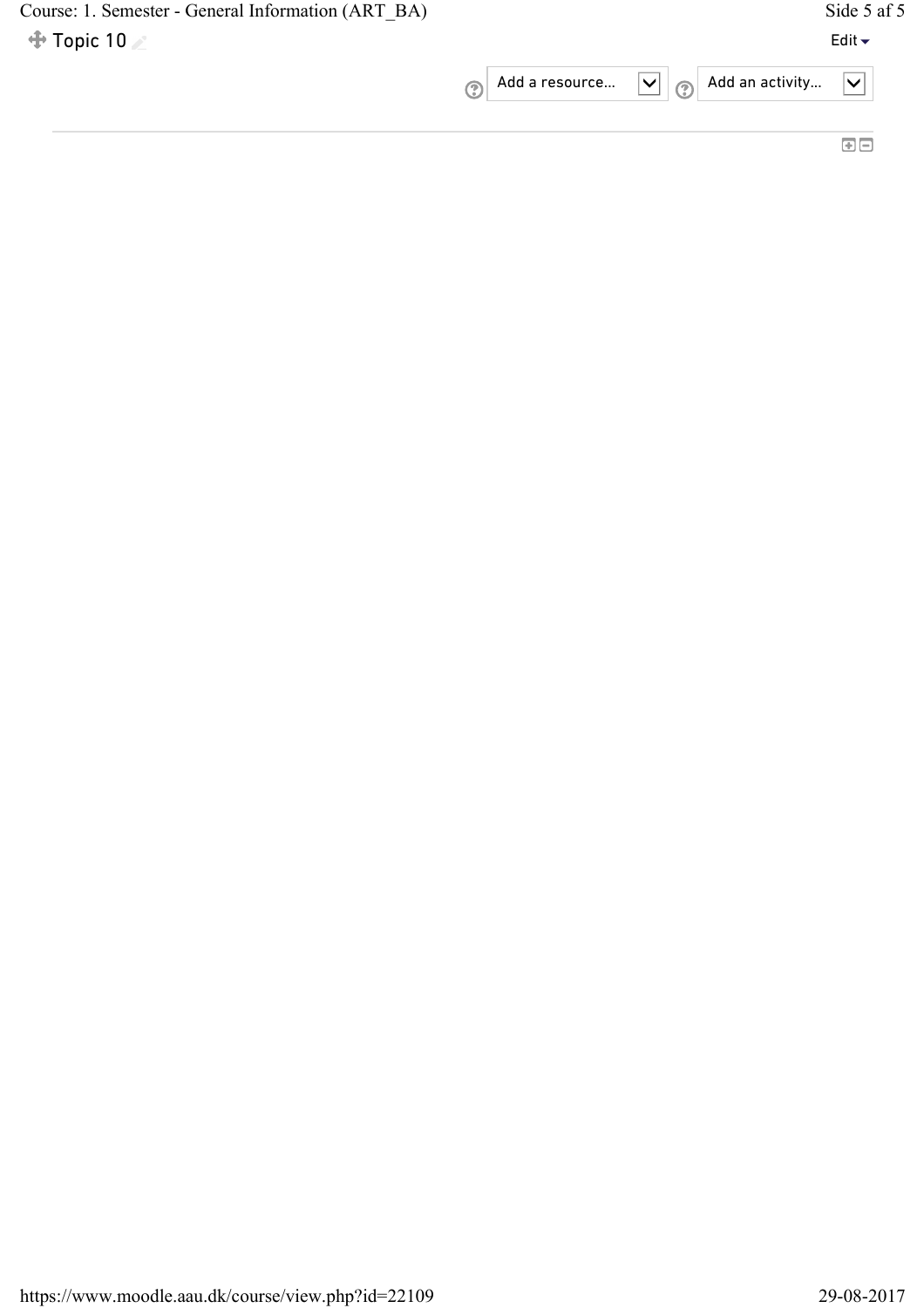# **MODULE 1 - SCULPTURE AND TECHNOLOGY (M1, P) (ART\_BA)**



[Edit](https://www.moodle.aau.dk/course/view.php?id=22100#)  $\bullet$  Edit  $\bullet$ 

[Add an activity or resource](https://www.moodle.aau.dk/course/view.php?id=22100#)

Topic 1

[Edit](https://www.moodle.aau.dk/course/view.php?id=22100#)

# Module title, ECTS credits (and possibly STADS code)

English title: Sculpture and Technology

15 ECTS

Link to Study Regulation (Program)

http://www.fak.hum.aau.dk/digitalAssets/109/109056\_ba\_art\_2015\_hum\_aau.dk.pdf

### $$

1st semester, MPACT School

## Module coordinator

Line Marie Bruun Jespersen, KOM

# Type and language

Module type

Project Module

Language of instruction

English

## Objectives

From the study regulations, page 10-11, quote:

"Module contents: In this module, students work with basic theories and practical  $|$ methods in regard to the creation of sculptures and sculptural installations and th design of physical artefacts as an aesthetic manifestation. Using materiality as a point of departure, students work with basic principles of form, tactility, structure,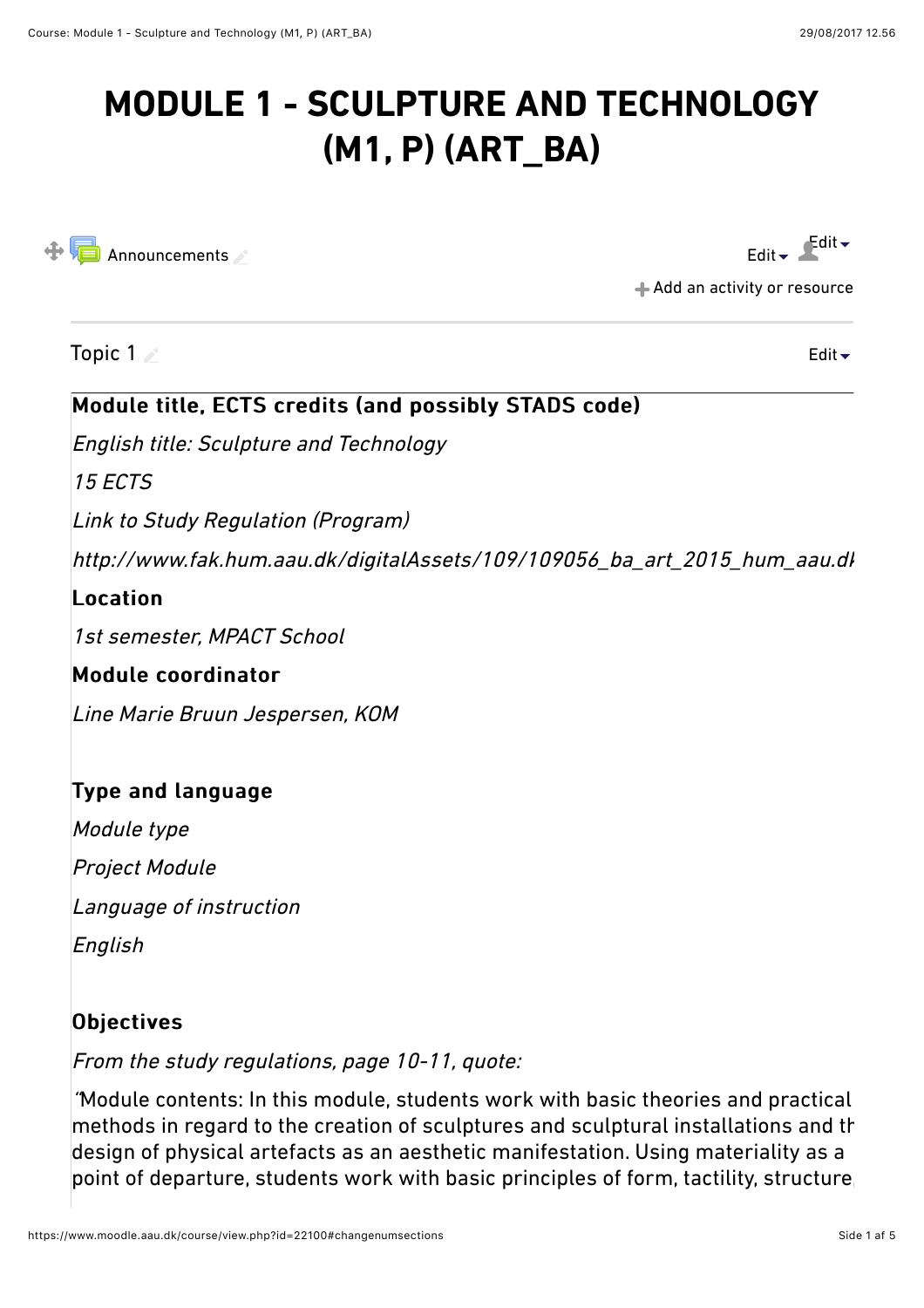$\,$  composition and artistic expression. Students experiment with a variety of materi and basic technologies in connection with the design and creation of physical artefacts. Students work theoretically and experimentally with a variety of formal, static and dynamic principles, and contexts of use.

Courses:

In connection with the module, courses may be offered within the following areas:

· Materials - Form, Structure and Composition

Perception in Theory and Practice I

Artistic and Academic Methodology I: Creative Methods and Academic Writing **Sketching Techniques** 

Learning objectives:

The objective of Module 1: "Sculpture and Technology" is to introduce the students to basic problem subjects and solutions in relation to the creation and construction  $\epsilon$ artefacts, products and installations of sculptural and aesthetic quality.

During this module, students should acquire:

Basic knowledge about

· physical artefacts, sculptures and sculptural installations

application of basic technology in connection with the production and use of artefacts

 $\cdot$  aesthetic and artistic means of expression, interaction of form and technology ar choice of materials

· methods and tools for the creation of a work from idea to completed artefact

Skills in

· identifying, formulating, and analyzing an artistic problem within the theme "sculpture and technology" and developing alternative concepts for a selected problem

 $\cdot$  describing and motivating choice of methods in connection with the production of sketches, models and prototypes of artefacts

· identifying, developing and describing artistic ideas and concepts, and the interaction between form and technology, choice of materials and aesthetic expression

 $\cdot$  applying appropriate technologies and construction methods in connection with  $\dagger$ production and use of artefacts

Competencies in

describing and analyzing physical artefacts, sculptures and sculptural products · producing conceptual suggestions of artefacts with artistic quality developing practical skills regarding aesthetics and artistic idioms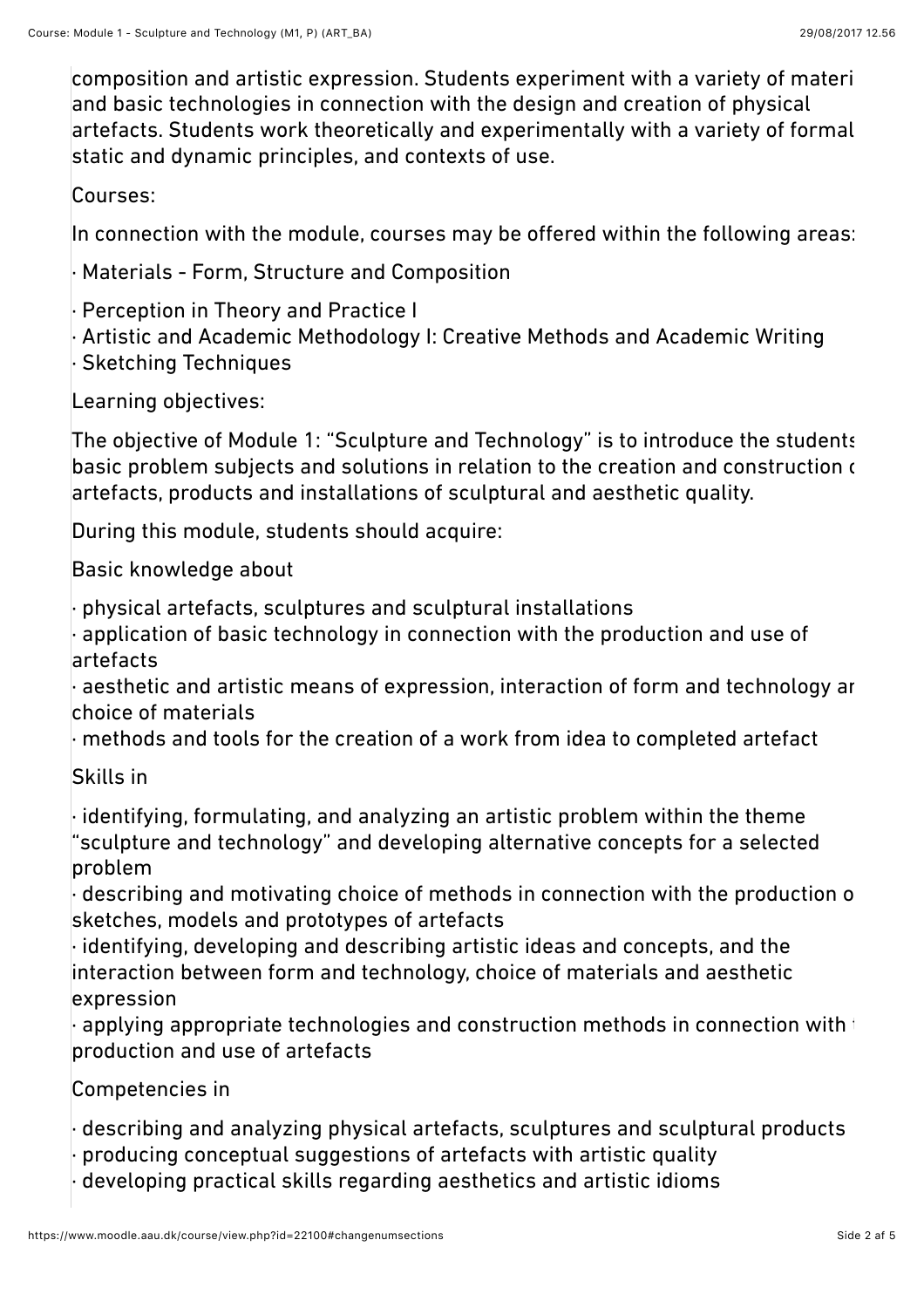$\cdot$  describing the completed product in texts, diagrams, drawings, and models, and communicating this in a project report, portfolio, etc. "

# Academic content and conjunction with other modules/semesters

The semester theme focus on the intersections between sculpture and technology. The semester project aims at the creation of a dynamic sculpture, that adresses the theme of MOTION

During the semester, the students will participate in a number of courses, that are designed to support the project work. In relation to the courses each project group will carry out a series of experiments that are closely related the field of sculpture and technology, and that will provide tools for developing a dynamic sculpture. Th courses in the semester will introduce various materials, diferent ways of  $|$ constructing artefacts and various forms of technology that can be included to cre dynamic efects.

The experiments are:

1. A mobile (part of Materials, Structure, Composition)

 $|2.$  A "hacked", transformed and animated art work, turned into a dynamic motorized artwork (an experiment that takes departure in PID)

3. A sculpture/object created as part of Perception (see Perception description)

The experiments must be documented and analyzed in a section of the report that serves as a portfolio of the works. At the end of the portfolio setion each group  $m_1$ identfy 3 significant concepts form the experiments that they want to investigate, develop and implement in their final sculpture.

In addition these aesthetic/constructive and/or technical features the main sculpt must:

Interpret the theme of MOTION

Move by application of one of the principles of making objects move introduce the courses

Combine more than one construction principle (carving, modelling, joining, casting)

 Each project group must carry out their own research on "MOTION". Technical, historical, phenomenological, psychological etc. investigations can be useful approaches to understand MOTION. Each group can choose an approach (or a combination of approaches) based on their interests, and the arguments for the choices must be made clear in the report as part of the problem formulation.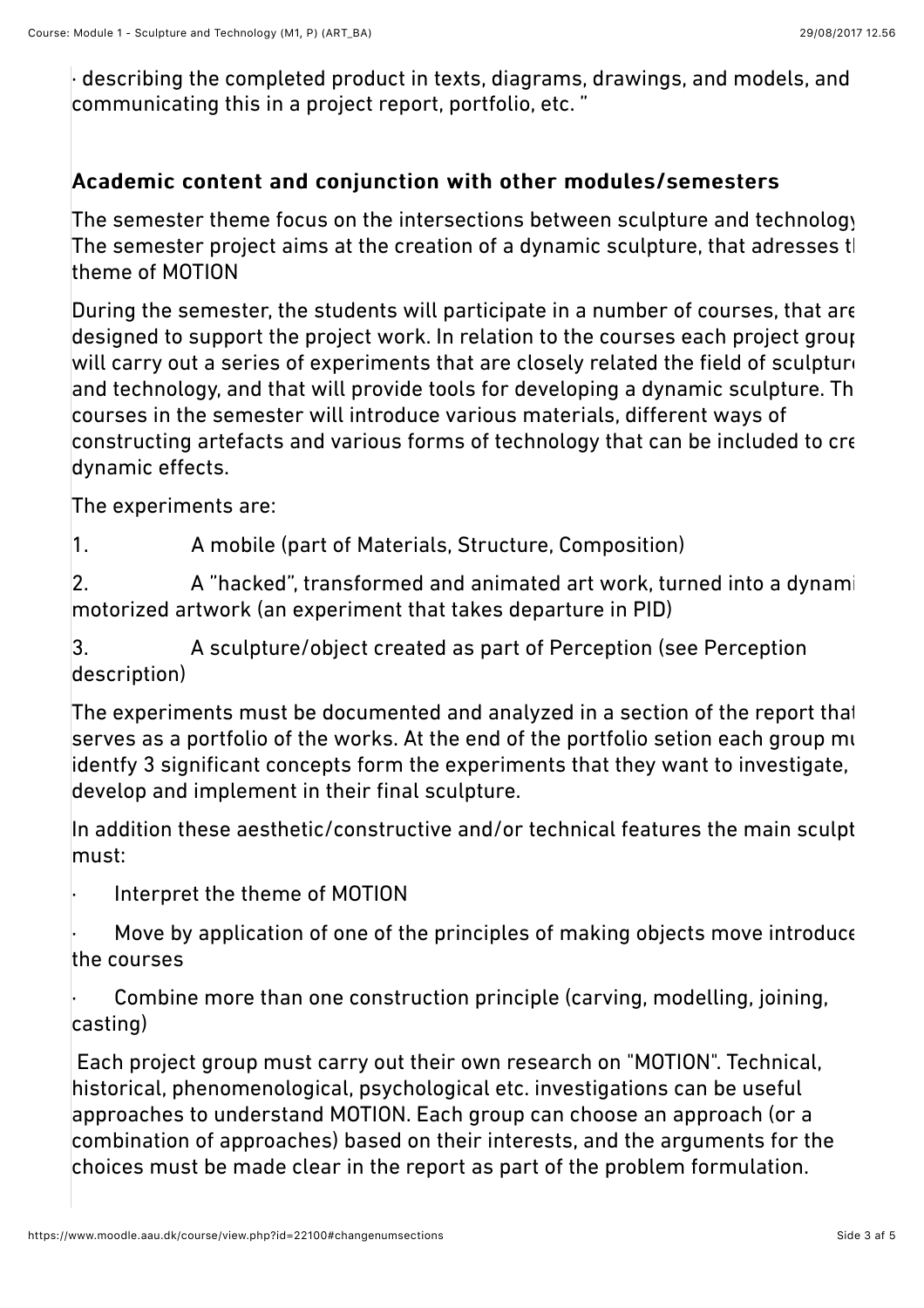The report must demonstrate clear links between knowledge, skills and competen from the courses, the three sculptural experiments and the conceptualisation of tl main sculpture.

Process documentation: Each group must produce a photo and video log of the project work. At the exhibition video documentation that document: The dynamic sculpture in action and the audience interaction from a 1st person perspective mu be part of the hand-in.

# Scope and expected performance

15 ECTS=405 hours pr. student Course work: 5 ECTS = 135 hours pr. student Project work: 10 ECTS = 270 hours pr. student

# Participants

ArT1

# Prerequisites for participation

# Examination

From the study regulations p. 11, quote:

1. "The module is completed with:

## Examination 1

An internal combined written and oral examination in Module 1: "Sculpture and Technology" (Skulptur og teknologi).

The examination will take the form of a conversation between the students, the examiner and another examiner on the basis of the project report or portfolio prepared by the student(s) as well as the product created by the students. The project exam will also address other content from the module courses.

## Form of examination: b)

Number of pages: the written work must not exceed 10 pages per student (15 pages in the case of individual reports).

Duration of examination: 20 minutes per student and 10 minutes for assessment and communication of grades per group, however, the duration of the examination is maximum 2 hours.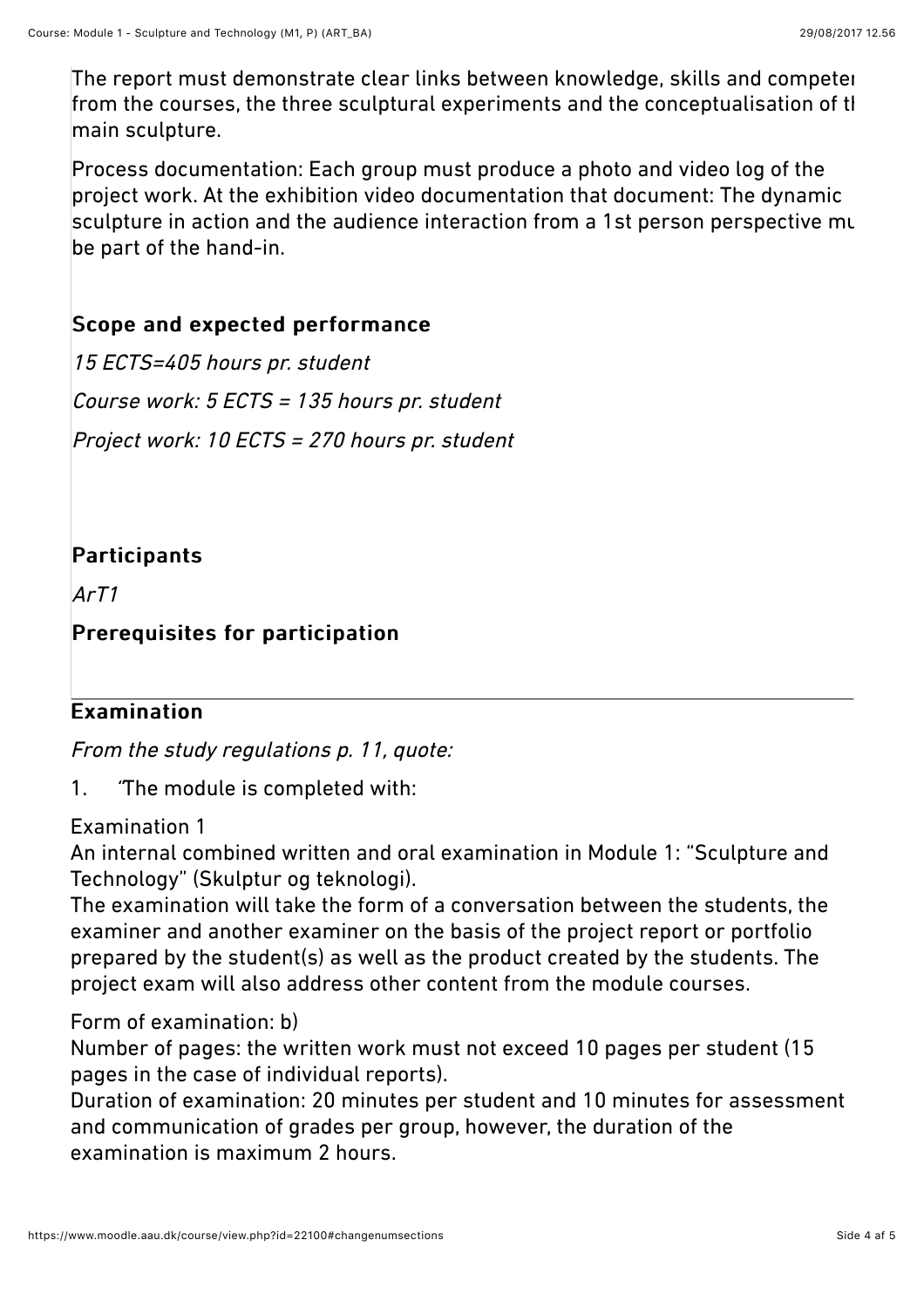Evaluation: Grading according to the 7-point scale. Proportional weighting: An aggregate grade is awarded for the artefact, the written and oral performances.

The assessment results in an individual grade. Credits: 15 ECTS

The written report, the product and the oral examination should demonstrate that the student has fulfilled the objectives outlined above. "

[Add an activity or resource](https://www.moodle.aau.dk/course/view.php?id=22100#)

 $\blacksquare$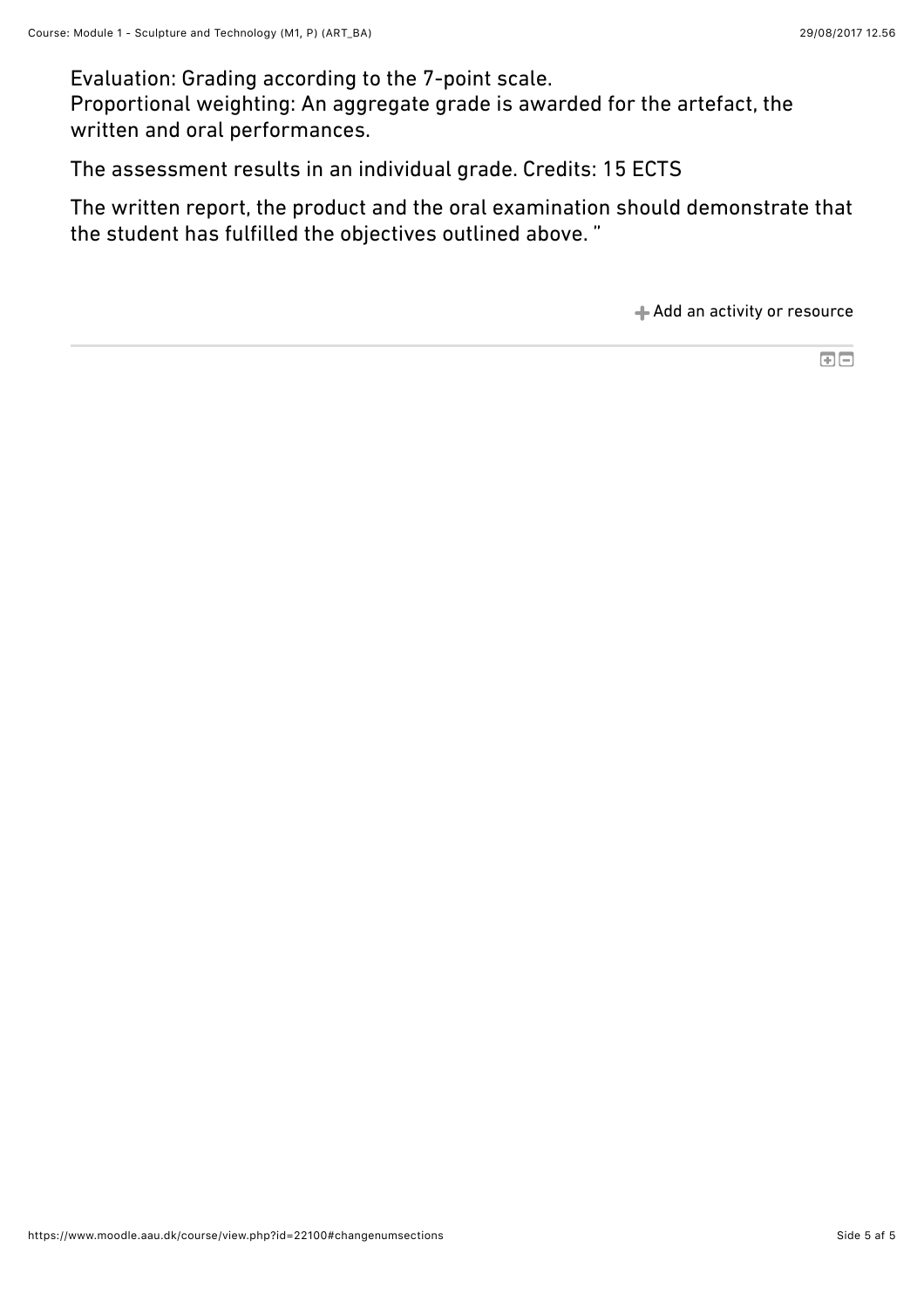# **ARTISTIC AND ACADEMIC METHODOLOGY I (CREATIVE METHODS) (M1, C) (ART\_BA)**



[Edit](https://www.moodle.aau.dk/course/view.php?id=22108#)  $\bullet$  Edit  $\bullet$ 

[Edit](https://www.moodle.aau.dk/course/view.php?id=22108#)

[Add an activity or resource](https://www.moodle.aau.dk/course/view.php?id=22108#)

 $\triangle$  Topic 1

### Introduction to Methods: Qualitative Research and Research Design

Artistic research methods involve qualitative and quantitative research. Qualitative Research is primarily exploratory research: it is used to gain an understanding of underlying reasons, opinions, and motivations. It provides insights into the problem or helps to develop ideas or hypotheses for potential quantitative research. Qualitative Research is also used to uncover trends in thought and opinions, and dive deeper into the problem. Qualitative data collection methods vary using unstructured or semistructured techniques, including focus groups (group discussions), individual interviews, and participation/observations.

This course introduces students to the basics of qualitative methods for artistic research and introduces the concept of Research Design.

### Required Reading Required Reading

Qualitative research & Evaluation Methods by Patton Michael Quinn - CH 5 (20 pages) (pdf)

"Research Design" in *Encyclopaedia of Survey Research Methods* (SAGE) Editor Paul Lavrakas. (2008) 6 pages.

DOI: http://dx.doi.org/10.4135/9781412963947.n471

[\(pdf](https://www.moodle.aau.dk/pluginfile.php/972244/course/section/325992/Survey%20Research%20Methods.SAGE.pdf))

[Add an activity or resource](https://www.moodle.aau.dk/course/view.php?id=22108#)

# $\bigoplus$  Topic 2

[Edit](https://www.moodle.aau.dk/course/view.php?id=22108#) $\div$ 

### Introduction to Methods: Quantitative Research

Artistic research methods involve qualitative and quantitative research. Quantitative Research is used to quantify the problem by way of generating numerical data or data that can be transformed into usable statistics. It is used to quantify attitudes, opinions, behaviors, and other defined variables - and generalize results from a larger sample population. Quantitative Research uses measurable data to formulate facts and uncover patterns in research. Quantitative data collection methods include various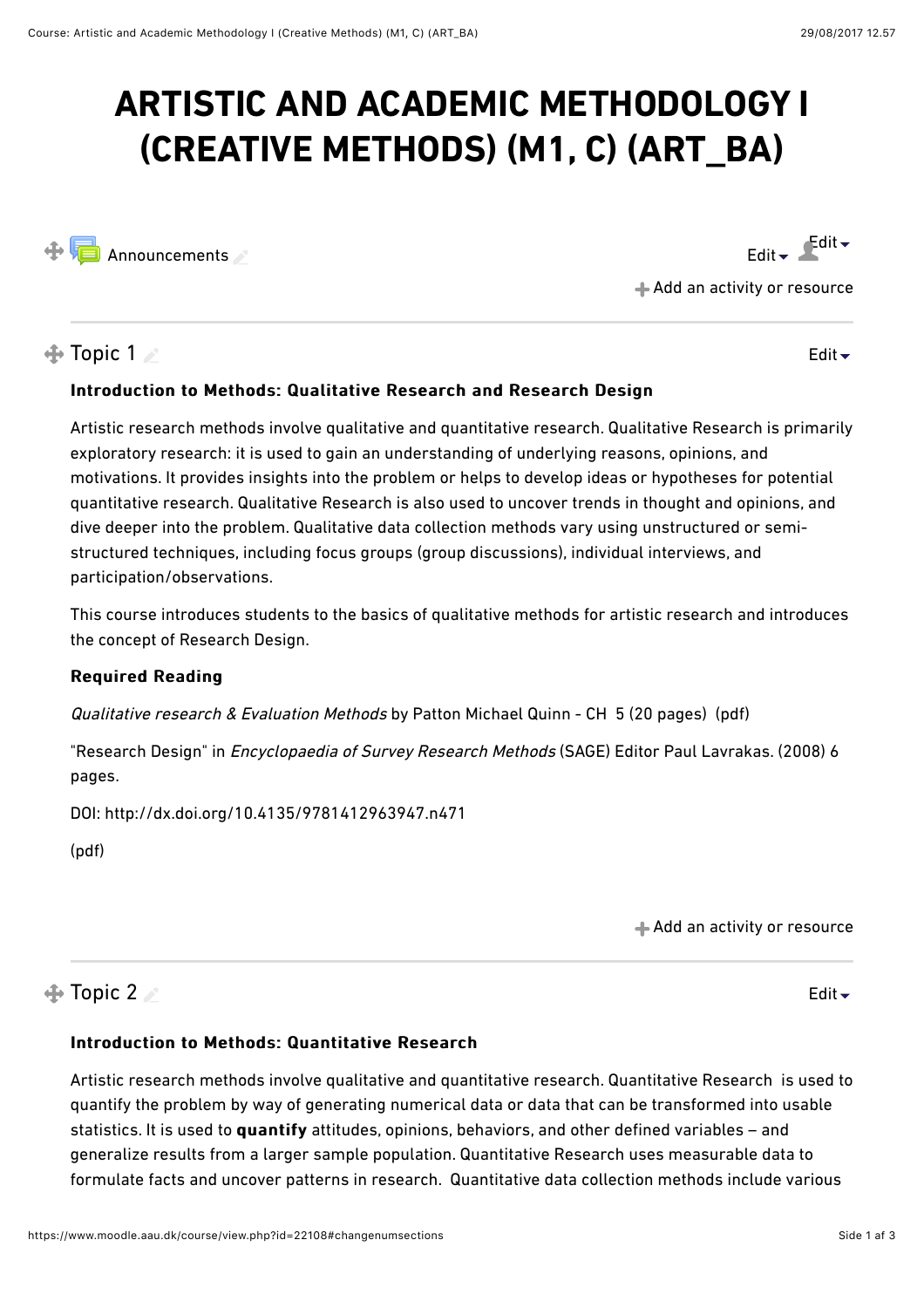forms of surveys - online and paper surveys, mobile surveys, face-to-face interviews, telephone interviews, longitudinal studies, and systematic observations.

This course introduces students to the basics of quantitative methods for artistic research, and prompts students to consider when

### Required Reading Required Reading

"Quantitative Research", The SAGE Encyclopaedia of Theory in Psychology. (Ed. Harold Miller). (2016) 6 pages [\(pdf\)](https://www.moodle.aau.dk/pluginfile.php/972244/course/section/325993/Quantitative%20Research.pdf)

"The Efects of Exposure to Dif[erent Social Robots on Attitudes toward Preferences.](http://vbn.aau.dk/en/publications/the-effects-of-exposure-to-different-social-robots-on-attitudes-toward-preferences(24b4911f-e5cd-4a8f-9c94-8301e814bce7).html)" [Vlachos, Evgenios;](http://vbn.aau.dk/en/persons/evgenios-vlachos(6788e3b2-9bfd-4453-b025-1fbac39a66c6).html) [Jochum, Elizabeth Ann; Demers, Louis-Philippe. In: Interaction Studies: Social Behaviour and](http://vbn.aau.dk/en/persons/elizabeth-jochum(8e35c2d2-0951-45e6-9659-855f438b5e70).html) [Communication in Biological and Artificial Systems, Vol. 17, No. 3, 2016, p. 390-404. \(14 pages](http://vbn.aau.dk/en/journals/interaction-studies(64f1b9ea-2a2f-423c-b0b9-6134e8f68e32).html)). (pdf)

[Add an activity or resource](https://www.moodle.aau.dk/course/view.php?id=22108#)

# $\triangle$  Topic 3

[Edit](https://www.moodle.aau.dk/course/view.php?id=22108#) $\div$ 

### Fundamentals of Academic Writing - Part 1

This course introduces students to the fundamentals of academic writing. Special attention will be given to organizational and research methods for ArT semester reports (including bibliographic references citation methods), as well as case studies/user studies, and challenges unique to interdisciplinary and co-authored reports. Special attention will be dedicated to online resources, AAU library services, as well as PBL requirements.

Peer Review Assignment (due in Topic 2), will be given out.

### **Required Reading:**

Form & Style (Carole Slade & Robert Perrin) Chapter 1, 3, and 7 [\(pdf](https://www.moodle.aau.dk/pluginfile.php/972244/course/section/325990/Form%20%20Style.pdf))

Handbook for Writers (Ruszkiewicz et al.) Ch 6: How Do You Write in College? ([pdf](https://www.moodle.aau.dk/pluginfile.php/972244/course/section/325990/handbookforwriters.pdf))

### Resources:

<https://owl.english.purdue.edu/owl/resource/658/01/>

<http://www.chicagomanualofstyle.org/home.html>

[http://www.en.aub.aau.dk](http://www.en.aub.aau.dk/)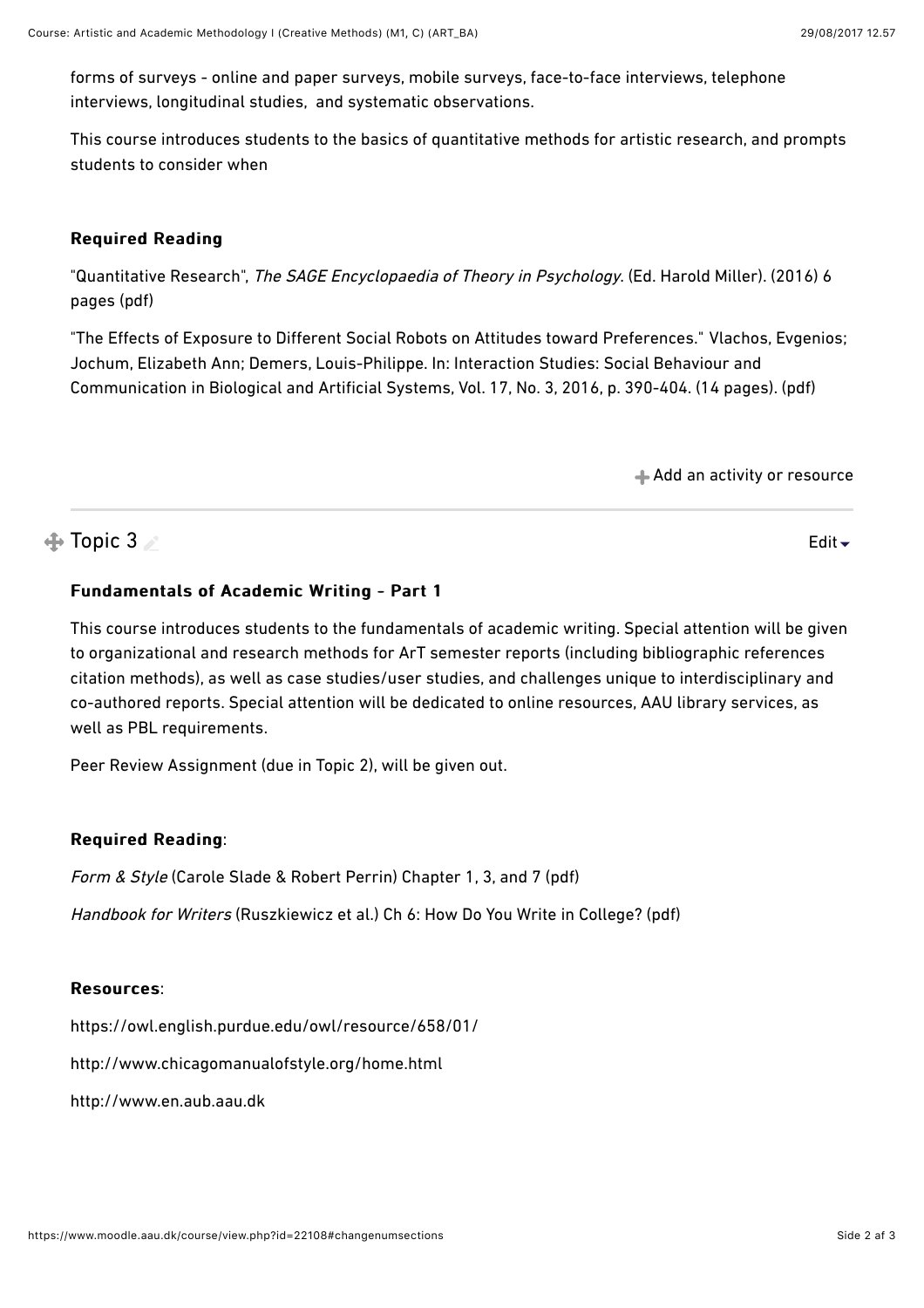

[Add an activity or resource](https://www.moodle.aau.dk/course/view.php?id=22108#)

### $\oplus$  Topic 4

[Edit](https://www.moodle.aau.dk/course/view.php?id=22108#)

### Fundamentals of Academic Writing - Part 2

This course continues the fundamentals of academic writing in Topic 1. Here we focus on developing research questions and peer-reviewing. Working in groups, students will review and give feedback on Perception writing samples (portfolio on Perception assignment), and work collaboratively to hone report writing skills.

Peer Review Assignment due \*in class\*

 $\bigoplus$  [Peer Review Assignment](https://www.moodle.aau.dk/mod/assign/view.php?id=649416)  $\triangle$ 

[Add an activity or resource](https://www.moodle.aau.dk/course/view.php?id=22108#)

国国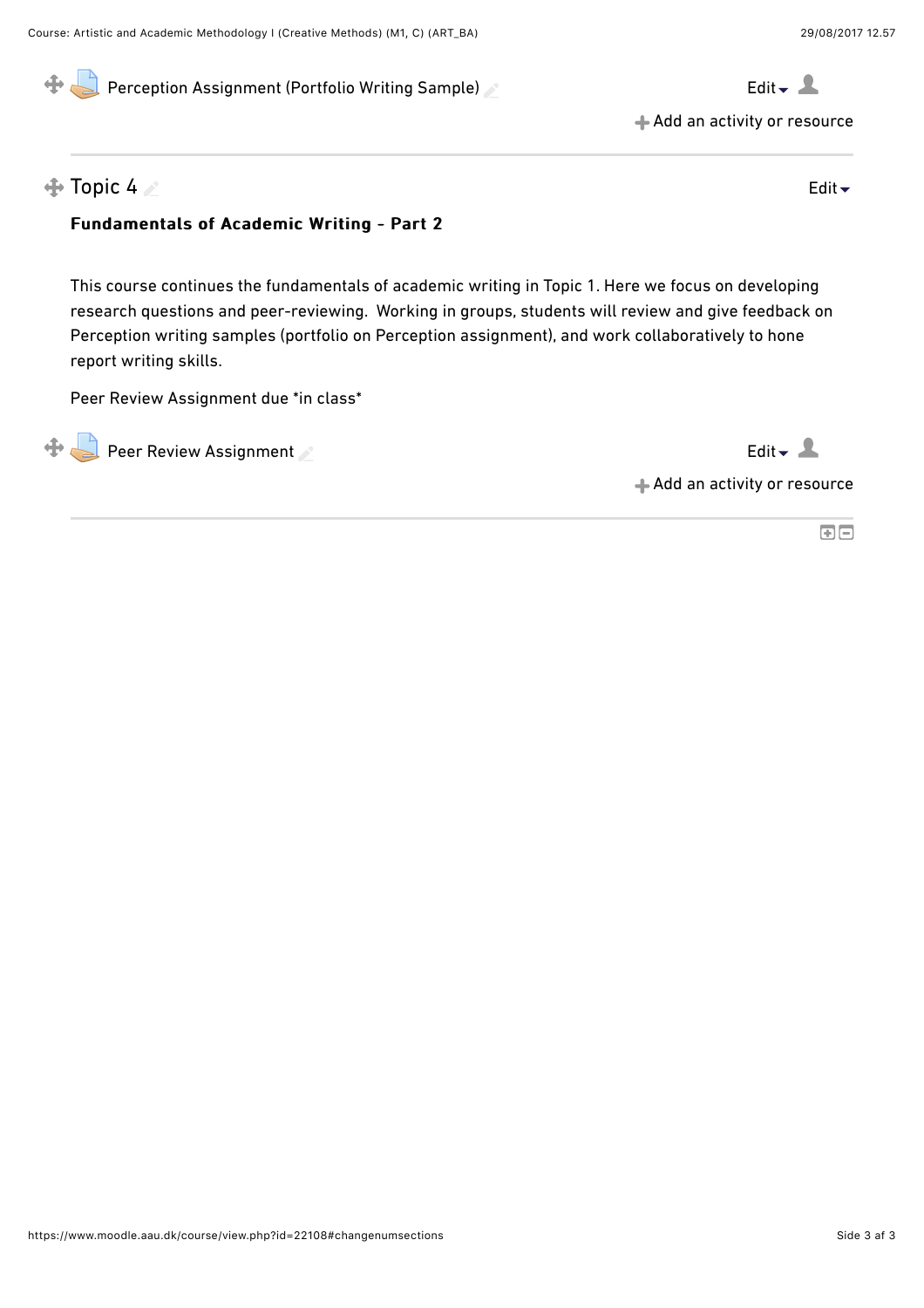# **MATERIALS - FORM STRUCTURE AND COMPOSITION (M1, C) (ART\_BA)**

 $\bigoplus$  [Announcements](https://www.moodle.aau.dk/mod/forum/view.php?id=624027)

[Add an activity or resource](https://www.moodle.aau.dk/course/view.php?id=22101#)

## $\bigoplus$  Topic 1: Basic Principles of Equilibrium

Sculptures has almost never a purely structural intent; however sculptures need to be sha-ped in certain ways in order to exist as physical objects, and structural and material limita-tions could be understood as opportunities for the artistic expression. The lecture introdu-ces fundmental concepts of forces, moments and equilibrium through the use of simple operations and graphic force diagrams. Practical example and exercises will be provided for the application of such concepts in the context of sculpture. Students will be called to create a "mobile", a type of kinetic sculpture based on the principle of equilibrium

Literature

Daniel L. Schodek, 1993, Structure in Sculpture (pages 40-46)

 $\bigoplus$  1 structure in sculpture 40 46  $\bigotimes$  extraction of the [Edit](https://www.moodle.aau.dk/course/view.php?id=22101#)  $\bigstar$ 

# $\triangle$  Topic 2: Balance and Movement: Kinetic Sculptures

Students will be introduced to the kinetic potential of sculpture through an overview of the constraints and mechanisms that can be combined and assembled in order to achieve an artistic expression.

Literature:

Daniel L. Schodek, 1993, Structure in Sculpture (pages 86-93)

 $\bigoplus$  [2\\_structure in sculpture 86-93](https://www.moodle.aau.dk/mod/resource/view.php?id=647971)

[Add an activity or resource](https://www.moodle.aau.dk/course/view.php?id=22101#)

[Add an activity or resource](https://www.moodle.aau.dk/course/view.php?id=22101#)

 $\bigoplus$  Topic 3: Balance and Stability - part 1 April 2008 and Edit  $\bigtriangledown$ 



[Edit](https://www.moodle.aau.dk/course/view.php?id=22101#)

[Edit](https://www.moodle.aau.dk/course/view.php?id=22101#)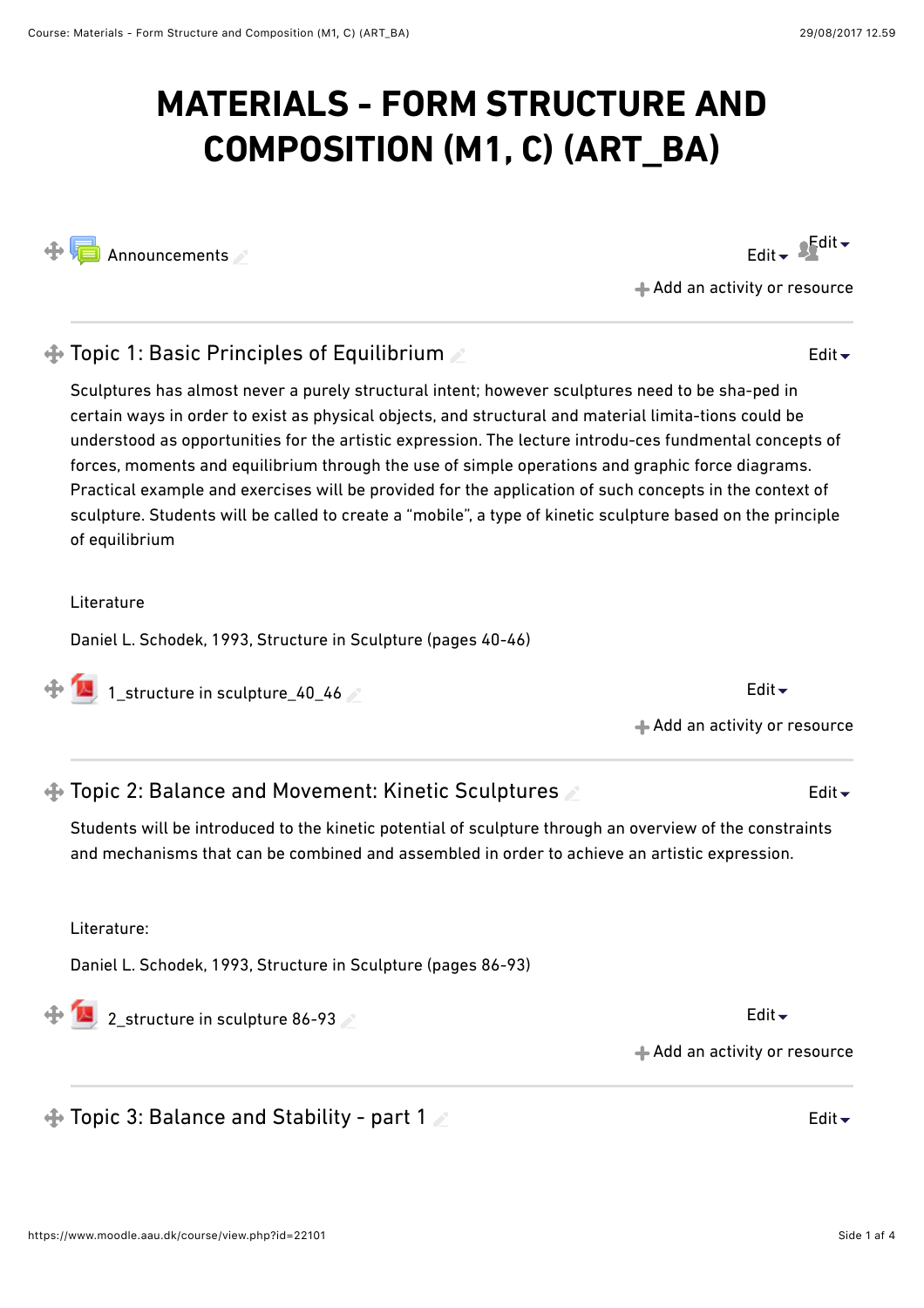dimensional sculpture.

Literature:

Daniel L. Schodek, 1993, Structure in Sculpture (pages 46-85)

Daniel L. Schodek, 1993, Structure in Sculpture (pages 46-85)

 $\bigoplus$  3 4 structure in sculpture 46-85  $\bullet$ 

 $\triangle$  Topic 4. Balance and Stability - part 2

https://www.moodle.aau.dk/course/view.php?id=22101 Side 2 af 4

 $\bigoplus$  Topic 5: Shapes and Stresses in Structural Systems

Analysis of stresses developing in elements of diferent structural systems: tension, compression, and bending.

An intuitive graphic method will be introduced for the determination of the center of mass of a three

The concepts introduced in the first lecture will be applied in the determination of the stability of a

structure with both single and multiple supports, either under its own self weight and when subjected to

Literature:

Literature:

Deplazes, A., 2005, Constructing Architecture: Materials, Processes, Structures (pages 113-138)

Daniel L. Schodek, 1993, Structure in Sculpture (pages 104-126)

 $\bigoplus$  [5\\_structure in sculpture 104\\_163](https://www.moodle.aau.dk/mod/resource/view.php?id=647975) A [Edit](https://www.moodle.aau.dk/course/view.php?id=22101#)  $\bigoplus$  Edit  $\bigoplus$ 

[Add an activity or resource](https://www.moodle.aau.dk/course/view.php?id=22101#)

# $\triangle$  Topic 6: Introduction to Materials: Metal

Material properties and crafting techinques have a direct impact on the way the sculptor can work with the material and what forms can be made with it.

[Edit](https://www.moodle.aau.dk/course/view.php?id=22101#)

[Edit](https://www.moodle.aau.dk/course/view.php?id=22101#)

[Edit](https://www.moodle.aau.dk/course/view.php?id=22101#)

[Add an activity or resource](https://www.moodle.aau.dk/course/view.php?id=22101#)

**← [Add an activity or resource](https://www.moodle.aau.dk/course/view.php?id=22101#)**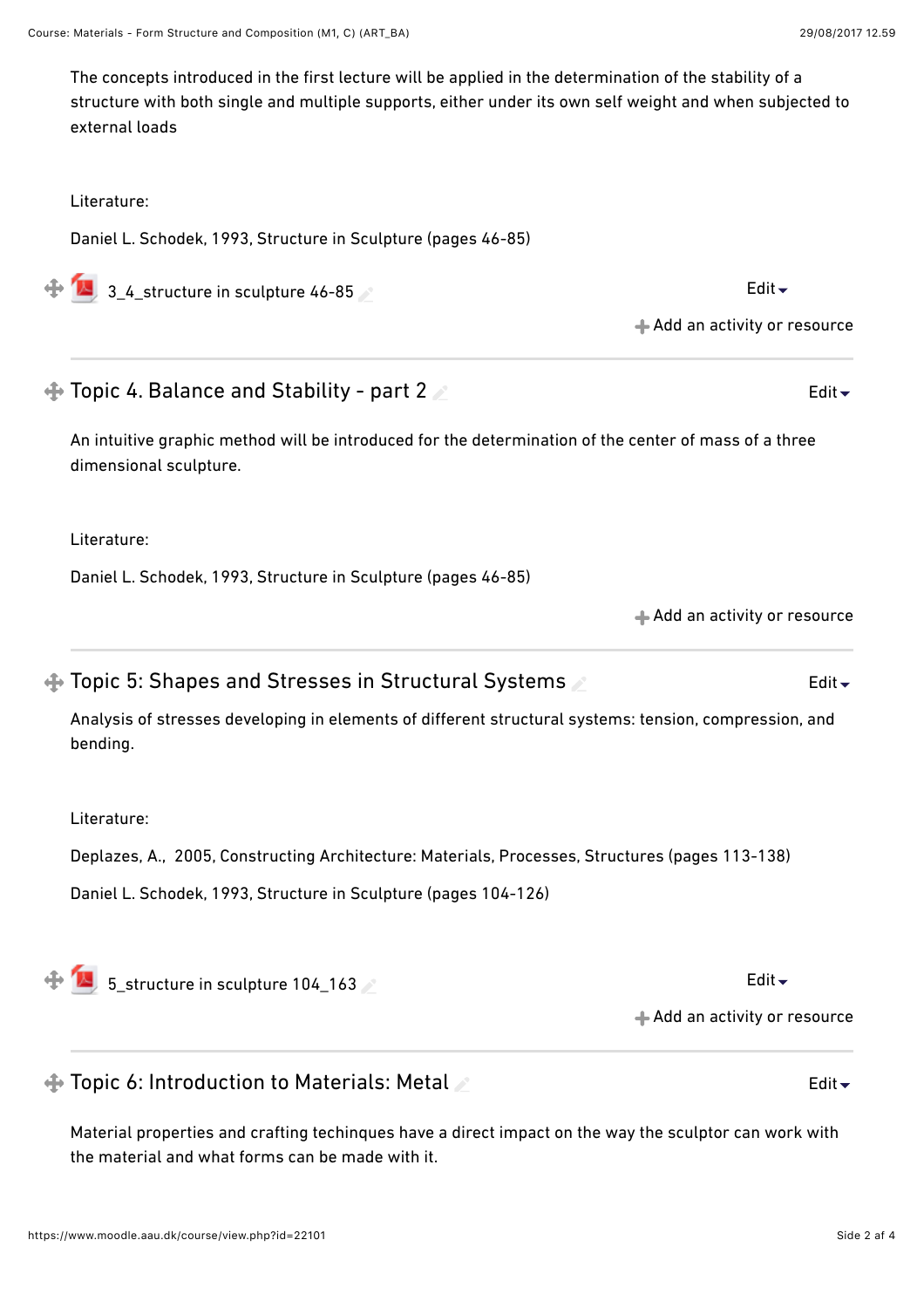The lecture presents the mechanical and physcal properties of metals, crafting tools, techinques and construction details.

# Literature: Daniel L. Schodek, 1993, Structure in Scupture (pages 242-253) Secondary Literature Deplazes, A., 2005, Constructing Architecture: Materials, Processes, Structures (113-139) [Add an activity or resource](https://www.moodle.aau.dk/course/view.php?id=22101#)  $\bigoplus_{6.7.8}\bigoplus_{8.7.8.5}\bigoplus_{10.6}\bigoplus_{10.6}\bigoplus_{10.6}\bigoplus_{10.6}\bigoplus_{10.6}\bigoplus_{10.6}\bigoplus_{10.6}\bigoplus_{10.6}\bigoplus_{10.6}\bigoplus_{10.6}\bigoplus_{10.6}\bigoplus_{10.6}\bigoplus_{10.6}\bigoplus_{10.6}\bigoplus_{10.6}\bigoplus_{10.6}\bigoplus_{10.6}\bigoplus_{10.6}\bigoplus_{10.6}\bigoplus_{10.6}\bigoplus_{10.6}\bigoplus_{10.6$  $\bigoplus$  [Deplazes constructing architecture steel 113-139](https://www.moodle.aau.dk/mod/resource/view.php?id=648005)  $\triangle$  $\bigoplus$  Topic 7: Introduction to Materials: Wood The lecture presents the mechanical and physcal properties of wood, crafting tools, techinques and construction details. Literature: Daniel L. Schodek, 1993, Structure in Scupture (page 253) Secondary Literature Deplazes, A., 2005, Constructing Architecture: Materials, Processes, Structures (pages 77-112) [Edit](https://www.moodle.aau.dk/course/view.php?id=22101#)

[deplazes constructing architecture77-112](https://www.moodle.aau.dk/mod/resource/view.php?id=647978)  $\leq$  example  $\blacksquare$  [Edit](https://www.moodle.aau.dk/course/view.php?id=22101#)  $\blacktriangleright$  Edit  $\blacktriangleright$ 

[Add an activity or resource](https://www.moodle.aau.dk/course/view.php?id=22101#)

### $\bigoplus$  Topic 8: Introduction to Materials: Concrete

The lecture presents the mechanical and physcal properties of concrete, crafting tools, techinques and construction details.

Literature:

Daniel L. Schodek, 1993, Structure in Scupture (pages 260-265)

#### Secondary Literature

[Edit](https://www.moodle.aau.dk/course/view.php?id=22101#)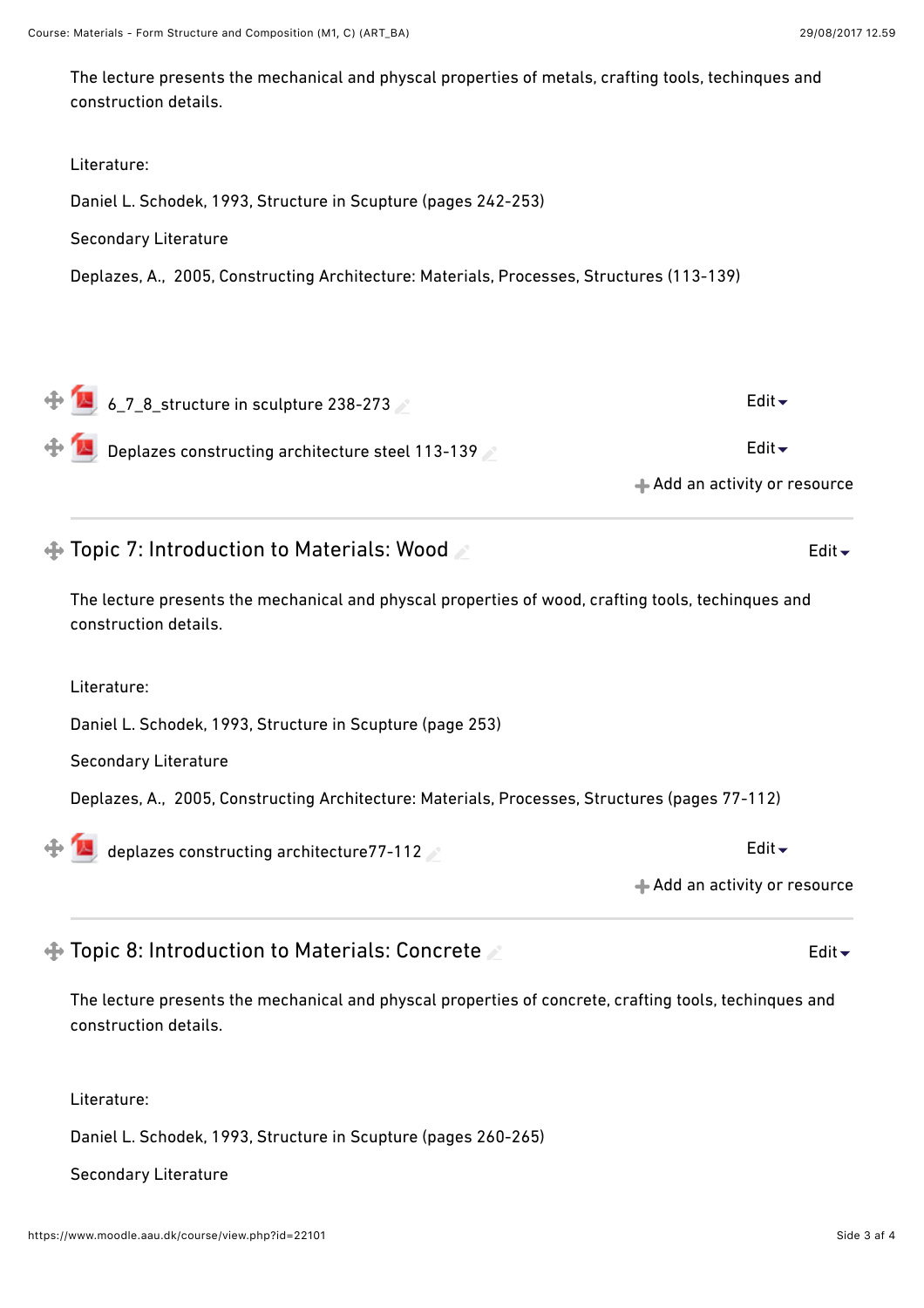Deplazes, A., 2005, Constructing Architecture: Materials, Processes, Structures (pages 56-76)

 $\bigoplus$  [deplazes constructing architecture\\_concrete 56-76](https://www.moodle.aau.dk/mod/resource/view.php?id=647997)  $\triangle$ 

[Add an activity or resource](https://www.moodle.aau.dk/course/view.php?id=22101#)

国国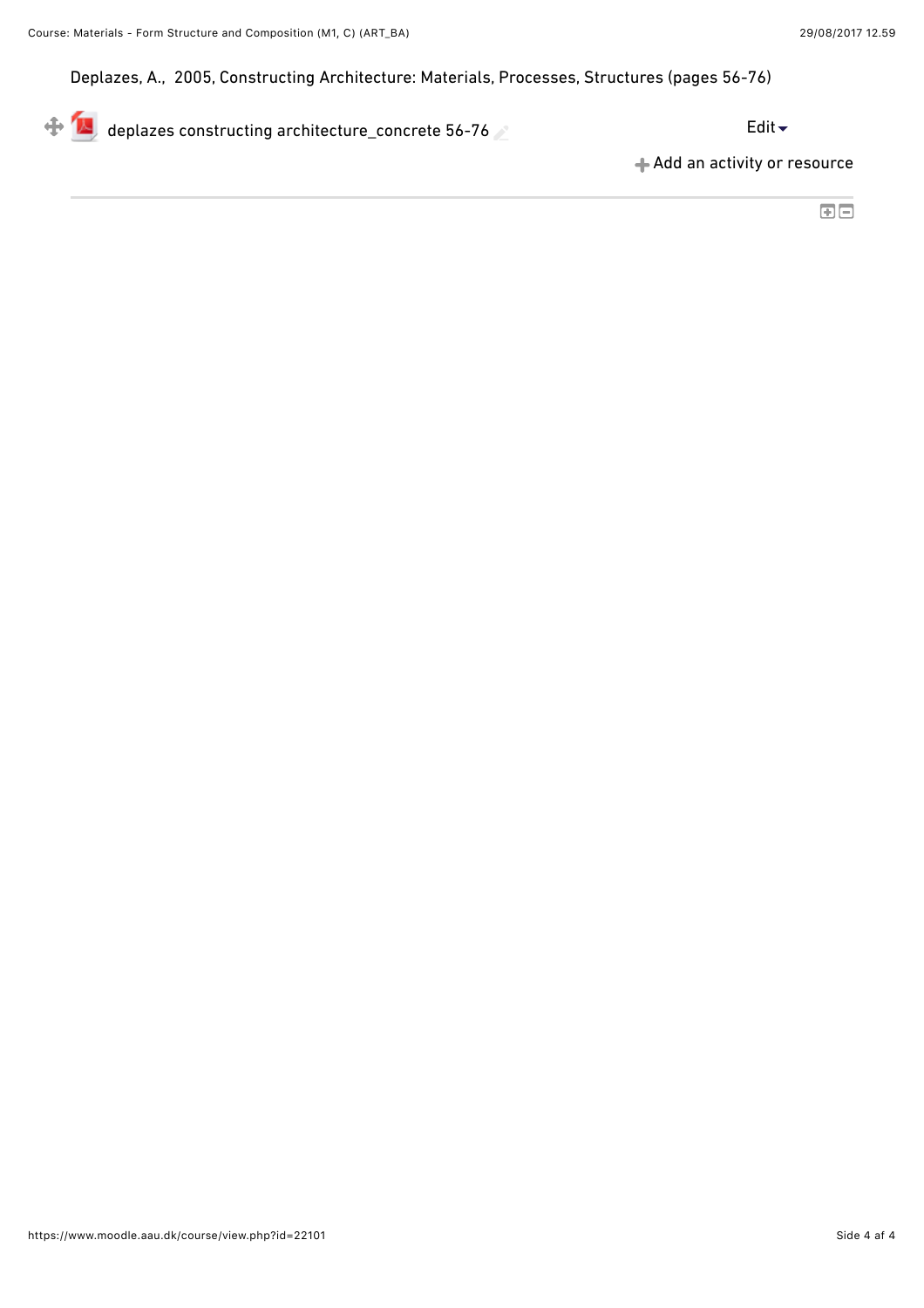# **PERCEPTION IN THEORY AND PRAXIS I (M1, C) (ART\_BA)**



[Edit](https://www.moodle.aau.dk/course/view.php?id=22099#)  $\bullet$  Edit  $\bullet$ 

[Edit](https://www.moodle.aau.dk/course/view.php?id=22099#)

[Add an activity or resource](https://www.moodle.aau.dk/course/view.php?id=22099#)

# $\triangle$  Lesson 1: Introduction to the concept of perception

The first lecture will be an introduction to the notion of perception, its diferent perspectives and most prominent inconsistencies and ambiguities. This introductory lecture will present the relation between sense perception and content creation by having a closer look at gestalt theory and its claims.

### Practice: Practice:

A. Find sculptures (internet and Aalborg (museums, city and surrounding)). How does this/these sculptures––explicitly or intrinsically––work with our perceptual apparatus. Reflect about the relation between sensation, perception and form giving/interpretation (cognition). Can you identify Gestalt laws? Write 1 page of text.

B. Device a sketch for a sculpture that incorporates/operationalize (some of) the knowledge gained in this lecture.

Upload the description and the sketch to moodle.

Date for lesson –

Lecturer: Falk Heinrich

Literature relevant for the main semester report will be given in relation to the course Art & Technology 1st Semester – Fall 2017

Literature

Pri. lit. Sec. lit. Dig. no of p. no of p. upload

Wade, N.J. and Swanston, M. (2004). Visual Perception – an introduction. Hove and New York: Psychology Press  $(char 1 + 2)$ 

Arnheim, R. (1969). Visual Thinking. Berkeley: University of California Press

| Gordon, I. (2004). Theories of Visual Perception, 3rd. ed. | e-book  |
|------------------------------------------------------------|---------|
|                                                            | via     |
| Hove and New York: Psychology Press, chap. 2               | library |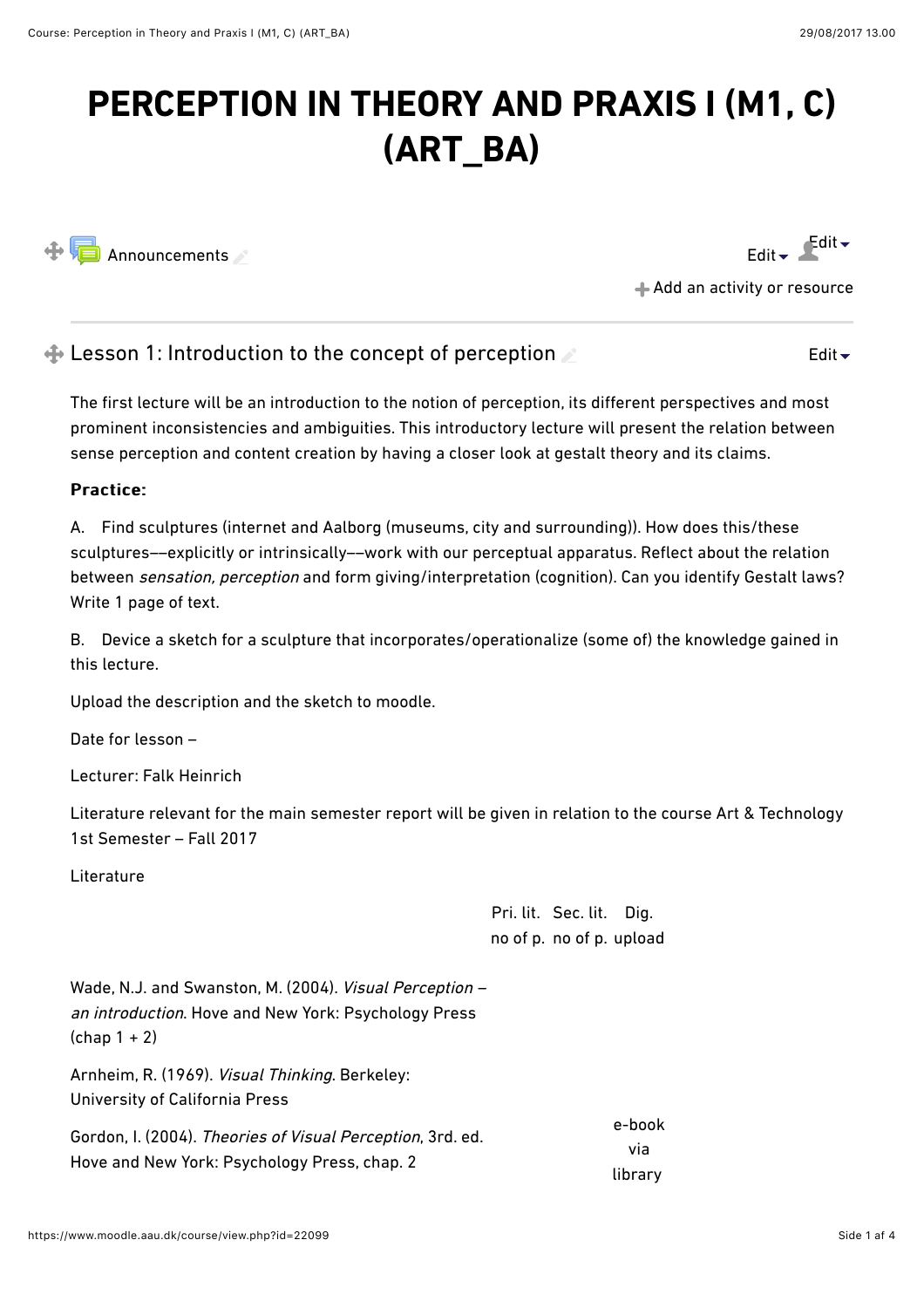[Add an activity or resource](https://www.moodle.aau.dk/course/view.php?id=22099#)

#### $\triangleq$  Lesson 2: Physiological and psychobiological aspects of perception [Edit](https://www.moodle.aau.dk/course/view.php?id=22099#) $\overline{\phantom{a}}$

The second lecture focuses on the physiological aspects of perception as seen from a scientific perspective: sense, neurons and neurological explanations of sensation and perception. We will investigate the material and operational conditions of perception and their significance for art and technology projects. We will also discuss scientific bearings of this approach.

### Practice:

Reconsider your sculptures you found in regard to the first lecture and device a new description using psycho-biological terms.

Sketch a sculpture that operationalizes the physiological or psycho-biological findings.

Upload to moodle.

|                                                                                                            |              | Pri. lit. Sec. lit.      | Dia.                     |
|------------------------------------------------------------------------------------------------------------|--------------|--------------------------|--------------------------|
|                                                                                                            |              | no of p. no of p. upload |                          |
| Gordon, I. (2004). Theories of Visual Perception, 3rd. ed.<br>Hove and New York: Psychology Press, chap. 4 | $\mathbf{x}$ |                          | e-book<br>via<br>library |
| Berlyne, Daniel, 1971. Aesthetics and Psychobiology.<br>New York: Appelton-Century-Crofts chap. $7 + 8$    |              | x                        | x                        |

[Add an activity or resource](https://www.moodle.aau.dk/course/view.php?id=22099#)

[Edit](https://www.moodle.aau.dk/course/view.php?id=22099#)  $\overline{\phantom{a}}$ 

```
\triangle Lesson 3: Aesthetic aspects of Perception
```
This lecture will present theories of philosophical aesthetics in regard to perception. It introduces some aspects of Baumgarten's, Humian and Kantian aesthetic theories by focusing on the functions of (sense) perception in aesthetic experience and appreciation.

Practice:

Produce a description of your sculptures, using an aesthetic vocabulary. For example, by answering the question of how the sculpture is eliciting the sentiment of pleasure, delight or aversion, etc. Pay attention to the formal, the material, the structural and the semantic (representational) aspects.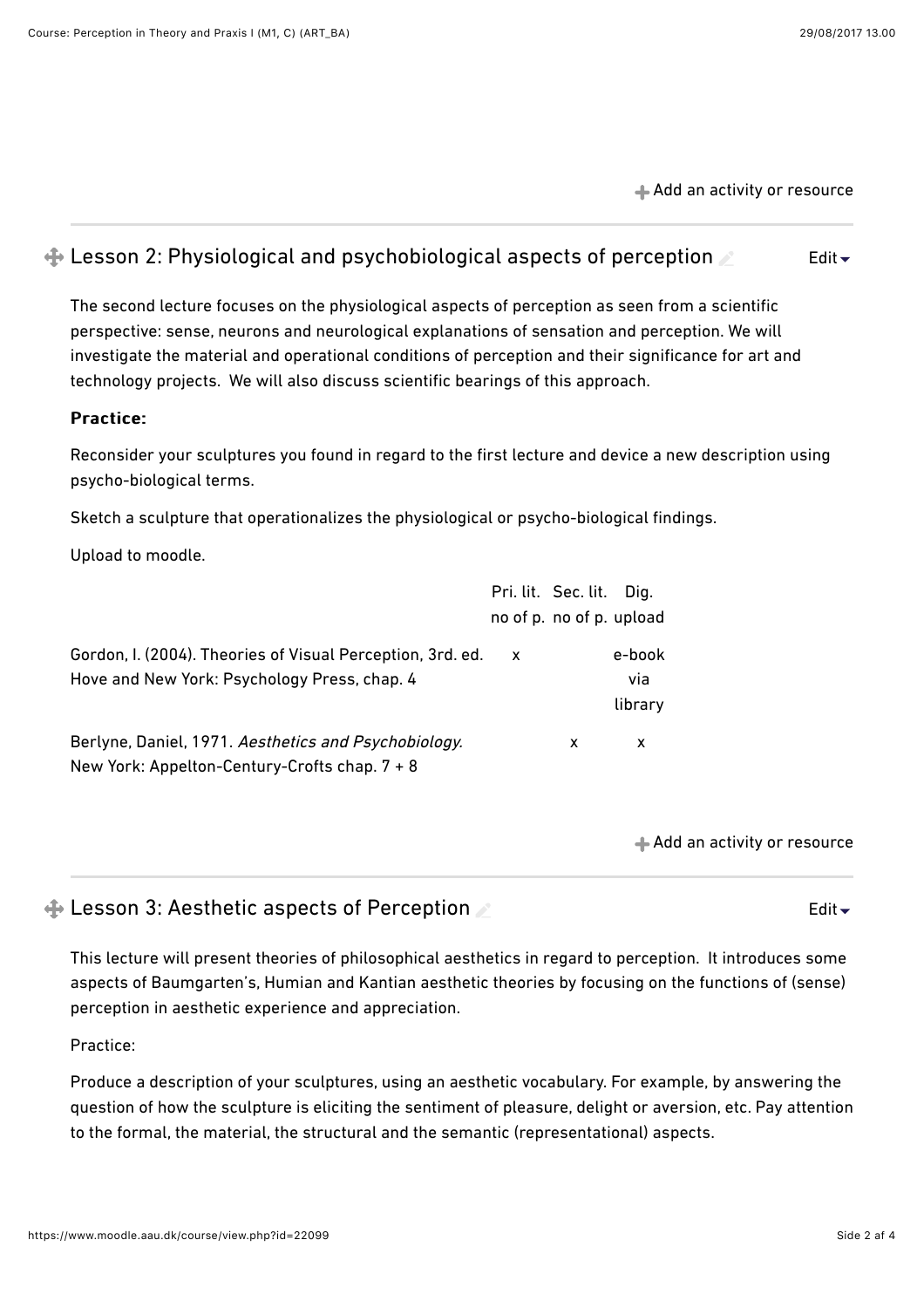Continue to work with your sketch: reiterate your sketch by adding aesthetic features. How does your sketched sculpture change?

Upload to moodle.

Date for lesson:

Lecturer: Falk Heinrich

Literature relevant for the main semester report will be given in relation to the course

|                                                                                                                                          |   | Pri. lit. Sec. lit. Dig.<br>no of p. no of p. upload |  |
|------------------------------------------------------------------------------------------------------------------------------------------|---|------------------------------------------------------|--|
| Shusterman, Richard, 1999. "Somaesthetics: A<br>Disciplinary Proposal" in The Journal of Aesthetics<br>and Art Criticism, Vol. 57, No. 3 | x | x                                                    |  |
| Shklovsky, Victor (1997/1917) 'Art as Technique'. In:<br>Newton K.M. (eds) Twentieth-Century Literary Theory.<br>Palgrave, London        | x |                                                      |  |
| Gordon, I. (2004). Theories of Visual Perception, 3rd.<br>ed. Hove and New York: Psychology Press, chap. 5                               |   | X                                                    |  |

[Add an activity or resource](https://www.moodle.aau.dk/course/view.php?id=22099#)

[Edit](https://www.moodle.aau.dk/course/view.php?id=22099#)  $\overline{\phantom{a}}$ 

# $+$  **Lesson 4: Perception and performativity**

The course's last lecture deals with perception in the light of performativity. What notion of perception is surfacing when it is a function in (inter)action. We will have a look at concepts such as embodiment, proprioception and semantics as diferent forms of meaning ascription.

### Practice:

Produce a new description of your chosen sculptures using the vocabulary of performativity research. Reflect on how and with what means your chosen sculpture stage or activate the onlooker? What does activation and interaction mean for perception?

Device or remake your sketch/concept to contain performative aspects. How can the onlooker be made an intrinsic part of the sculpture?

Date for lesson:

Lecturer: Falk Heinrich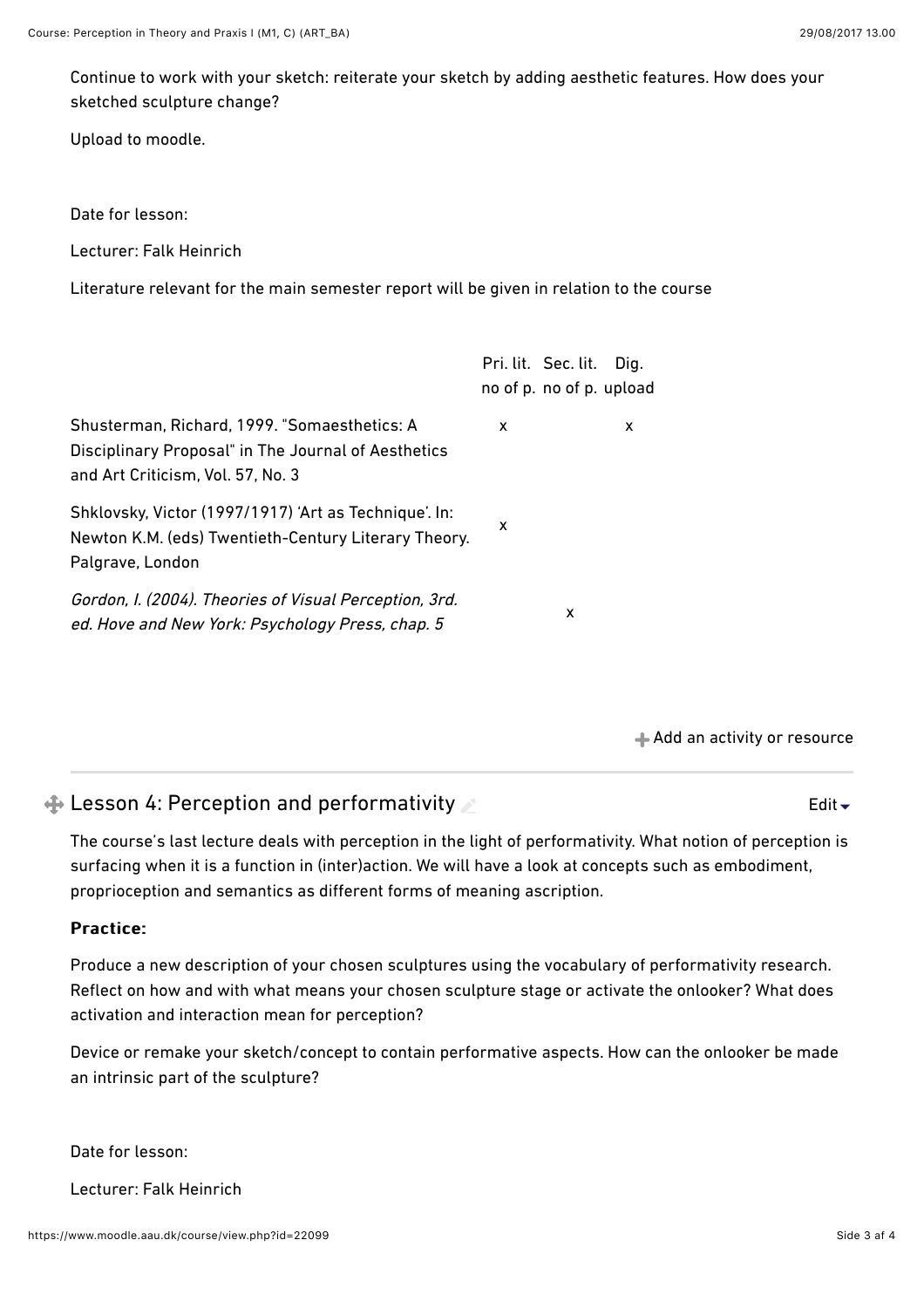Literature relevant for the main semester report will be given in relation to the course

|                                                                                                                                        | Pri. lit. Sec. lit. Dig.<br>no of p. no of p. upload |            |
|----------------------------------------------------------------------------------------------------------------------------------------|------------------------------------------------------|------------|
| Zeki, Semi; Kawabata, Hideaki. 2004. "Neural<br>Correlates of Beauty" in Journal for Neurophysiology<br>91                             |                                                      | x          |
| Fischer-Lichte, E., 2008. Transformative Power of<br><i>Performance: A New Aesthetics. New York: Routledge.</i><br>Chap. 4 (pp. 75-93) |                                                      | via<br>AUB |

[Add an activity or resource](https://www.moodle.aau.dk/course/view.php?id=22099#)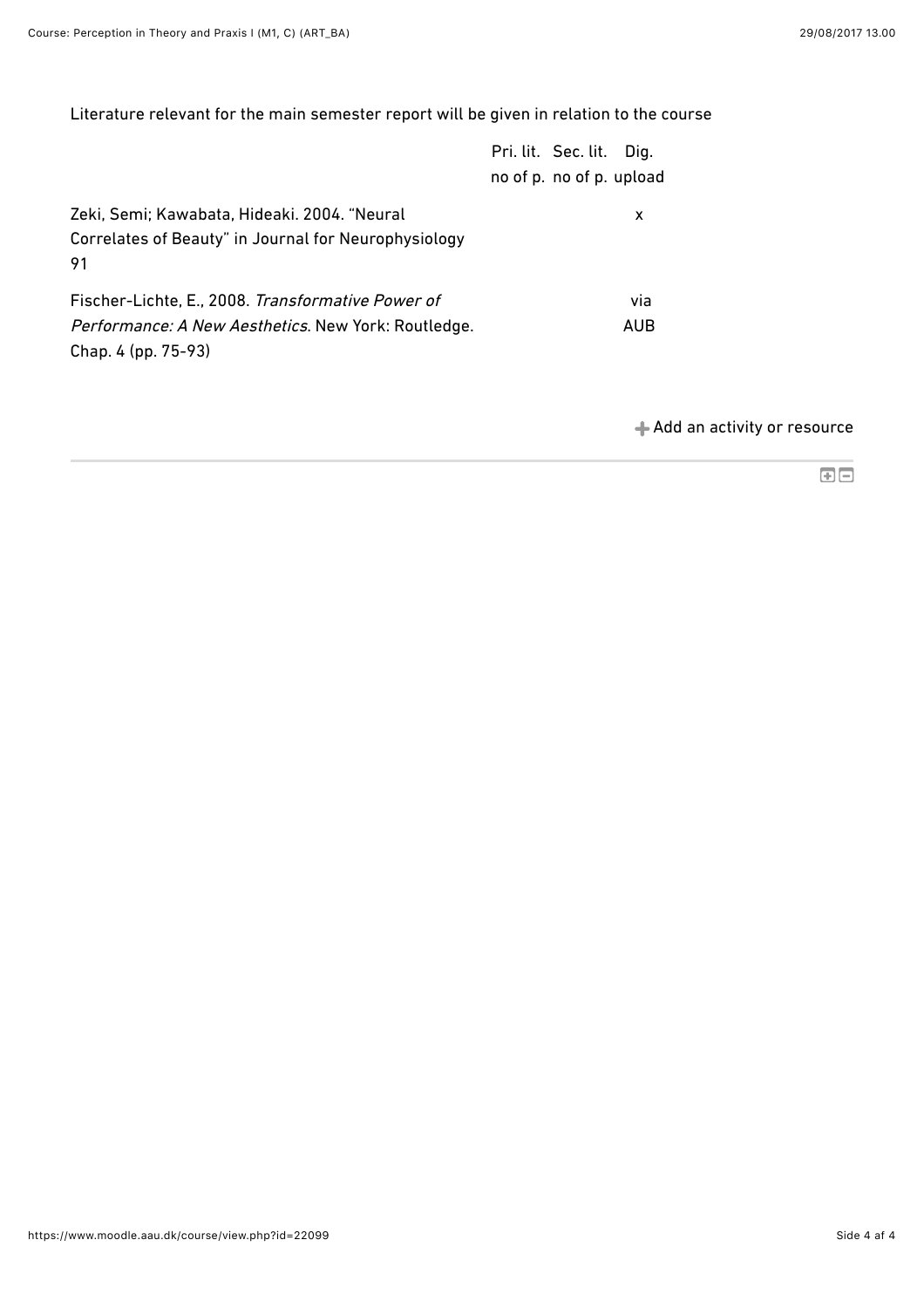# **SKETCHING TECHNIQUES I (M1, C) (ART\_BA)**



[Edit](https://www.moodle.aau.dk/course/view.php?id=22107#)  $\bullet$   $\blacksquare$ Edit  $\bullet$ 

[Add an activity or resource](https://www.moodle.aau.dk/course/view.php?id=22107#)

#### $\triangleq$  **Sketching Techniques: Analogue and Digital Sketching** [Edit](https://www.moodle.aau.dk/course/view.php?id=22107#)

The purpose of the course is to introduce the students to basics in visual graphical representation and communication using analogue and digital sketching approaches, tools and techniques.

The course is comprised of two full days lecture and workshop days. On the first day of the course students will first and foremost be introduced to a brief history of virtual representation, representation as field and craft, and contemporary modern day visual communication strategies relevant for communicating project ideas to todays audiences, both through printed and digital media. Focus will be exercises and workshops on reading spatial drawings and sketching through early phases of a design or ideation proces, relevant to the artwork and design work currently set for the students.

During the second day of the course, the focus will shift from drawing and sketching on paper, to digital virtual environments, introducing the HTC VIVE headmounted virtual reality set. Students will learn how to sketch and animate their ideas into experiences in a virtual environment.

[Add an activity or resource](https://www.moodle.aau.dk/course/view.php?id=22107#)

 $\triangle$  Lesson 1+2: History of graphical spatial representation [Edit](https://www.moodle.aau.dk/course/view.php?id=22107#) $\div$ 

Lesson 1 will introduce the students to sketching as a communicative tool in art and spatial design, following Francis D.K Chings principles of Form and Space. The students will learn projection drawing in architecture and spatial design, how to read plan drawings, elevation drawings, section cuts and how they are constructed. This to help them later on, as they will engage in drawings for exhibition designs, scale and placement of artifacts and interior maps.

Following Bill Buxtons principles in "Sketching User Experiences: getting the design right and the right design", lesson 2 will introduce Sketching as a tool for ideation ahead of prototyping, and a way to test the design of user experiences. This lesson will both hold theoretical concepts as well as more practical sketching exercises.

Litterature:

Lesson 1: Francis D.K.Ching: Architeture, Form, Space and Order, 3rd Edition, pp. 2-30 + 96-103. 96-103.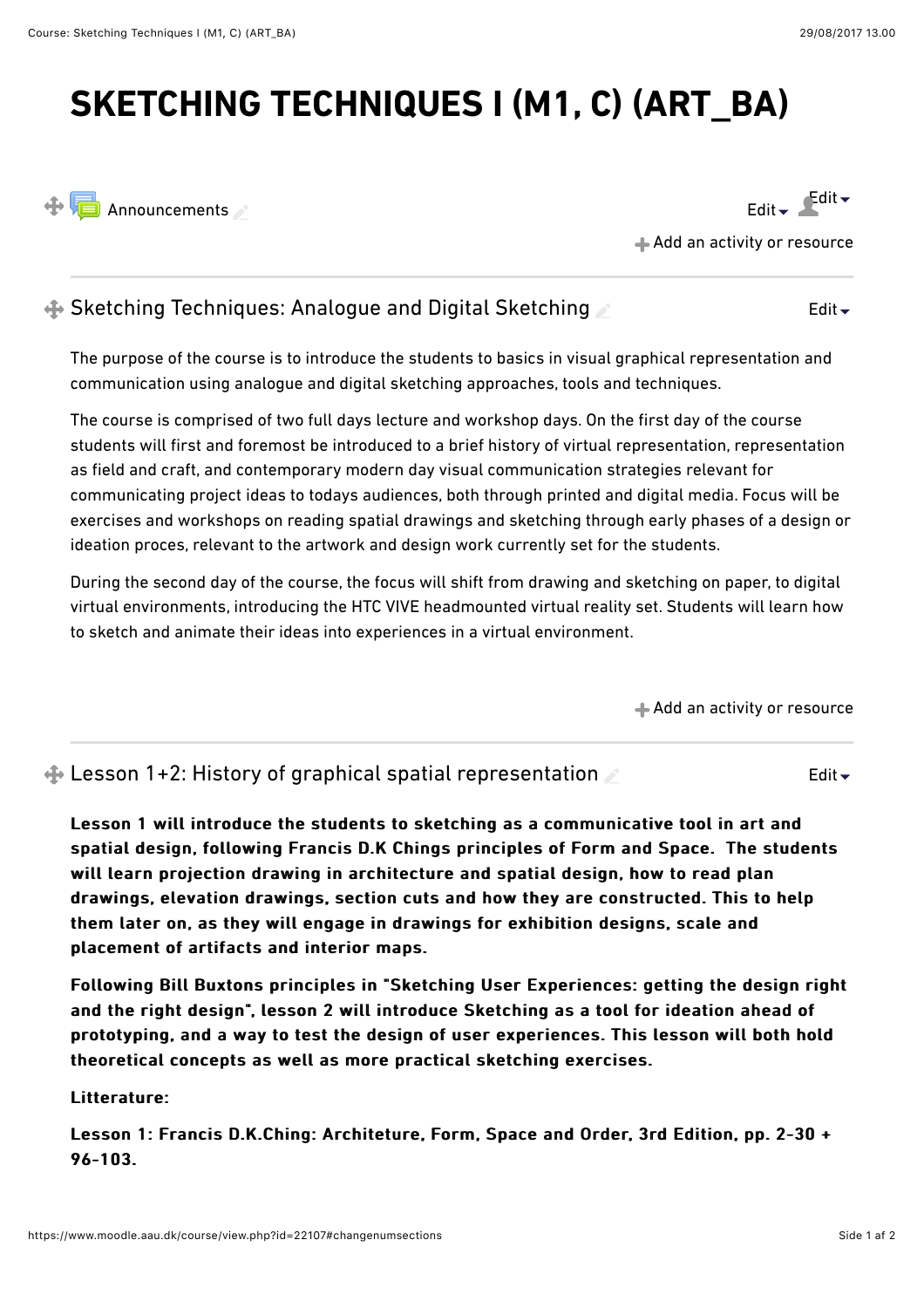### Lesson 2: Bill Buxton: Sketching User Experiences - Getting the design right and the right design, pp. 105-115 + 139-143 + 299-309 design, pp. 105-115 + 139-143 + 299-309

| $\bigoplus_{i=1}^n E_i$ Francis D.K. Ching: Architecture, Form, Space and Order                       | Edit $\blacktriangleright$  |
|-------------------------------------------------------------------------------------------------------|-----------------------------|
| $\bigoplus$ Bill Buxton: Sketching User Experience - Getting the design<br>right and the right design | Edit $\blacktriangleright$  |
|                                                                                                       | Add an activity or resource |

### $\triangle$  **Lesson 3+4: VR Sketching**

During lesson 3 and 4, students will be introduced to VR and Sketching in an VR environment using Tiltbrush and HTC VIVE VR equipment.

The students will be introduced to sketching from the perspective of virtual reality and digital user environments using TILTBRUSH for HTC VIVE. The students will draw and sketch through motions in accordance with their semester assignments.

The lessons will prepare for following lessons on more advanced VR sketching.

Literature:

VIVE Tutorial: https://www.youtube.com/watch?v=a27UPxbtWr0

VIVE SETUP: https://www.vive.com/us/setup/

VIVE TILTBRUSH TUTORIAL: https://www.youtube.com/watch?v=R6iQqtRjUrE

[Add an activity or resource](https://www.moodle.aau.dk/course/view.php?id=22107#)

国国

[Edit](https://www.moodle.aau.dk/course/view.php?id=22107#)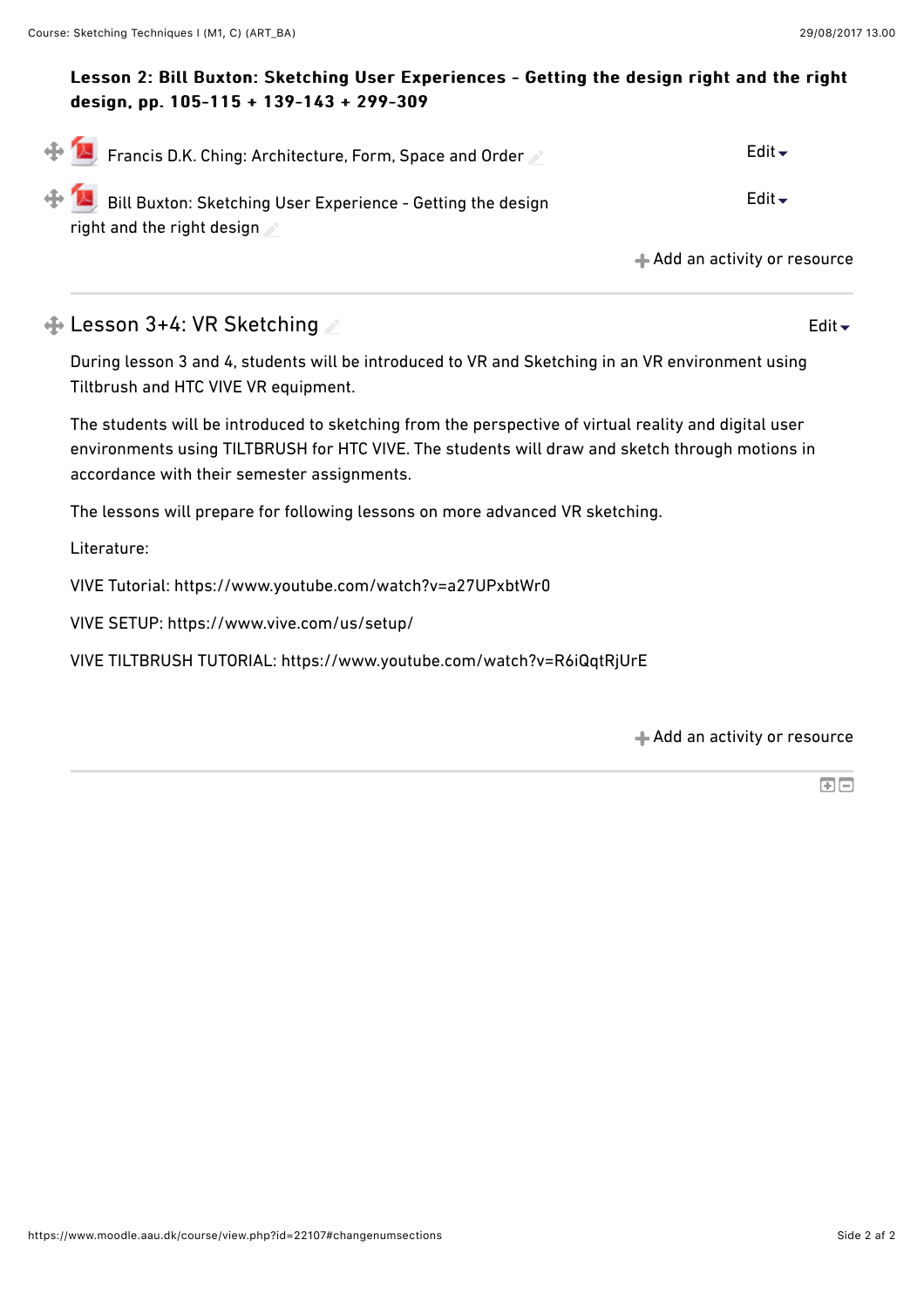# **MODULE 2 - PROBLEM BASED LEARNING (M2, P) (ART\_BA)**



[Edit](https://www.moodle.aau.dk/course/view.php?id=22106#)  $\bullet$  Edit  $\bullet$ 

[Edit](https://www.moodle.aau.dk/course/view.php?id=22106#)

[Add an activity or resource](https://www.moodle.aau.dk/course/view.php?id=22106#)

# $\triangle$  Overview

Problem-Based Learning (PBL) ArT

1st semester.

Course title: Problem-based learning in science, technology and society Art & Technology (ArT), semester 1 5 ECTS Pass/Fail

Learning objectives:-

During this module, students should acquire:-

### Basic knowledge about

problem-based learning and project work

the importance of choice of methods

the application of technological means and materials

### **Skills in**

 identifying and formulating an artistic problem within the areas art and technology describing and validating choice of methods for solving a defined problem collecting and applying relevant knowledge in relation to a defined problem finding and applying practical solutions

### Competencies in Competencies in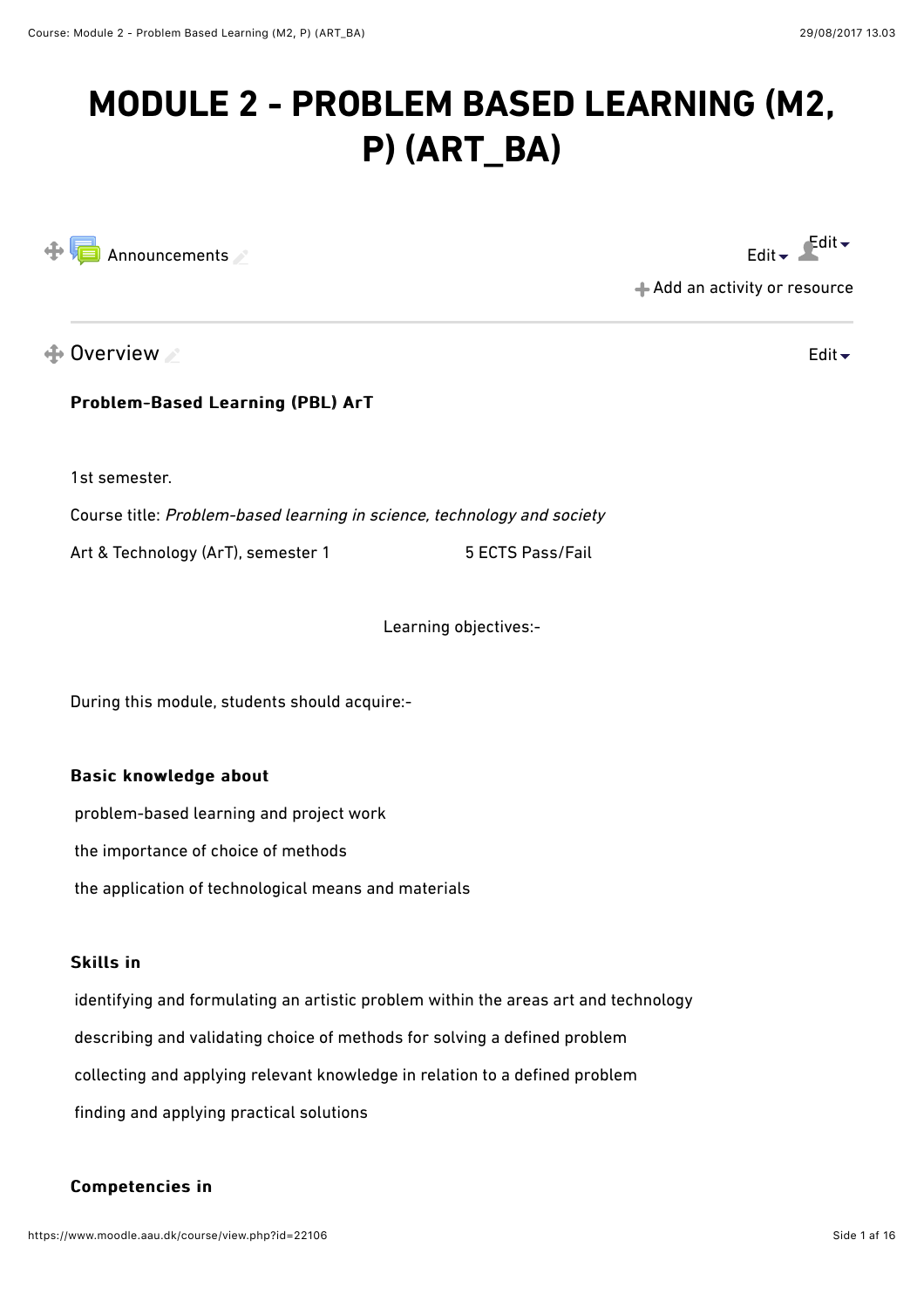structuring and reflecting on a problem-based project process

 participating in professional and interdisciplinary and intercultural collaboration in order to solve a defined problem.

----------------------------------

The module is completed with:

### Examination (details in course) Examination (details in course)

An internal oral project examination in "Problem Based Learning" (Problembaseret læring) on the basis of a project report that must not exceed 3 pages per student.

Form of examination: b) Duration: 15 min per student.

Evaluation: pass/fail. In case of a fail grade, an additional examiner will also evaluate the assignment.

\*\* Substitution: the examination may be substituted by satisfactory and active participation in courses, i.e. 80% presence and submission of all assignments set during the course. Credits: 5 ECTS

The examination should demonstrate that the student has fulfilled the objectives outlined

\*\*Active participation in the PBL course will result in students creating an academic poster as an assignment that will be exhibited alongside the (semester projects outcome) sculpture exhibition. The poster will need to be informing of the PBL methodologies applied during the semester to illustrate student learning.

[Online companion resources to Cottrell Study Skills book](https://www.moodle.aau.dk/mod/url/view.php?id=661879)  $\mathscr{L}$  examples and  $\mathsf{Edit} \blacktriangleright$  $\mathsf{Edit} \blacktriangleright$  $\mathsf{Edit} \blacktriangleright$ 

[Add an activity or resource](https://www.moodle.aau.dk/course/view.php?id=22106#)

### $\triangle$  AAU PBL

Students need to read, understand, comprehend and embody the contents of this pdf document on AAU PBL to carry forward throughout their education at the university.

The Study Skills book is the selected main course literature - with others linked below where appropriate

\*\*\* Notes:

Content of the course begins from "Managing yourself for study & Getting started" - see below and working downwards. Some items may overlap or seem misplaced - this is as content design purposefully attempts to accommodate diferent types of learners in line with Gardner

[Edit](https://www.moodle.aau.dk/course/view.php?id=22106#)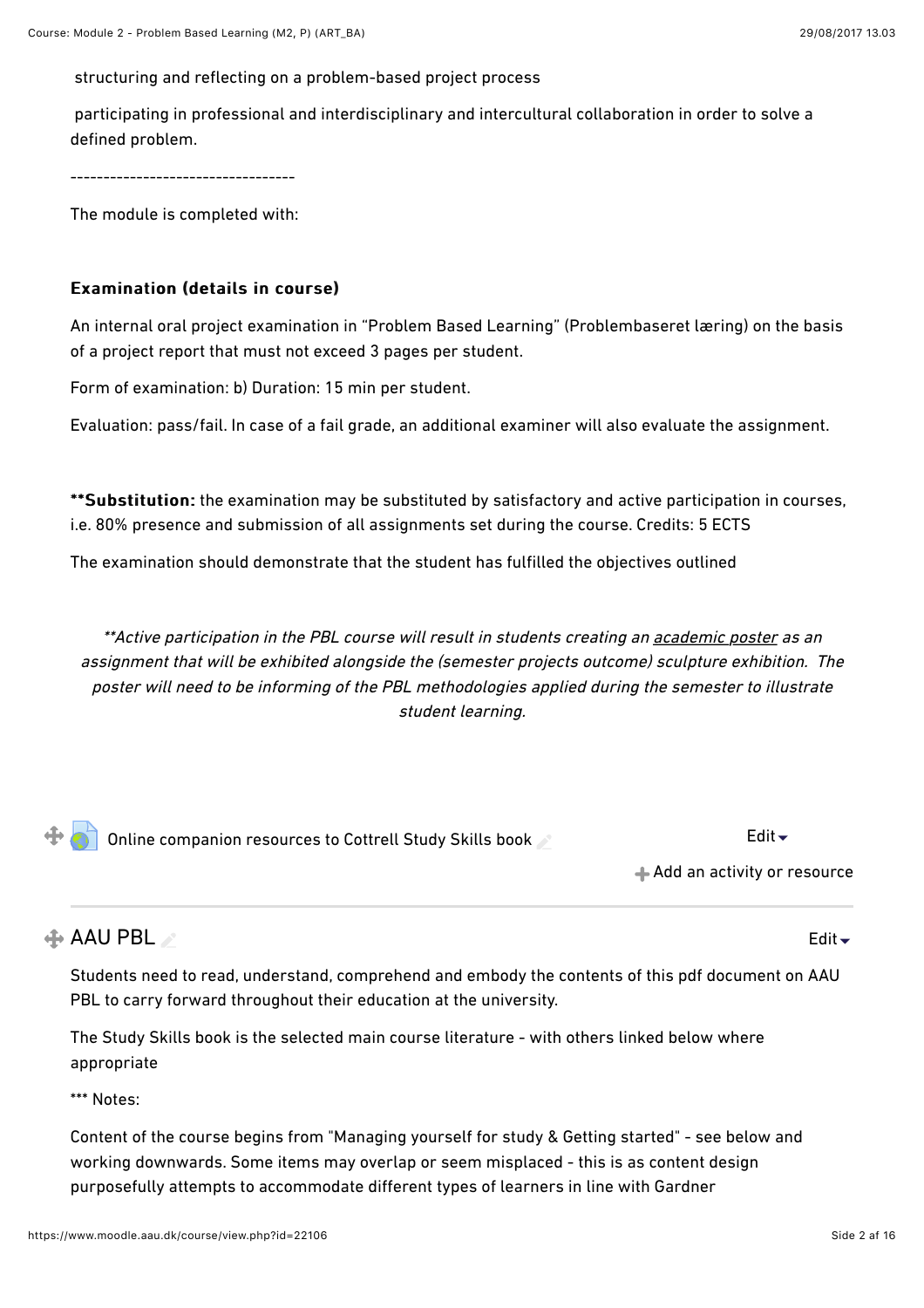[Edit](https://www.moodle.aau.dk/course/view.php?id=22106#)

- http://www.tecweb.org/styles/gardner.html

It is likely that certain of the listed/given content will be assigned as homework for self-study (depending on time available, student preferences, etc).

Assignments, exercises etc are prepared and opened by the lecturer as appropriate in the course timeline. These will be elaborated and detailed in associated lectures.

| $\oplus$ M PBL pdf                                                  | Edit $\overline{\phantom{a}}$   |
|---------------------------------------------------------------------|---------------------------------|
| The Study Skills Handbook by Stella Cottrell, ISBN<br>9781137289254 | Edit $\blacktriangleright$      |
| $\bigoplus$ Research question links to problem                      | Edit $\blacktriangleright$      |
| Narrowing topic (research question linked to problem)               | Edit $\overline{\phantom{a}}$   |
| $\bigoplus$ Defining The Problem (literature)                       | Edit $\blacktriangleright$      |
|                                                                     | $+$ Add an activity or resource |

### $\triangle$  Additional PBL reading list

### Note:

This list is offered for students that wish to get deeper into PBL.

These below (not listed in any order) and uploaded examples are supplied for recommended reading. PBL is applied in various fields and there is a plethora of online examples, thus, any student reading on PBL must reflect and analogise to their own subject.

In reading such papers/chapters/articles (all are diferent) students should note that related work is cited in the body text and listed in a reference list at rear of document - this is a good way to find additional readings and key 'players' in a field where same name appears repeatedly. Thus, the short list of seven below (and those in compressed folder) offer numerous references of related work, which when accessed offer even more related work. This technique also helps students to focus on their "specific" problem, and how to ground, justify and argue (to be explained in course).

- Savin-Baden, M. & Major, C.H. (2004) Foundations of Problem-based learning. SRHE and Open University Press. Chapters 3 + 7. Available as e-book and download via [www.aub.aau.dk](http://www.aub.aau.dk/)
- Savin-Baden, M. (2016) Using Problem-based Learning: New Constalations for the 21<sup>st</sup> Century. Journal of Excellence in College Teaching. Vol. 25, iss. 3+4
- Hmelo-Silver, C. & Barrows, H. (2006) Goals and Strategies of a Problem-based Learning Facilitator. *Interdisciplinary journal of problem-based learning.* Vol. 1, iss. 1
- Bitsch Olsen, P. & Pedersen, K. (2008) Problem-Oriented Project Work a workbook. Roskilde University Press, DK.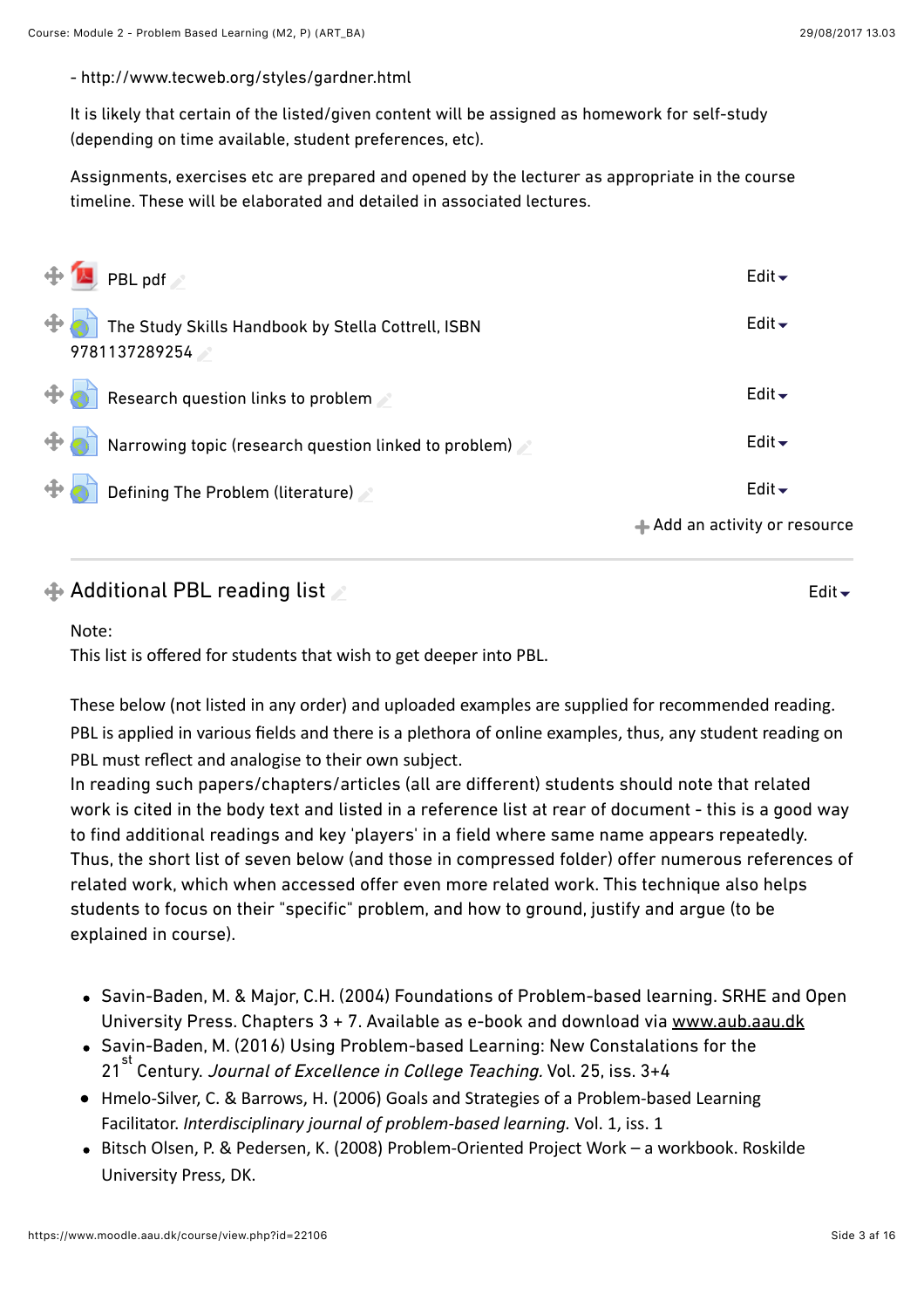- $\bullet$  Illeris, K. (2007) How We Learn learning and non-learning in school and beyond. Routledge, UK.
- Cowan, J. (1998) On Becoming an Innovative University Teacher Reflection in Action. Open University Press, UK.
- Savin-Baden, M. (2016) Using Problem Based Learning: New Constellations for the 21th Century. Journal on Exellence in College Teaching.

 $\bigoplus$  [Examples extracted for student study on PBL](https://www.moodle.aau.dk/mod/resource/view.php?id=657822)  $\triangle$ 

 $\triangle$  [Add an activity or resource](https://www.moodle.aau.dk/course/view.php?id=22106#)

 $\triangle$  Managing yourself for study & Getting started [Edit](https://www.moodle.aau.dk/course/view.php?id=22106#) $\div$ 

What is PBL - see https://en.wikipedia.org/wiki/Problem-based\_learning

Study Skills A

Success as a student; Developing your skills; Successful study: Intelligence, strategy and personalised learning; The C·R·E·A·M strategy for learning PBL; Time management as a student (Cottrell book)

Getting started (PBL) - videos and discussions on:-

Explorative search; Problem formulation; Research objectives; Synopsis; Meeting your supervisor

[Add an activity or resource](https://www.moodle.aau.dk/course/view.php?id=22106#)

[Edit](https://www.moodle.aau.dk/course/view.php?id=22106#)

[Edit](https://www.moodle.aau.dk/course/view.php?id=22106#)  $\overline{\phantom{a}}$ 

# $\triangle$  **Academic Skills & Literature search**

Study Skills B

Core research skills: Reading, note-making and managing information; Critical analytical thinking; Memory; Confidence with numbers (Cottrell book)

Literature search (PBL) videos and discussions on:-

Where to search; How to search; Evaluating sources; Obtaining literature; Literature reviews - what they are and how to use them

[Add an activity or resource](https://www.moodle.aau.dk/course/view.php?id=22106#)

# **← People Skills & Research Methods**

PBL Study Skills C

Working with others: Collaborative studying/group work (Cottrell book)

Research Methods (PBL) videos and discussions on:-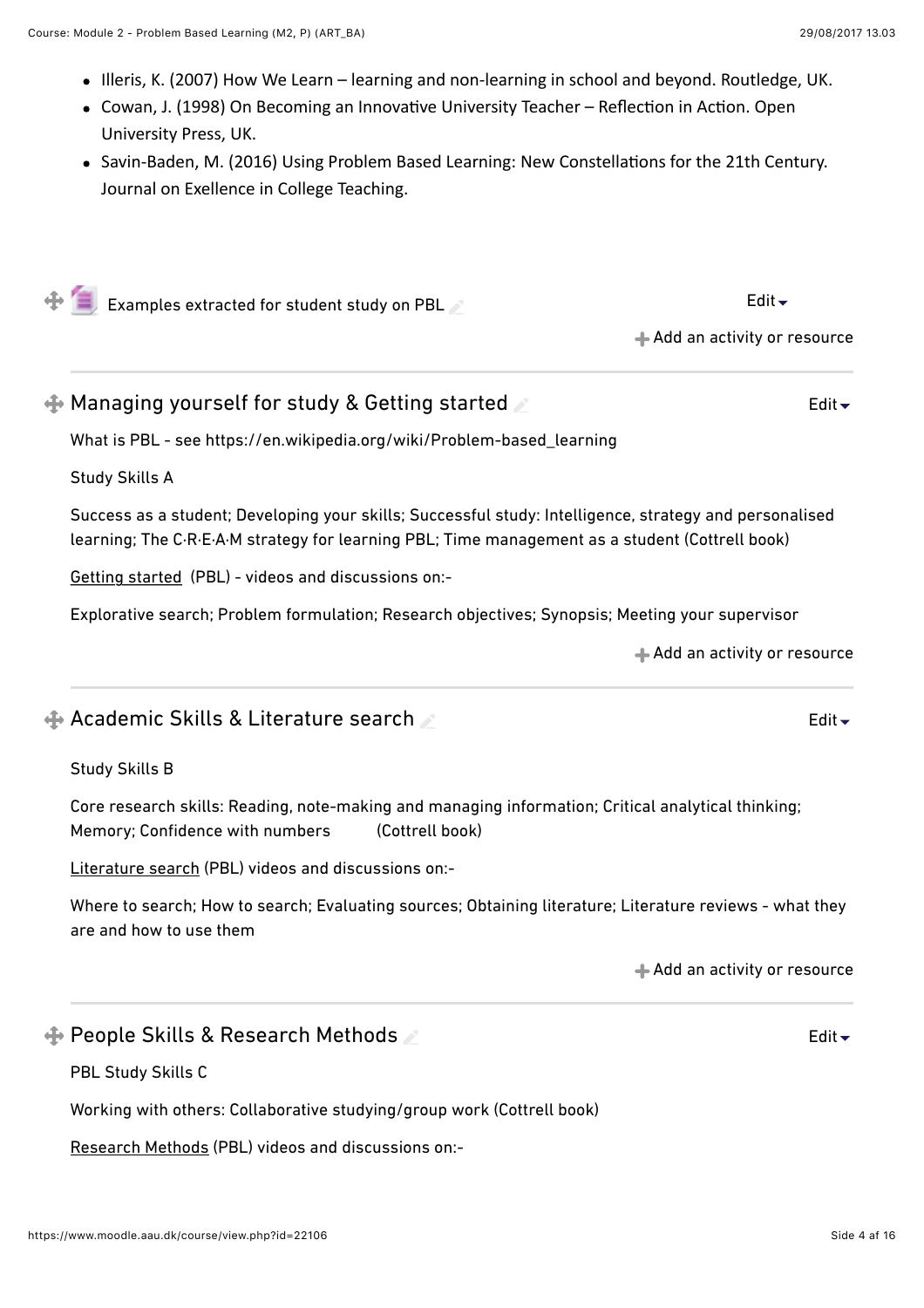Qualitative and quantitative methods in PBL; Empirical studies in PBL; PBL Reviews; Policy Research; Research Methods

|           |                                                                                                                                                                                                                                              | + Add an activity or resource |
|-----------|----------------------------------------------------------------------------------------------------------------------------------------------------------------------------------------------------------------------------------------------|-------------------------------|
|           | $\clubsuit$ Task management skills & Project management $\nearrow$                                                                                                                                                                           | Edit $\blacktriangleright$    |
|           | PBL Study Skills D                                                                                                                                                                                                                           |                               |
|           | Writing at university level; Developing academic writing; (to complement main writing course by<br>Elizabeth – only if required) + Research projects, case studies and dissertations; Revision and exams<br>(techniques etc) (Cottrell book) |                               |
|           | Project management (PBL) videos and discussions on:-                                                                                                                                                                                         |                               |
|           | PBL Project Initiation; PBL Project planning; PBL Project execution                                                                                                                                                                          |                               |
|           | Timeline - Gannt etc                                                                                                                                                                                                                         | Edit $\blacktriangleright$    |
|           |                                                                                                                                                                                                                                              | Add an activity or resource   |
|           | $\clubsuit$ Drawing it together & Writing Process (PBL) $\geq$                                                                                                                                                                               | Edit $\blacktriangleright$    |
|           | <b>Study Skills E</b>                                                                                                                                                                                                                        |                               |
|           | Planning your next move(Cottrell book)                                                                                                                                                                                                       |                               |
| required) | Writing process: videos and discussions on:- (to complement main writing course by Elizabeth - only if                                                                                                                                       |                               |
|           | Structure your thesis under PBL study; Avoid plagiarism in PBL report writing                                                                                                                                                                |                               |
|           | $\bigoplus$ / $\bigcup$ Oral exams                                                                                                                                                                                                           | Edit $\overline{\phantom{a}}$ |

[Add an activity or resource](https://www.moodle.aau.dk/course/view.php?id=22106#)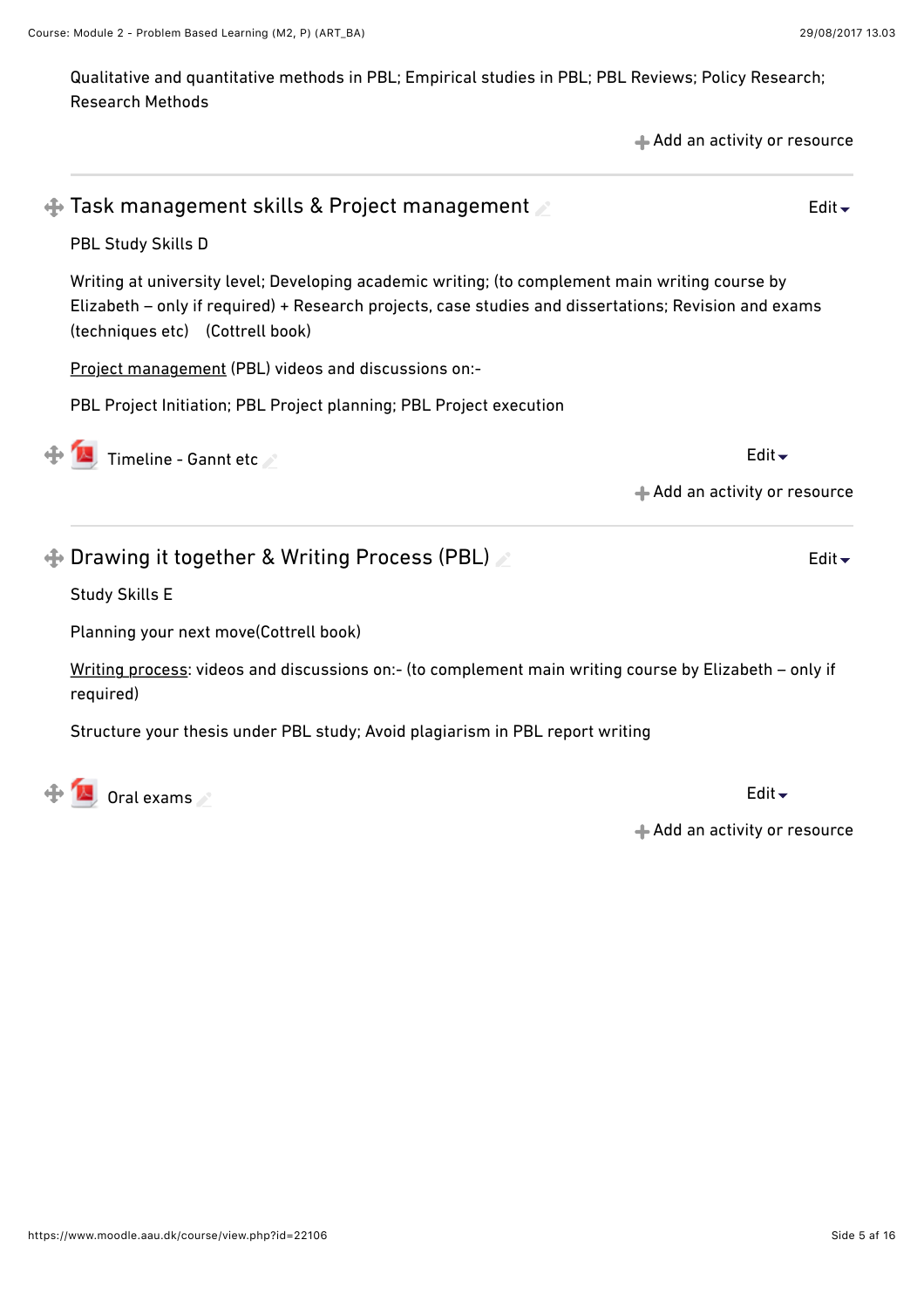# **MODULE 3 - PHYSICAL INTERFACE DESIGN I (M3, P) (ART\_BA)**

| Announcements                                                                                                                                                                                                                                | $\epsilon$ dit $\sim$<br>Edit $\div$ |
|----------------------------------------------------------------------------------------------------------------------------------------------------------------------------------------------------------------------------------------------|--------------------------------------|
| <b>OPHYSICAL INTERFACE DESIGN I</b>                                                                                                                                                                                                          | Edit $\blacktriangleright$           |
| News forum                                                                                                                                                                                                                                   | Edit $\overline{\phantom{a}}$        |
| Location:                                                                                                                                                                                                                                    | Edit $\blacktriangleright$           |
| ArT1                                                                                                                                                                                                                                         |                                      |
| <b>Study Board:</b>                                                                                                                                                                                                                          |                                      |
| ArT & Technology                                                                                                                                                                                                                             |                                      |
| Module coordinator:                                                                                                                                                                                                                          |                                      |
| Markus Löchtefeld (Media Technology)                                                                                                                                                                                                         |                                      |
| mloc@create.aau.dk                                                                                                                                                                                                                           |                                      |
| Teachers:                                                                                                                                                                                                                                    |                                      |
| Walther Jensen (Media Technology)                                                                                                                                                                                                            |                                      |
| bwsj@create.aau.dk                                                                                                                                                                                                                           |                                      |
| Method of work and language:                                                                                                                                                                                                                 |                                      |
| Individual or small groups                                                                                                                                                                                                                   |                                      |
| English                                                                                                                                                                                                                                      |                                      |
| Module contents:                                                                                                                                                                                                                             |                                      |
| In this module, students learn about basic principles of electronics<br>and how different electronic sensors and actuators can be<br>interfaced to a microcontroller to design alternative forms of<br>interactions between man and machine. |                                      |
| Courses:                                                                                                                                                                                                                                     |                                      |
| In connection with the module, courses may be offered within the<br>following areas:                                                                                                                                                         |                                      |
|                                                                                                                                                                                                                                              |                                      |

· [Basic Electronics](https://www.moodle.aau.dk/course/view.php?id=22103)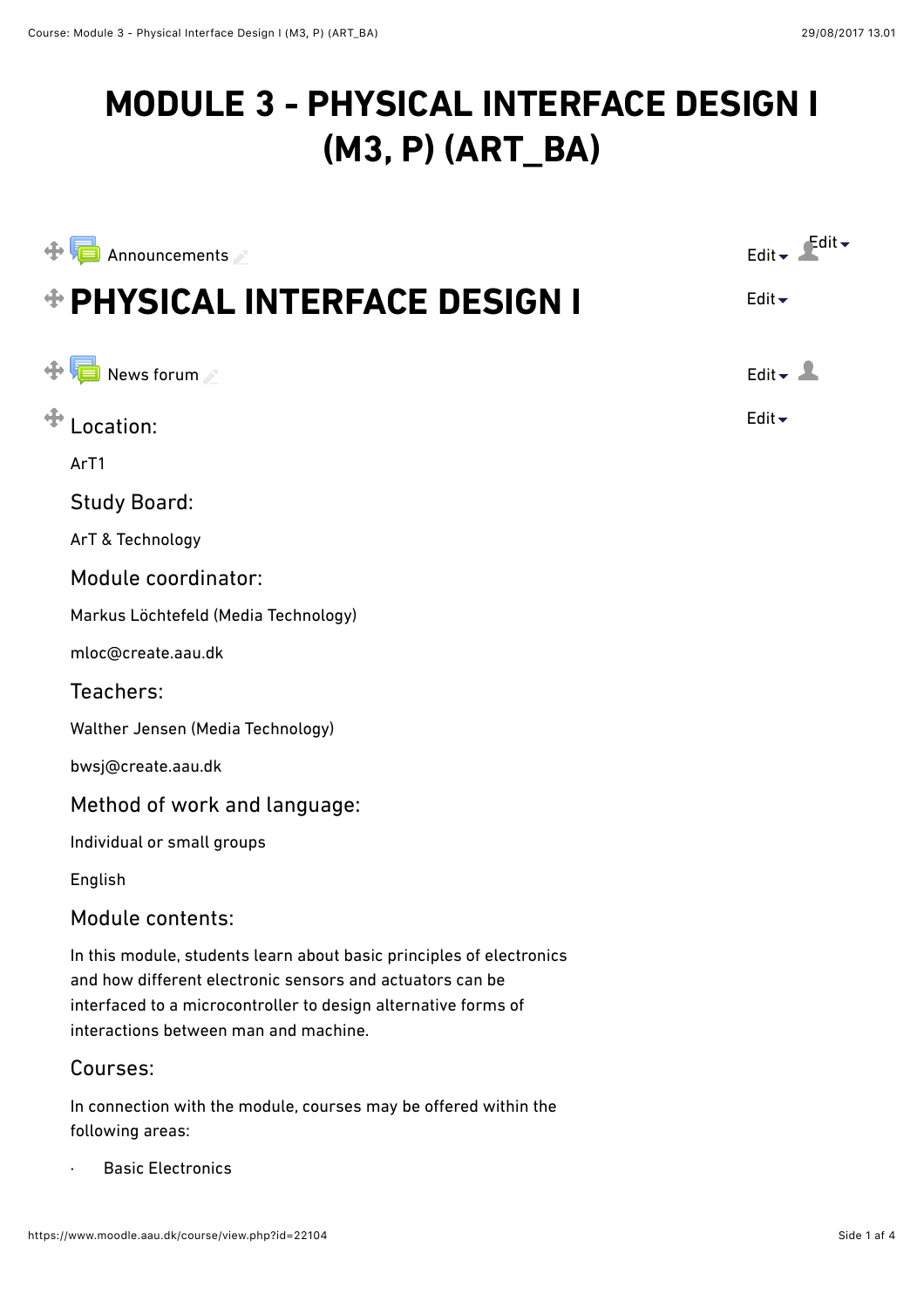[Sensors and Actuators I](https://www.moodle.aau.dk/course/view.php?id=22102)

### Learning objectives:

During this module students should acquire:

### Basic knowledge about

- · basic electronics: resistors, diodes, and transistors
- sensing possibilities: binary (buttons) and continuous (analog) sensors
- related work in sensor technology and the media arts

### Skills in

- developing and applying a physical interface using specific sensors and actuators
- analyzing use of the artefact
- synthesizing knowledge in written documentation

### Competencies in

evaluating an artefact with regards to basic electronics, sensors, and actuators.

The module is completed with:

### Examination:

An internal written examination in Module 3: "Physical Interface Design I" (Fysisk interface design I).

### Form of examination:  $c)$

The examination is a 7-day assignment on a set subject.

Number of pages: the written part must not exceed 5 pages.

Evaluation: pass/fail. In case of a fail grade, an additional examiner will also evaluate the assignment.

Substitution: the examination may be substituted by satisfactory and active participation in courses, i.e. 80% presence and submission of all assignments set during the course.

### Credits: 5 ECTS

The examination should demonstrate that the student has fulfilled the objectives outlined above.

Scope and expectations: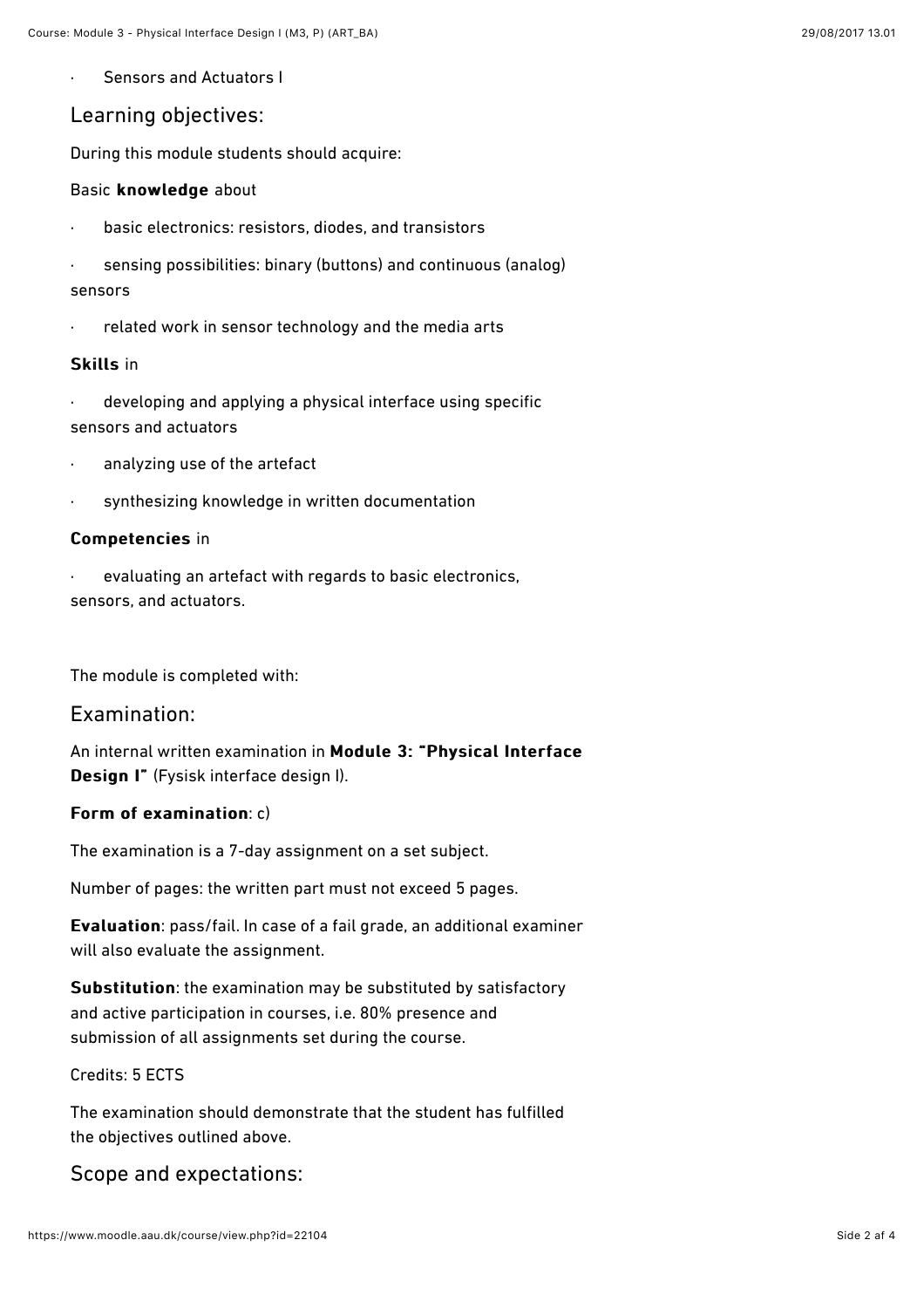The world of electronics is an essential gateway to the creation of many interesting projects. This course will cover some of the general concepts regarding working with electronics, with the goals of providing course participants with

Understanding of and ability to work safely with basic electronics

- Ability to do basic calculations on resistor-diode circuits
- · Knowledge of diferent types of electronic sensor and actuators
- Ability to design, simulate and build basic circuits

The content of the course is developed for entry-level participants with little or no experience with electronics. The course will cover theoretical concepts (such as electronic units and ohms law) as well as practical concepts. Each lecture covers a set of skills which will be put into use at assignments both during and after each lecture.

# Literature

⊕

|                                                                                         | Pri.<br>lit.<br>no of<br>p. | Sec.<br>Dig.<br>lit. no<br>upload<br>of p. |
|-----------------------------------------------------------------------------------------|-----------------------------|--------------------------------------------|
| Platt, C., 2015, Make: Electronics - learning<br>through discovery, 2nd Edition, p1-352 | 352                         | No                                         |

For both courses this will be the main literature!

### Make: Electronics, 2nd edition

By Charles Platt

Published by Maker Media, Inc.

<http://shop.oreilly.com/product/0636920031826.do>

It can be bought online or at Achi Tegn on the ground floor (Remember to bring your student card to get student discount).

Please make sure to acquire the book before the course starts.

 $\bigoplus$  [Equipment list ArT 1 2016](https://www.moodle.aau.dk/mod/resource/view.php?id=642946) And the set of the set of the set of the set of the set of the set of the set of the set of the set of the set of the set of the set of the set of the set of the set of the set of the set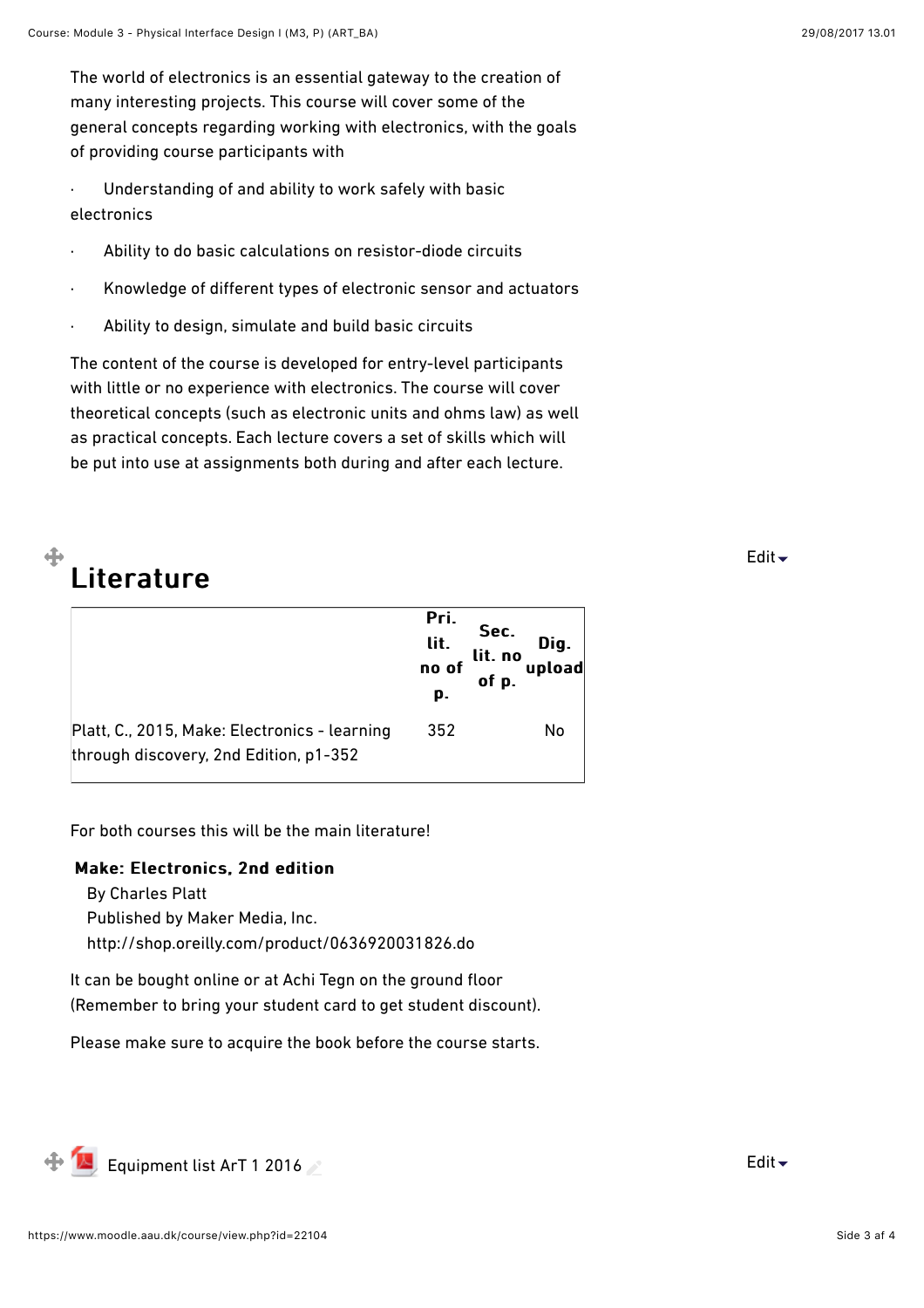### [Add an activity or resource](https://www.moodle.aau.dk/course/view.php?id=22104#)

 $\overline{\mathbf{E}}$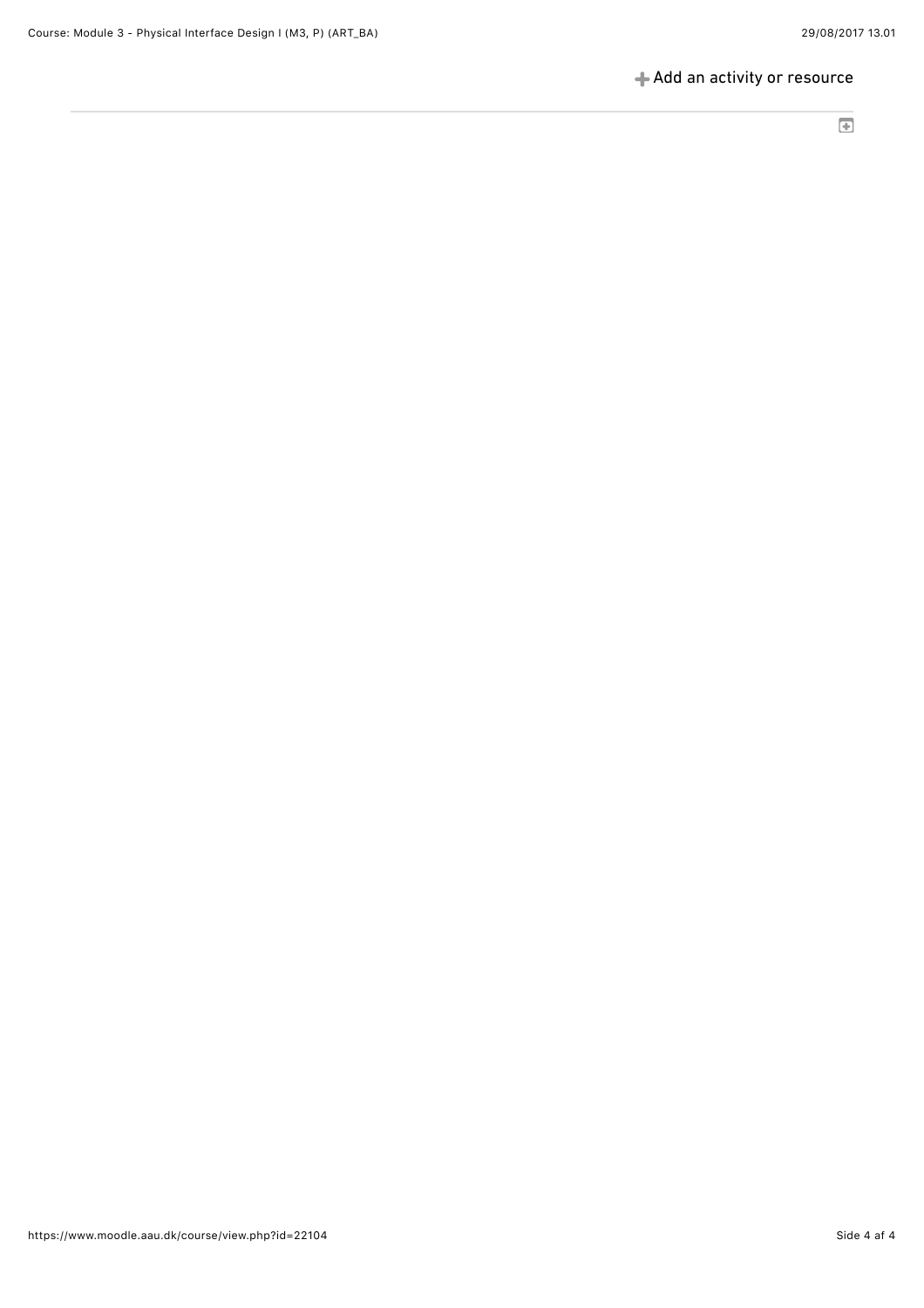Basic Electronics

Date for lessons - see calendar.

Electricity recap, circuits and circuit laws, power supplies, resistors, voltage divider, diodes, and LEDs.

| Lecturer: Walther Jensen                                                                              |                                                     |
|-------------------------------------------------------------------------------------------------------|-----------------------------------------------------|
| Announcements                                                                                         | Edit $\sim$ $\sim$<br>+ Add an activity or resource |
| $\bigoplus$ Lecture 1: Basic Electronics $\ge$                                                        | Edit $\blacktriangleright$                          |
| Introduction to the course, exam, electricity, terminology, Ohm's law, units and the resistor.        |                                                     |
| <b>Mandatory reading:</b>                                                                             |                                                     |
| • Make: Electronics, 2nd Edition: Preface<br>• Make: Electronics, 2nd Edition: Chapter 1 (Pages 1-40) |                                                     |
| <b>Additional litterature:</b>                                                                        |                                                     |
| • Sparkfun: What is Electricity<br>• Sparkfun: How to use a Multimeter                                |                                                     |
| <b>Materials:</b>                                                                                     |                                                     |
| PID I - Lecture 1 slides                                                                              | Edit $\overline{\phantom{a}}$                       |
| $W$ , PID I - Lecture 1 exercises                                                                     | Edit $\blacktriangleright$                          |
| ← XCV                                                                                                 | Edit $\blacktriangleright$                          |
| PID I - Lecture 1 exercises (answers)                                                                 | Edit $\blacktriangleright$                          |
| <b>Checklist</b>                                                                                      | Edit $\overline{\phantom{a}}$                       |
|                                                                                                       | + Add an activity or resource                       |
| ← Lecture 2: Basic Electronics                                                                        | Edit $\blacktriangleright$                          |

# **BASIC ELECTRONICS I (M3, C) (ART\_BA)**

[Edit](https://www.moodle.aau.dk/course/view.php?id=22103#)  $\overline{\phantom{a}}$ 

[Edit](https://www.moodle.aau.dk/course/view.php?id=22103#)  $\overline{\phantom{a}}$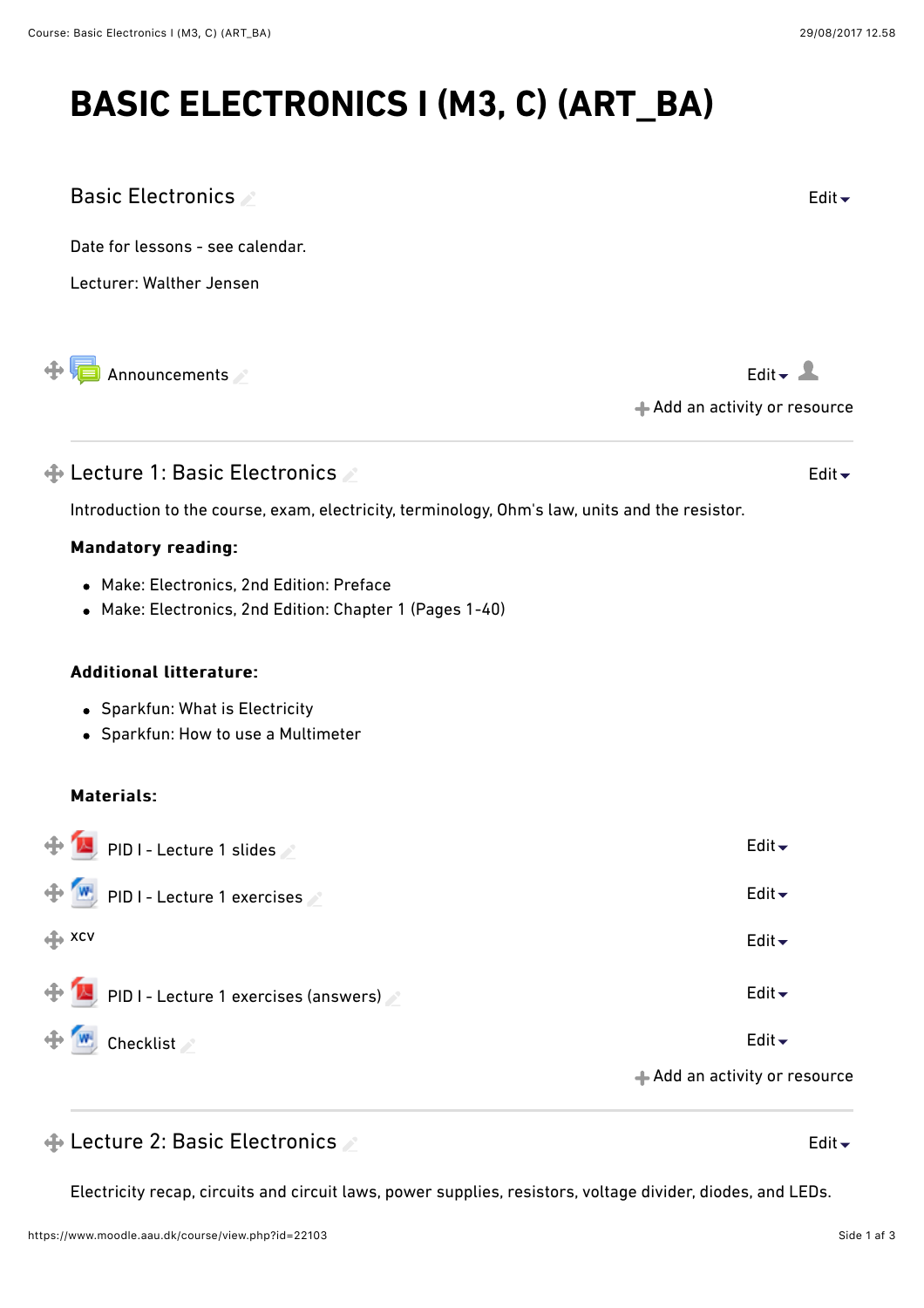### Mandatory reading:

- Make: Electronics, 2nd Edition: Chapter 1 (Pages 1-40)
- Make: Electronics, 2nd Edition: Chapter 2.1 (Pages 41-49)

### Additional litterature: Additional litterature:

- AllAboutCircuits: [Diodes](http://www.allaboutcircuits.com/textbook/semiconductors/chpt-3/introduction-to-diodes-and-rectifiers/) (very in-depth, you can skip the parts on AC)
- Adafruit: [LEDs](https://learn.adafruit.com/all-about-leds/overview) (easy to read, lots of good tips and info)
- Sparkfun: [Schematics and Symbols](https://learn.sparkfun.com/tutorials/how-to-read-a-schematic) (easy to read)

### Materials:

| $\bigoplus$ W PID I - Lecture 2 exercises | Edit $\div$                              |
|-------------------------------------------|------------------------------------------|
| PID I - Lecture 2 exercises (answers)     | Edit $\blacktriangleright$               |
| PID I - Lecture 2 slides                  | Edit $\blacktriangleright$               |
|                                           | $\triangleq$ Add an activity or resource |

# $\bigoplus$  Lecture 3: Basic Electronics Variable resistance sensors, comparator, potentiometer, trimmer, voltage divider circuits. Detecting light levels, temperature, force and rotational/slide input. **Mandatory reading:** Sparkfun: [Voltage dividers and variable resistance sensors](https://learn.sparkfun.com/tutorials/voltage-dividers) Rob Paisley: [Comparator \(](http://home.cogeco.ca/~rpaisley4/ComparatorsA.html)or the one from ermicroblog) Sparkfun: [Integrated Circuit](https://learn.sparkfun.com/tutorials/integrated-circuits/ic-packages) Additional litterature: ermicroblog: [Comparator \(](http://www.ermicro.com/blog/?p=1578)maybe easier to understand than Paisley. Read until point 2.) [Edit](https://www.moodle.aau.dk/course/view.php?id=22103#)

### Materials:

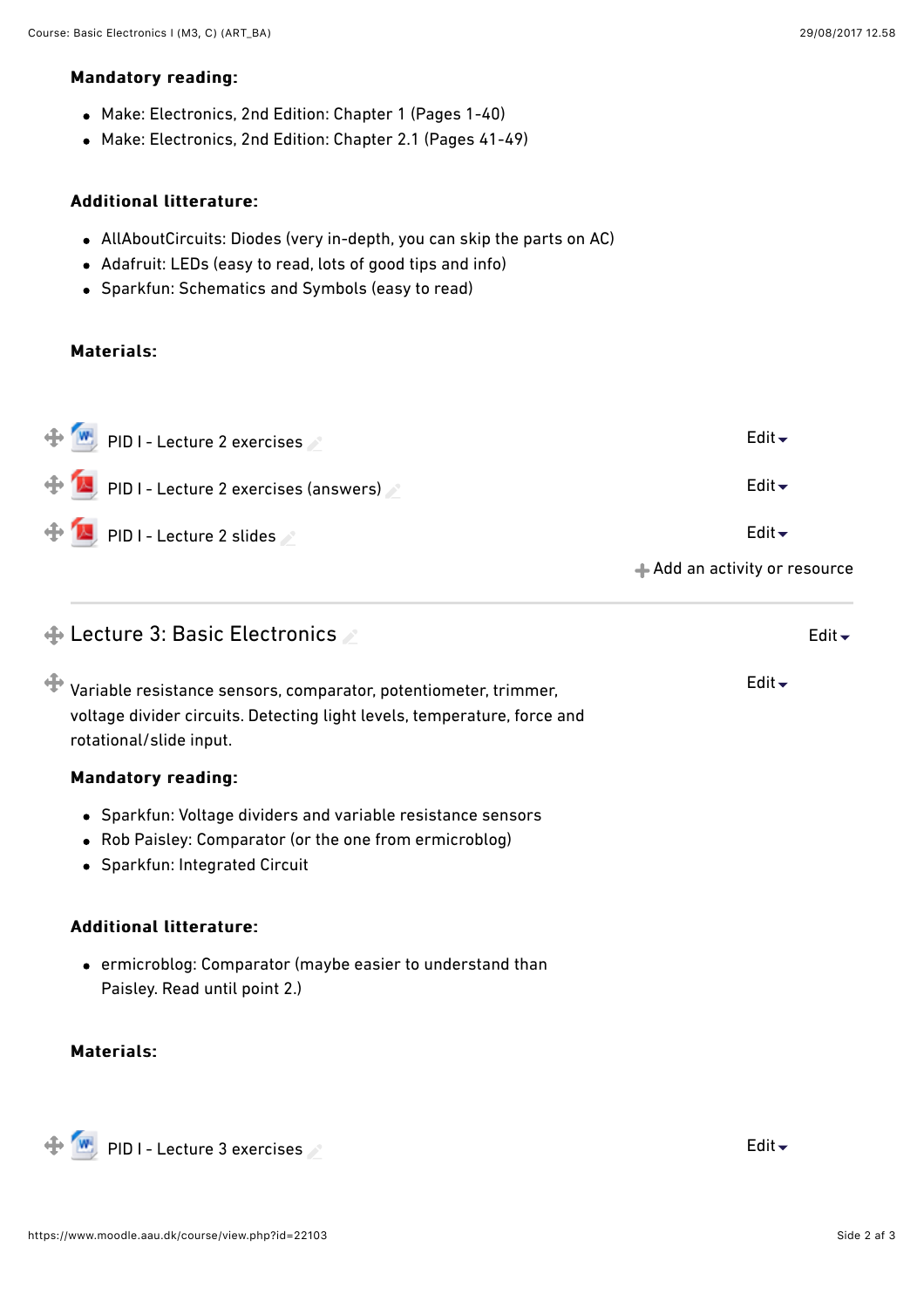| $\blacktriangle$ , PID I - Lecture 3 exercises (answers) $\blacktriangle$                                        | Edit $\blacktriangleright$    |
|------------------------------------------------------------------------------------------------------------------|-------------------------------|
| PID I - Lecture 3 slides                                                                                         | Edit $\blacktriangleright$    |
|                                                                                                                  | + Add an activity or resource |
| $\bigoplus$ Lecture 4: Basic Electronics $\triangle$                                                             | Edit $\blacktriangleright$    |
| Buttons, switches, relays, inductors, transistors, controlling high-powered actuators. Safety!                   |                               |
| <b>Mandatory reading:</b>                                                                                        |                               |
| • Make: Electronics, Chapter 2                                                                                   |                               |
| <b>Additional litterature:</b>                                                                                   |                               |
| <b>Electronics Club: Transistors</b><br>Rob Winter (Youtube): Relays https://www.youtube.com/watch?v=QKz4LZTdy0U |                               |
| • Sparkfun: Switches                                                                                             |                               |
| • Sparkfun: Transistors (alternative)                                                                            |                               |
| <b>Materials:</b>                                                                                                |                               |
| PID I - Lecture 4 exercises                                                                                      | Edit $\div$                   |
| PID I - Lecture 4 exercises (answers)                                                                            | Edit $\blacktriangleright$    |
| PID I - Lecture 4 slides                                                                                         | Edit $\blacktriangleright$    |
|                                                                                                                  | + Add an activity or resource |
|                                                                                                                  | $\boxdot$                     |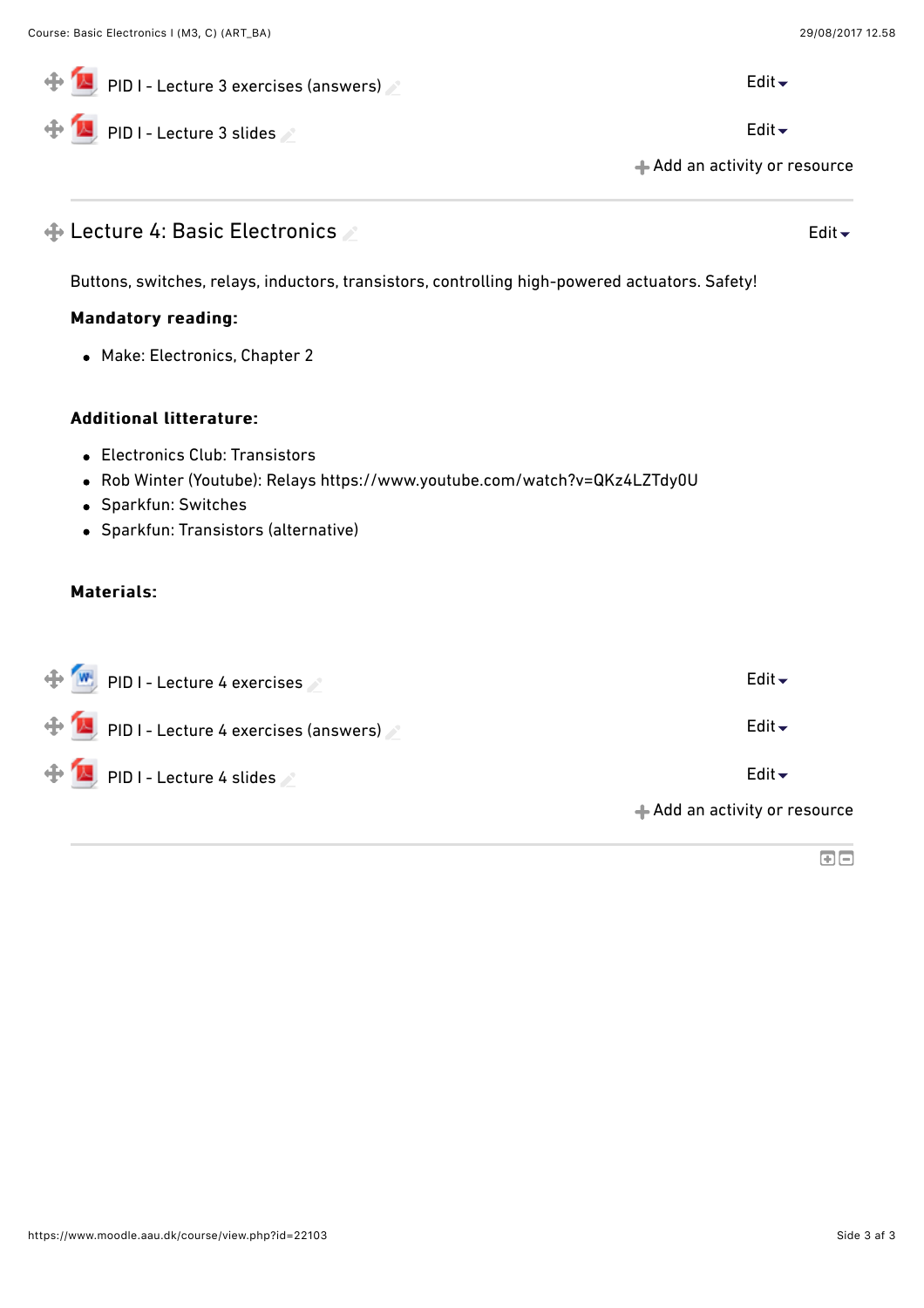# **SENSORS AND ACTUATORS I (M3, C) (ART\_BA)**

| Sensors and Actuators I                      | Edit $\overline{\phantom{a}}$ |
|----------------------------------------------|-------------------------------|
| Date for lessons - see calendar.             |                               |
| Lecturer: Walther Jensen                     |                               |
| Announcements                                | Edit $\sim$ $\sim$            |
| News forum                                   | Edit $\overline{\phantom{a}}$ |
|                                              | Add an activity or resource   |
| $\bigoplus$ Lecture 1: Sensors and Actuators | Edit $\overline{\phantom{a}}$ |
| Actuators and how to control them.           |                               |
| No litterature for this lecture.             |                               |
| <b>Materials:</b>                            |                               |
| $\bigoplus$ M PID I - Lecture 5 slides       | Edit $\div$                   |
|                                              | Add an activity or resource   |
| $\bigoplus$ Lecture 2: Sensors and Actuators | Edit $\overline{\phantom{a}}$ |

Sensors! Prototyping electronics. Connectors.

### **Mandatory reading:**

Make: Electronics, Chapter 3

### Additional litterature:

- Sparkfun: [Sensor Kit Rundown](https://learn.sparkfun.com/tutorials/sensor-kit-resource-hub#resource-rundown)
- Sparkfun: [Connector Basics](https://learn.sparkfun.com/tutorials/connector-basics)

### Materials: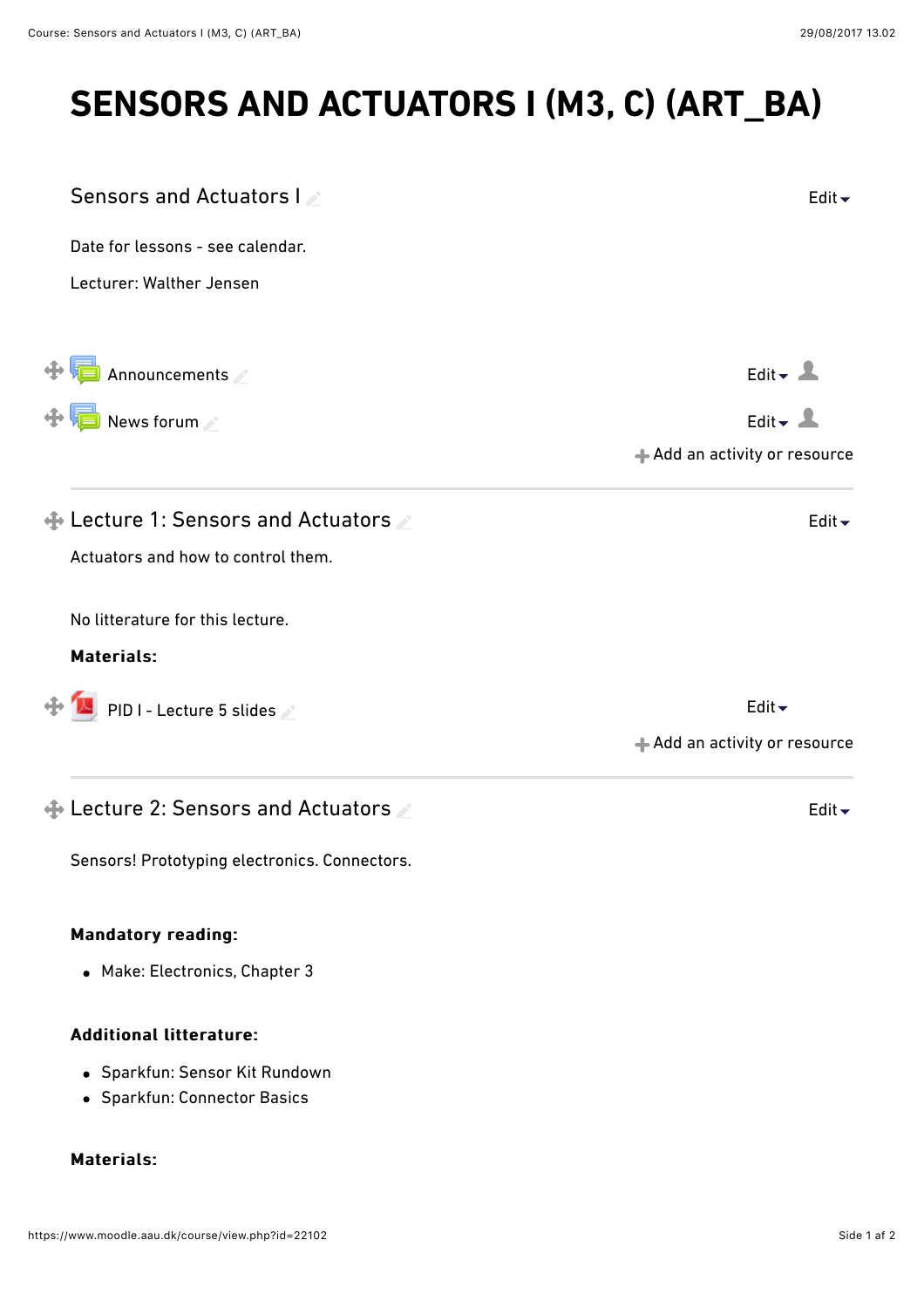[Add an activity or resource](https://www.moodle.aau.dk/course/view.php?id=22102#) [Lecture 3: Sensors and Actuators](https://www.moodle.aau.dk/course/view.php?id=22102#)  Capactior and the 555 timer. Monostable and astable 555 circuits. Using an Oscilloscope. Mandatory reading: Mandatory reading: Make: Electronics, Chapter 4 Additional litterature: Additional litterature: Rob Winter (Youtube): 555-timer https://www.youtube.com/watch?v=SX01x1z7fTY Sparkfun: [How to use an Oscilloscope](https://learn.sparkfun.com/tutorials/how-to-use-an-oscilloscope) Sparkfun: [Capacitors](https://learn.sparkfun.com/tutorials/capacitors) Materials: Materials: [Add an activity or resource](https://www.moodle.aau.dk/course/view.php?id=22102#) [Edit](https://www.moodle.aau.dk/course/view.php?id=22102#) [PID I - Lecture 7 slides](https://www.moodle.aau.dk/mod/resource/view.php?id=643021) [Edit](https://www.moodle.aau.dk/course/view.php?id=22102#) [Lecture 4: Sensors and Actuators](https://www.moodle.aau.dk/course/view.php?id=22102#)  Continuing with the 555 timer. Bistable and square wave generator circuits. Combining multiple circuits. From input to output. [Edit](https://www.moodle.aau.dk/course/view.php?id=22102#)

 $\overrightarrow{A}$  [PID I - Lecture 6 slides](https://www.moodle.aau.dk/mod/resource/view.php?id=643020)  $\angle$ 

Litterature same as Lecture 7.

[Add an activity or resource](https://www.moodle.aau.dk/course/view.php?id=22102#)

 $\overline{\mathbf{E}}$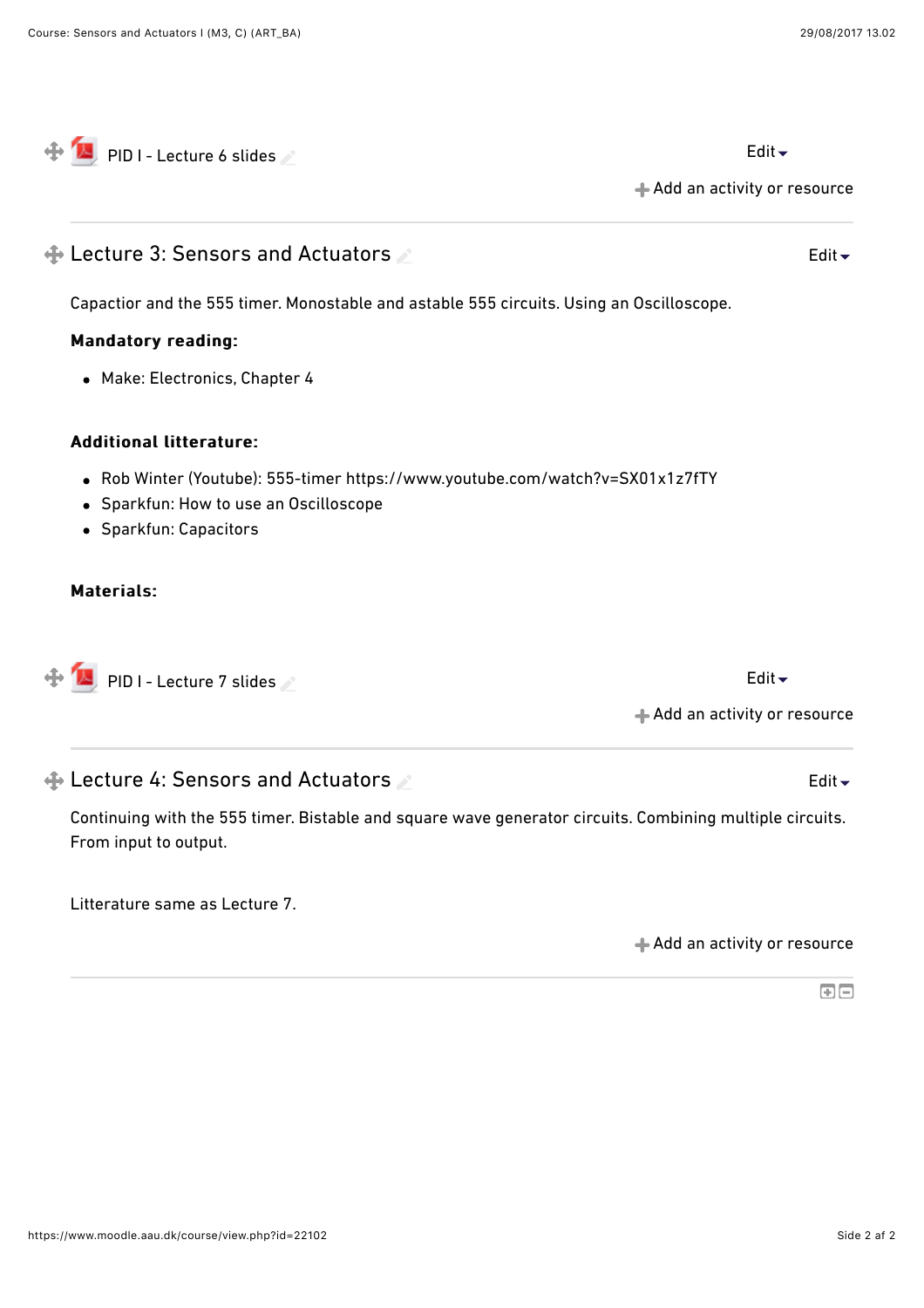# **HISTORY OF ART AND TECHNOLOGY I (ART1 AND ART3) (M4, C) (ART\_BA)**



[Edit](https://www.moodle.aau.dk/course/view.php?id=22110#)  $\bullet$  Edit  $\bullet$ 

[Add an activity or resource](https://www.moodle.aau.dk/course/view.php?id=22110#)

# $\triangle$  Topic 1

[Edit](https://www.moodle.aau.dk/course/view.php?id=22110#)

# History of Art and Technology, 5 ECTS credits (and possibly STADS code) English title: History of Art and Technology I 5 ECTS Link to Study Regulation http://www.fak.hum.aau.dk/digitalAssets/109/109056\_ba\_art\_2015\_hum\_aau.dk.pdf  $$ 1<sup>st</sup> and 3rd semester, MPACT School  $M$ odule coordinator Line Marie Bruun Jespersen, KOM Type and language Course Module Language of instruction: English  $\mathsf{D}$ bjectives From the study regulations, page 13, quote: "Module contents: The module is an introduction of the students to the history of art and technology with special emphasis on the theories and techniques, which have been or are currently prevailing in the areas of art experience and aesthetics. Together with History of Art and Technology II the module introduces the students to examples of artists, artworks and historic events that are significant to the history of art and technology. Using the teaching forms of lectures, workshops and seminars, the module will introduce problems regarding description and analysis of artworks."

From the study regulations, page 14, quote: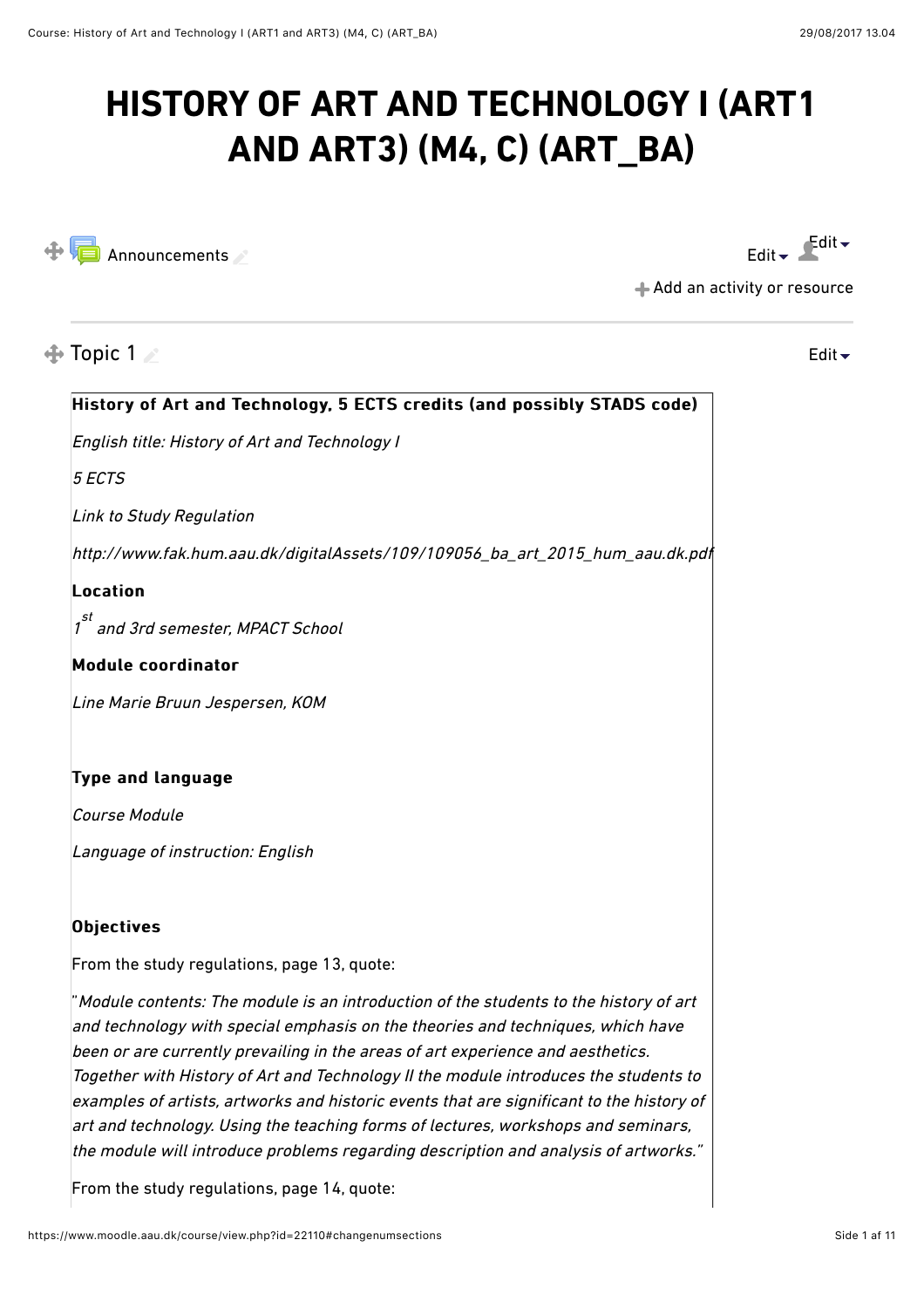"Learning objectives:

 $\vert$ During this module, students should acquire:

Basic knowledge in

· the history of art and technology aesthetic theories within the field of art and technology central works of selected art periods and genres

Skills in

· analyzing works of art applying central concepts and analytical methods within the history of art and technology – and acquiring familiarity with their historical context and conditions.

#### Competencies in

· comparing various works from selected art periods as regards artistic expression, technological contents, and experience effect applying central works from the history of art and technology as a framework for

reflection and inspiration in relation to their own works."

The course content focus on three major themes: media archaeology, formal analysis of especially composition, History of sculpture, and the interplay between sculpture and technology. The course consist of a series of lectures including a number of smaller exercises, such as group discussions, small presentaitons etc. and two larger events: an excursion to Kunsten and a presentation seminar, where students will give  $|_\mathit{peer-to-peer}$  feedback. At the beginning of the course each student is assigned an art $|$ work, which will be the main topic for further research, analysis, and the main focus point in the final presentation and paper

### Academic content and conjunction with other modules/semesters

A brief and general description of the academic content of the module as well as the  $b$ asis and motivation for the module; i.e. a brief review of the content and foundation of the module.

The intention is to provide students with an overview of each module and to create understanding of the module in relation to the semester and the entire programme.

### Scope and expected performance

 $5$  ECTS =135 hours

Teaching hours: 10x2=20 hours

Preparation time: 8x5hours= 40 hours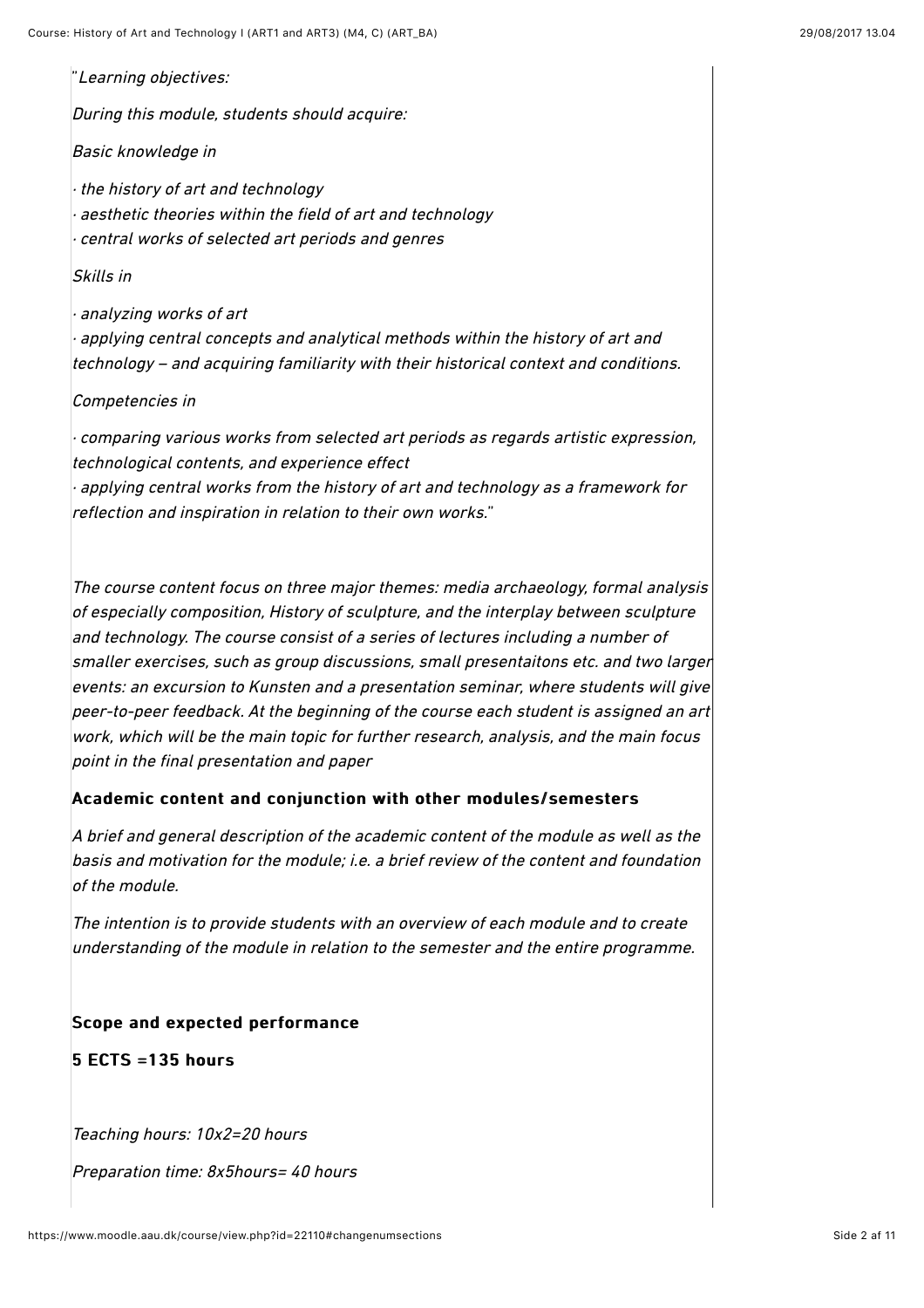Exercises: Visit to Kunsten and presentation seminar: 2x2=4 hours

Preparing manuscript: 56 hours

Preparing written paper for hand-in: 15 hours

### Participants

ArT 1 and ArT 3

### Prerequisites for participation

none

### Module activities (course sessions etc.)

For each teaching activity (course session, workshop session etc.) the following must be indicated:

- Type of teaching (lecture, workshop, laboratory work, study trip etc.)
- The title and number of the teaching activity (in that order) and possibly a brief description of the activity (course introduction)
- Date of the activity
- Lecturer(s) and teacher
- Set and recommended readings
- Slides and other resources

If agreed by the study board, some of the above items may be omitted.

### $Ex$ amination

From the study regulations, page 15, quote:

""Form of examination: c)

The examination is a 7-day assignment on a set subject. One examiner evaluates the assignment.

Number of pages: the written work must not exceed 12 pages.

Evaluation: pass/fail. In case of a Fail grade, an additional examiner will also evaluate the assignment.

Substitution: the examination may be substituted by satisfactory and active participation in courses, i.e. 80% presence and submission of all assignments set during the course. Credits: 5 ECTS

The examination should demonstrate that the student has fulfilled the objectives outlined above."

A description of the paper assignments is available in Moodle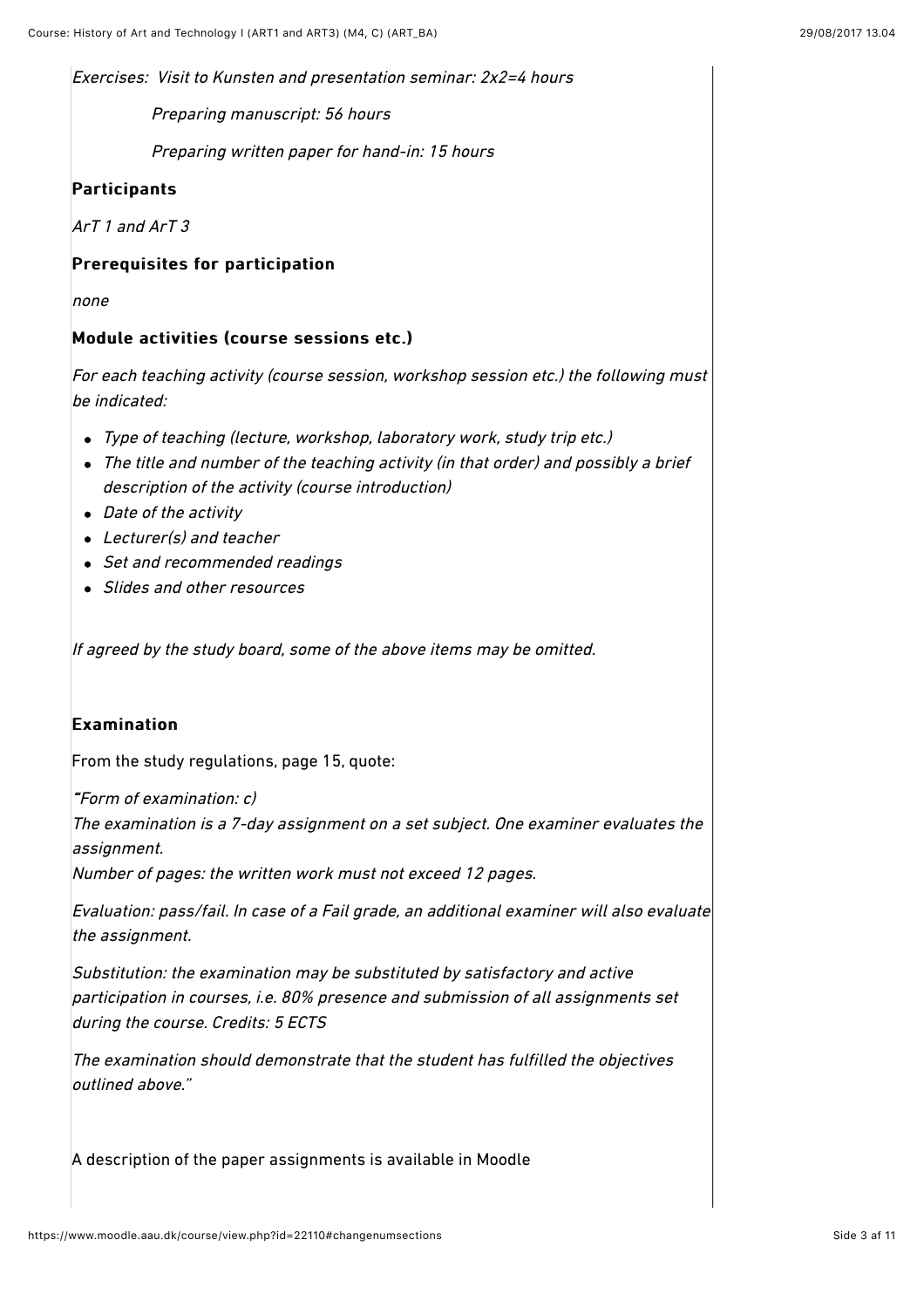[Edit](https://www.moodle.aau.dk/course/view.php?id=22110#)

 $\bigoplus_{k=1}^{\infty}$  [Active participation and assignments](https://www.moodle.aau.dk/mod/resource/view.php?id=642106)  $\bigotimes$ 

[Add an activity or resource](https://www.moodle.aau.dk/course/view.php?id=22110#)

## $\triangle$  [Topic 2](https://www.moodle.aau.dk/course/view.php?id=22110#)  $\angle$

1 1

### Lecture

Four philosophies of technology and Introduction to the course content and assignment.

Based on the text by Drengson a selection of significant examples from art history will be analyzed and discussed.

### **Teacher**

Line Marie Bruun Jespersen

### **Literature**

|                                                                                                | <b>Mandatory</b><br>litt. Number<br>of pages | <b>Additional</b><br>litt. Number<br>of pages | Dig.<br>upload |
|------------------------------------------------------------------------------------------------|----------------------------------------------|-----------------------------------------------|----------------|
| Technology and values. Alan R. Drengson: Four<br>Philosophies of Technology. p. 26-37 (Moodle) | 11                                           |                                               | x              |
| L. Mumford:                                                                                    |                                              |                                               |                |

 $\oplus$ [Literature Lecture 1](https://www.moodle.aau.dk/mod/folder/view.php?id=642108)  $\sim$ 

[Add an activity or resource](https://www.moodle.aau.dk/course/view.php?id=22110#)

### $\bigoplus$  Topic 3

2 2

[Edit](https://www.moodle.aau.dk/course/view.php?id=22110#)  $\overline{\phantom{a}}$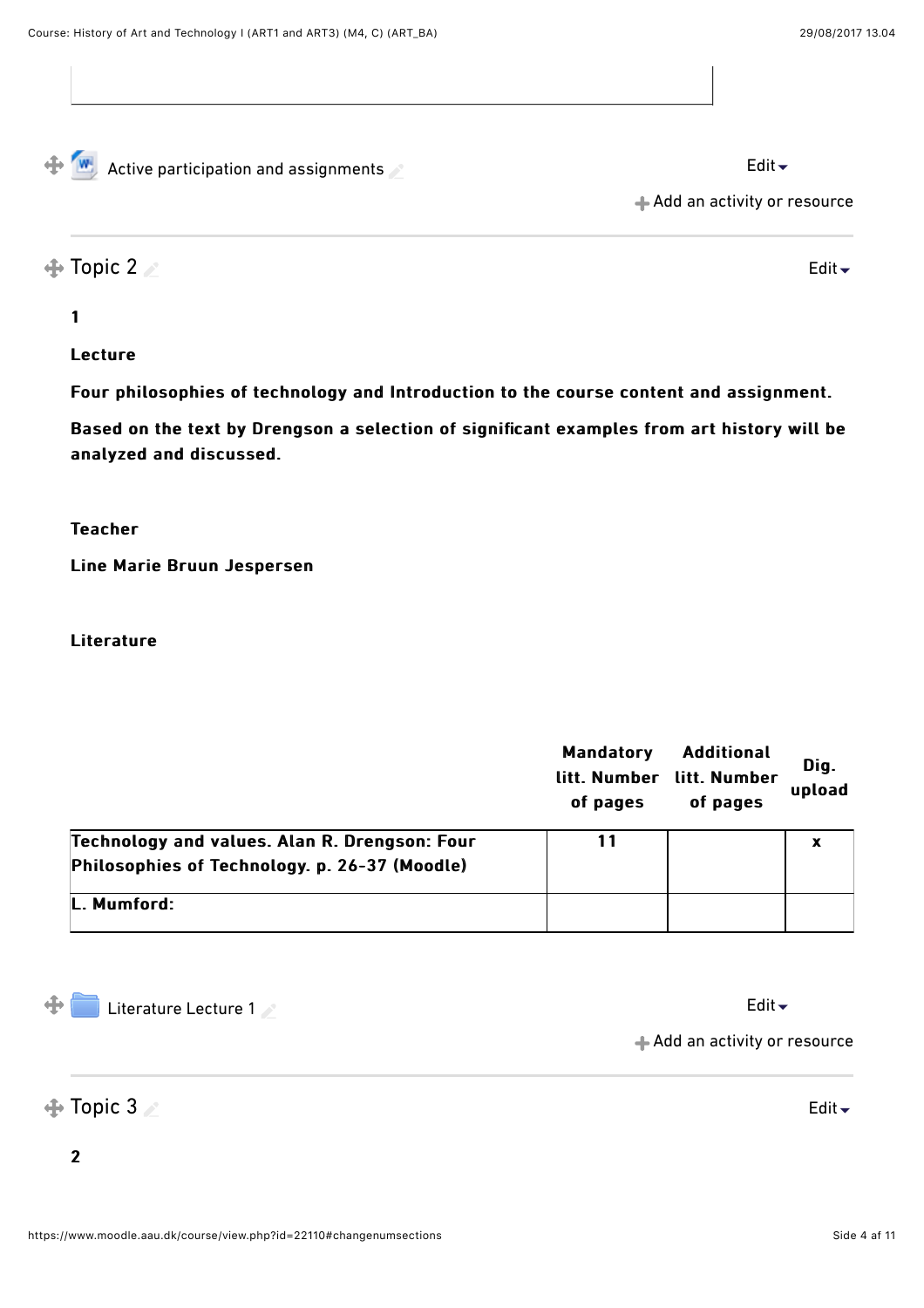#### Media archeology: Moving images

### Lecture

This lecture gives and introduction to the field of "Media Archeology" and the link between development of diferent types of visual media and art history. The lecture introduces to diferent "viewing machines" and inventions that point towards the newer media for showing moving images.

Teacher

Line Marie Bruun Jespersen

Literature

18

|                                                                                                                                                            | <b>Mandatory</b><br>litt. Number<br>of pages | <b>Additional</b><br>litt. Number<br>of pages | Dig.<br>upload |
|------------------------------------------------------------------------------------------------------------------------------------------------------------|----------------------------------------------|-----------------------------------------------|----------------|
| Werner Nekes: Media Magica. Pp. 30-39                                                                                                                      | 9                                            |                                               | x              |
| Stefan Thermerson: The Urge to Create Visions. Pp 40-47 In:<br>Jeffrey Shaw and Peter Weibel (eds.): The Cinematic Imaginary<br>after Film. MIT Press 2003 |                                              |                                               | X              |
| Marshall McLuhan: Understanding Media: The Extensions of<br>Man Movies, Radio, Television p. 311-329                                                       |                                              |                                               |                |

| 中国<br>David Hockney, Lost knowledge | Edit $\overline{\phantom{a}}$ |
|-------------------------------------|-------------------------------|
| $\bigoplus$ Literature Lecture 2    | Edit $\blacktriangleright$    |
|                                     | + Add an activity or resource |
| $\bigoplus$ Topic 4                 | Edit $\blacktriangleright$    |

### 3 3

### What is sculpture – what does sculptures want?

### Lecture

In this lecture we will look into how "Sculpture" has developed since antiquity: we will look at significant stylistic developments from antiquity to the 20th century, and we will discuss the defining characteristics of "sculpture", and how these defining characteristics have changed especially during the 20th and 21st century.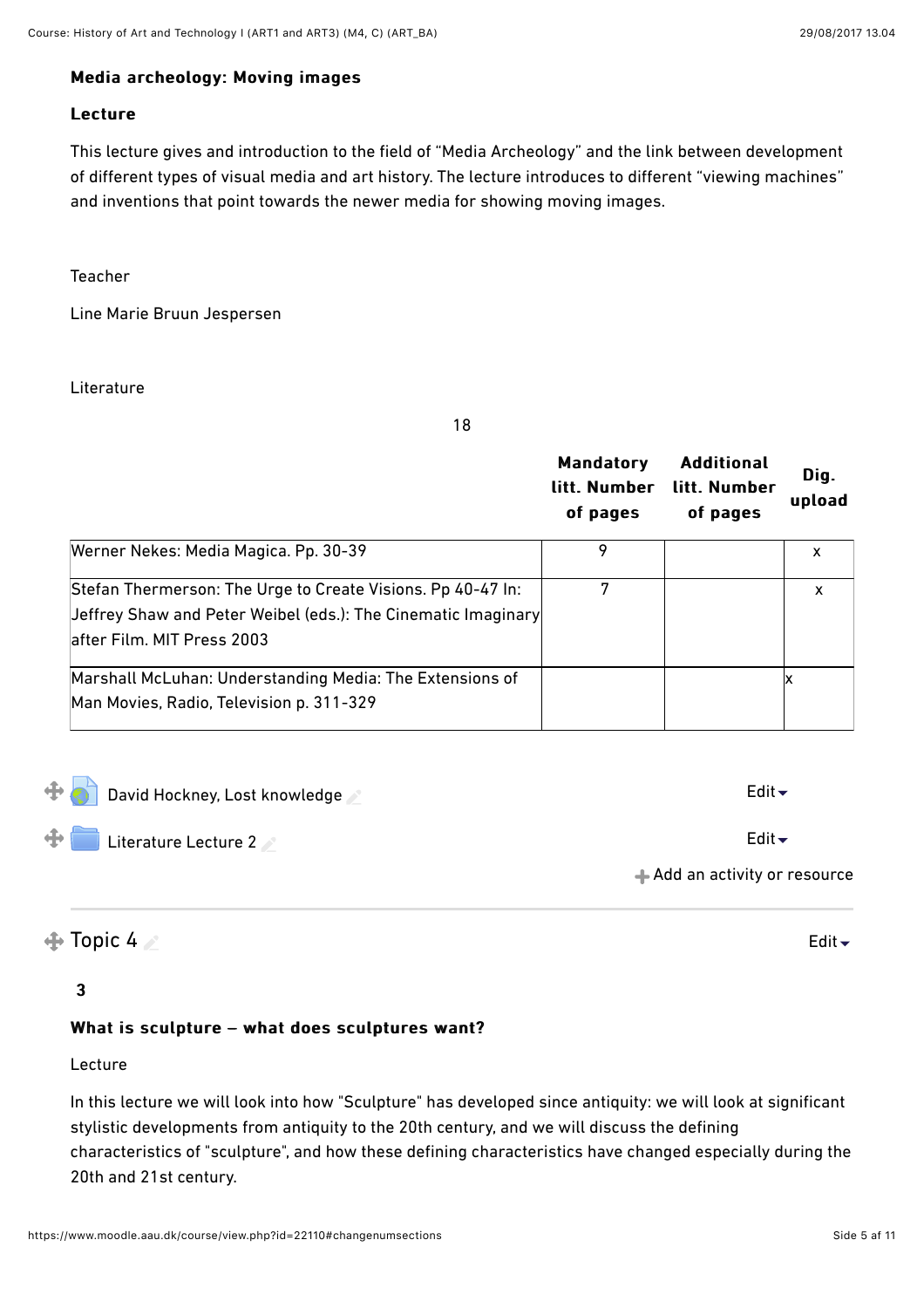### **Teachers**

Line Marie Bruun Jespersen

#### Literature

|                                                                                                                                                                                                      | <b>MandatoryAdditional</b><br>litt.<br>Number of Number upload<br>pages | litt.<br>of pages | Dig. |
|------------------------------------------------------------------------------------------------------------------------------------------------------------------------------------------------------|-------------------------------------------------------------------------|-------------------|------|
| Alex Potts: The Sculptural Imagination: Figurative, Modernist,<br>Minimalist, Yale University Press, 2000, pp. 1-23<br>("Introduction: The Sculptural Imagination and the Viewing of<br>Sculpture"). | 23                                                                      |                   | X    |
| <b>Wilhelm Worringer: Abstraction and Emphaty</b>                                                                                                                                                    | 7                                                                       |                   | X    |
| WJT Mitchell - What Sculpture Wants: Placing Antony Gormley,<br>1995<br>http://www.antonygormley.com/resources/essay-item/id/105                                                                     | 19                                                                      |                   |      |
|                                                                                                                                                                                                      |                                                                         |                   |      |

| $+$<br>Literature Lecture 3 | Edit $\overline{\phantom{a}}$ |
|-----------------------------|-------------------------------|
| $\bigoplus$ Gormley link    | Edit $\blacktriangleright$    |
|                             | Add an activity or resource   |
|                             |                               |

### $\triangle$  Topic 5

### 4 Sculpture: materials, form, composition 4 Sculpture: materials, form, composition

### Lecture + group assignments/exercises

The lecture introduces various composition principles, construction principles, materials and surface properties in sculpture through historic examples.

Teachers

Line Marie Bruun Jespersen

#### Literature

[Edit](https://www.moodle.aau.dk/course/view.php?id=22110#)  $\div$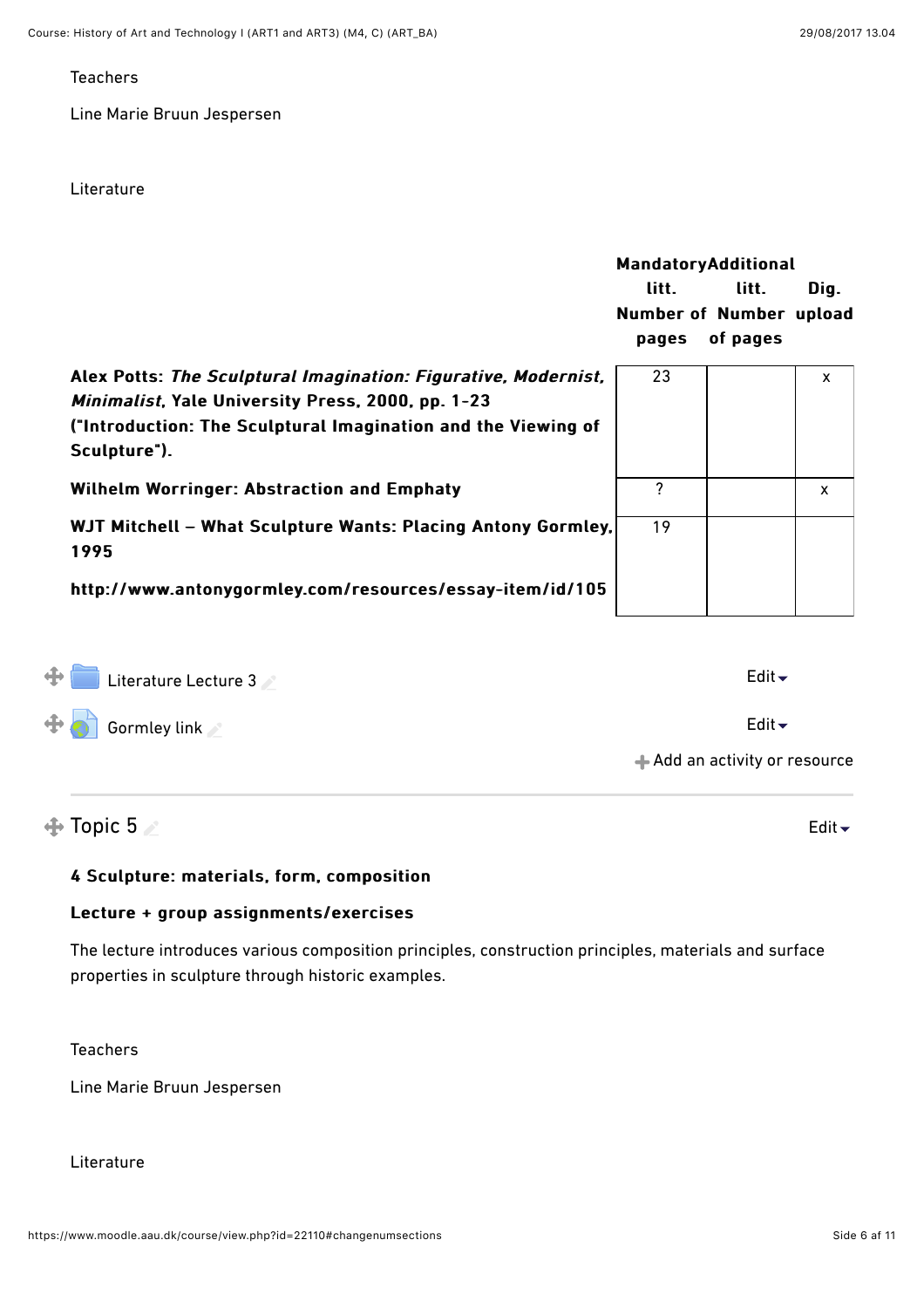|                                                                                                                                                                                  | <b>Mandatory</b><br>litt. Number<br>of pages | <b>Additional</b><br>litt. Number<br>of pages | Dig.<br>upload |
|----------------------------------------------------------------------------------------------------------------------------------------------------------------------------------|----------------------------------------------|-----------------------------------------------|----------------|
| Arnheim, Rudolf (1974). Art and Visual Perception. A                                                                                                                             | 71                                           |                                               | X              |
| Psychology of the Creative Eye. pages 372-443 (Moodle)                                                                                                                           |                                              |                                               |                |
| Rudolf Arnheim (1982) The Power of the center: a study of<br>composition in the visual arts. Introduction pages vii-xii,<br>Chapter 1 What is a Center? Pages 1-9, chapter 2 The | 31                                           |                                               | X              |
| Strongest Center and its Rivals pages 10-41 (moodle)                                                                                                                             |                                              |                                               |                |
| Moholy-Nagy: The New Bauhaus and Space Relationships. In:<br>Potts, Wood, Hulks: Modern Sculpture Reader pp. 159-165                                                             | 7                                            |                                               |                |
| Potts, Wood, Hulks: Modern Sculpture Reader                                                                                                                                      |                                              |                                               |                |
| Herbert Read: Modern Sculpture - A Concise History. Thames<br>and Hudson World of Art                                                                                            |                                              |                                               |                |
| Cheryl Akner-Koler: Three-dimensional visual analysis p. 97-<br>165                                                                                                              |                                              |                                               |                |

| $\bigoplus_{k=1}^{\infty}$ Cheryl Akner Koler: Three dimensional visual analysis | Edit $\blacktriangleright$  |
|----------------------------------------------------------------------------------|-----------------------------|
| $\bigoplus$ Literature Lecture 4                                                 | Edit $\div$                 |
|                                                                                  | Add an activity or resource |

# $\bigoplus$  Topic 6

### 5 5

### Movement in art. Kinetic sculpture

### Lecture

History of Sculpture. The lecture focus on Kinetic Sculpture and dynamic art.

**Teachers** 

Line Marie Bruun Jespersen

Literature

[Edit](https://www.moodle.aau.dk/course/view.php?id=22110#)  $\overline{\phantom{a}}$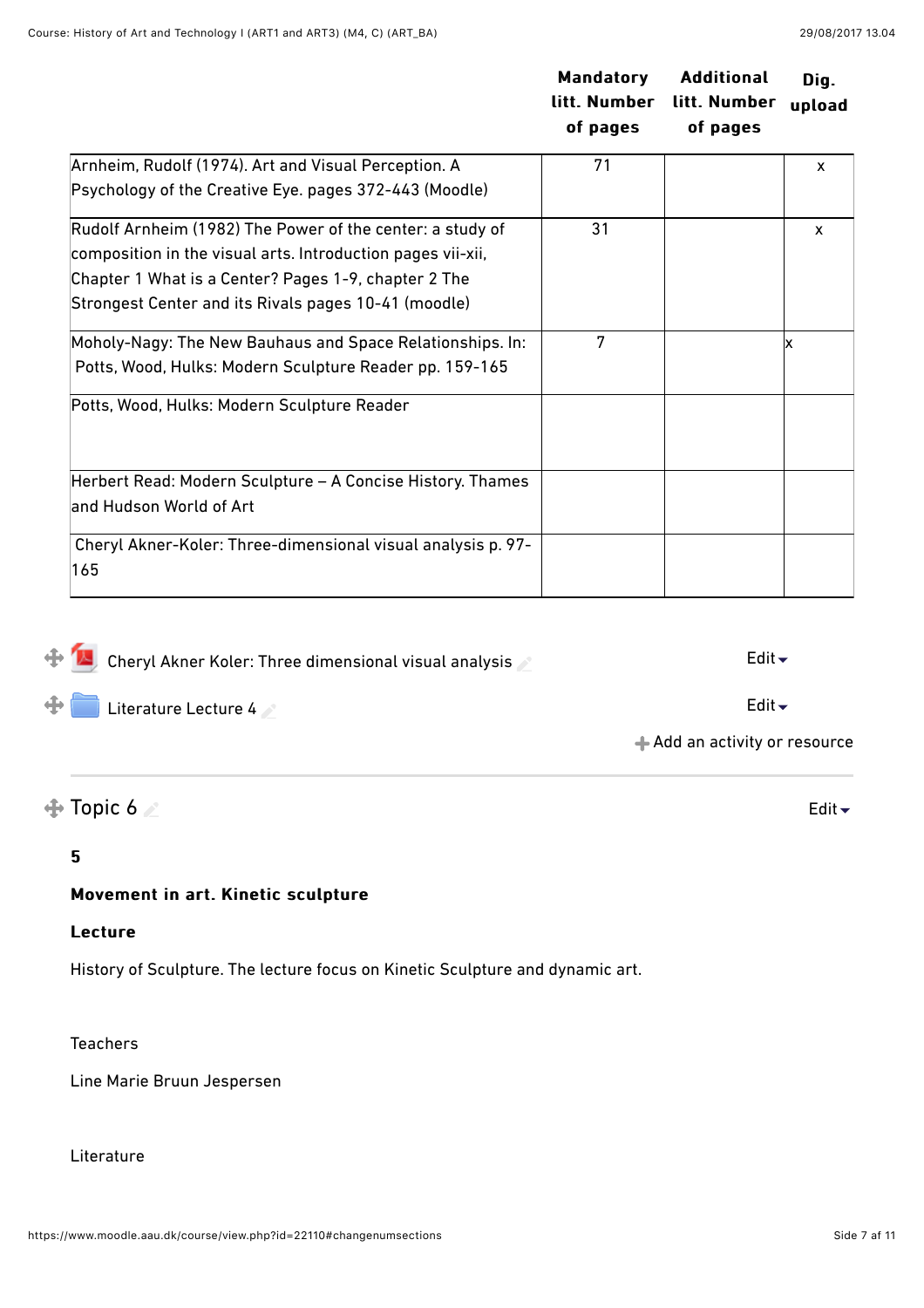52

|                                                                 | <b>Mandatory</b><br>litt. Number<br>of pages | <b>Additional</b><br>litt. Number<br>of pages | Dig.<br>upload |
|-----------------------------------------------------------------|----------------------------------------------|-----------------------------------------------|----------------|
| Jean Lipman: Calder's Universe. Running Press. 1989. pp.252-    |                                              | x                                             |                |
| 304 "Mechanized Objects" and "Mobiles"                          |                                              |                                               |                |
| Sculpture from Antiquity to Present Day: P. 1057-1113, p. 1136- | $60 + 12$                                    |                                               |                |
| 1148                                                            |                                              |                                               |                |
| MIT Museum: 5000 Moving                                         |                                              | X                                             |                |
| Parts: http://web.mit.edu/museum/exhibitions/5000.html          |                                              |                                               |                |

Calder's motorized sculptures and the control of the control of the control of the control of the control of the control of the control of the control of the control of the control of the control of the control of the cont

[Edit](https://www.moodle.aau.dk/course/view.php?id=22110#)  $\overline{\phantom{a}}$ 

[Add an activity or resource](https://www.moodle.aau.dk/course/view.php?id=22110#)

 $\triangle$  Topic 7

### 7 7

4

### Object Trouvé and ready mades

Lecture + group discussions.

Lecture on the use of the found everyday object in art. Ready mades, object trouvés and collages all utilize everyday objects for aesthetic purposes, and transport these objects from one sphere into the shere of art and subsequently into the art institution.

[Art 1 only] Bring a found object that has sculptural value/qualities for the lecture. Group discussions based on your objects.

Teacher

Line Marie Bruun Jespersen

**Literature** 

**Mandatory Additional** litt. Number of Number uploa pages litt. of pages Dig. Dig.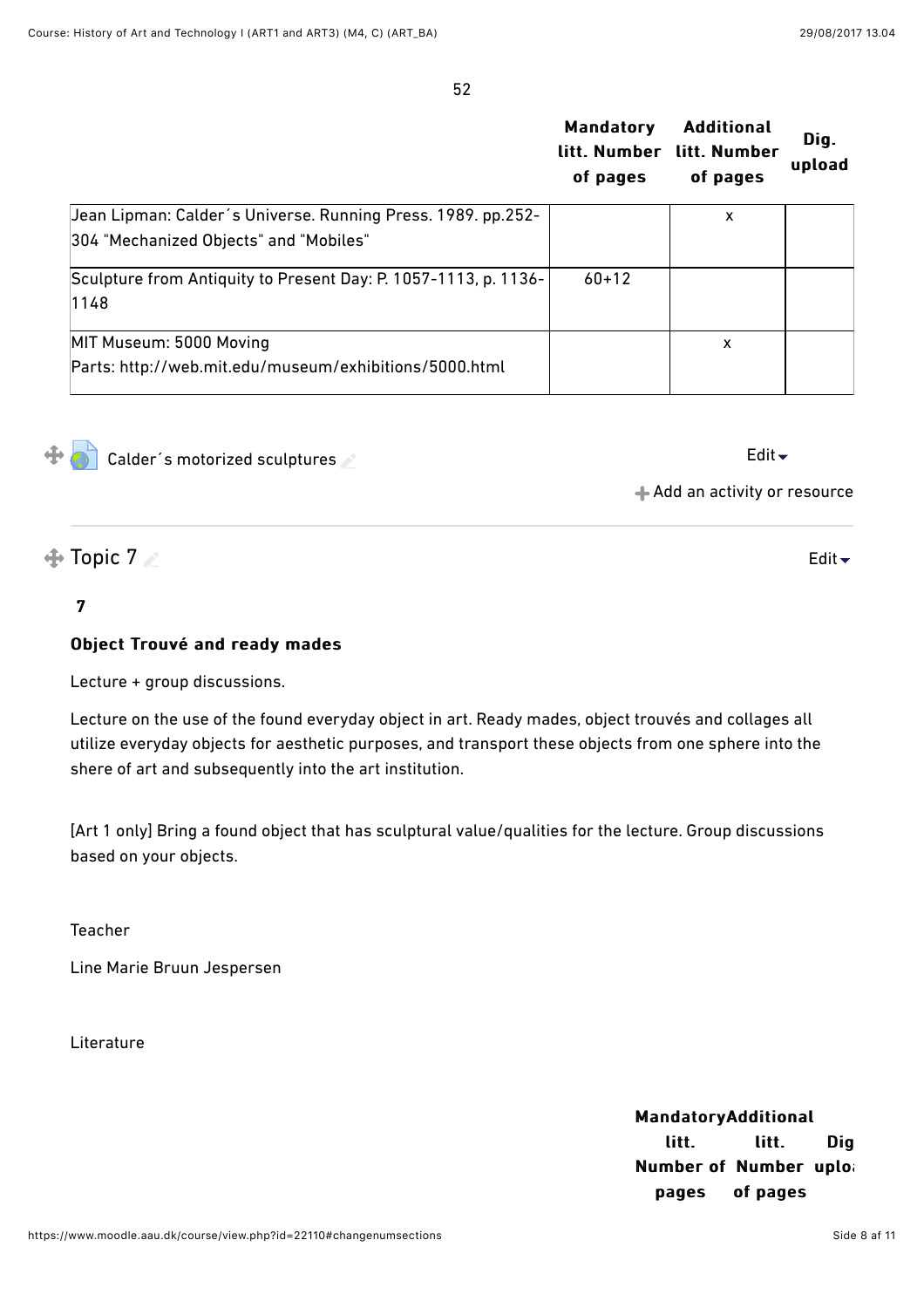| MOMA, Object Trouvé: http://www.moma.org/collection/theme.php?    | х |  |
|-------------------------------------------------------------------|---|--|
| theme $id = 10135$                                                |   |  |
| MOMA, Marcel Duchamp and the ready                                | х |  |
|                                                                   |   |  |
| made: http://www.moma.org/learn/moma_learning/themes/dada/marcel- |   |  |
| duchamp-and-the-readymade                                         |   |  |
|                                                                   |   |  |

[Add an activity or resource](https://www.moodle.aau.dk/course/view.php?id=22110#)

### $\bigoplus$  Topic 8

#### [Edit](https://www.moodle.aau.dk/course/view.php?id=22110#) $\overline{\phantom{a}}$

### 3 3

### Visit at Kunsten: Sculpture analysis

Both semesters will visit Kunsten but at diferent times. Please pay attention fo messages on Moodle!

Study Trip/Excursion

The art collection at Kunsten focus on 20th century art. The Museum collects danish modernism, abstract expressionism and concrete art. The museum has a fine representation of Cobra, Dada, Fluxus, and art from late 20th century. In recent years Kunsten have paid special attention to bodily engaging installation art and art in public space/open space, exemplified by site-specific intallations in the cental hall of the museum, at various venues outside of the museum and a series of new aquisitions for the sculpture park.

ArT1: Assignments for will be distributed at Kunsten. Each group will be assigned an artwork for further investigation and analysis. The assignments and discussions will focus on the semester theme: Sculpture and Technology.

ArT3: Assignments for will be distributed at Kunsten. Each group will be assigned an artwork for further investigation and analysis. The assignments and discussions will focus on the semester theme: Dynamic Art and Technology.

The visits at Kunsten will focus on works from the permanent collection by Olafur Eliasson, Jeppe Hein, Thilo Frank, Robert Jacobsen, Sonja Ferlov Mancoba, Niki de Saint Phalle – and others.

Kunsten (Museum for modern art in Aalborg), Kong Kristians Alle

Remember to bring your student card and a letter of enrolment from STADS



[Add an activity or resource](https://www.moodle.aau.dk/course/view.php?id=22110#)